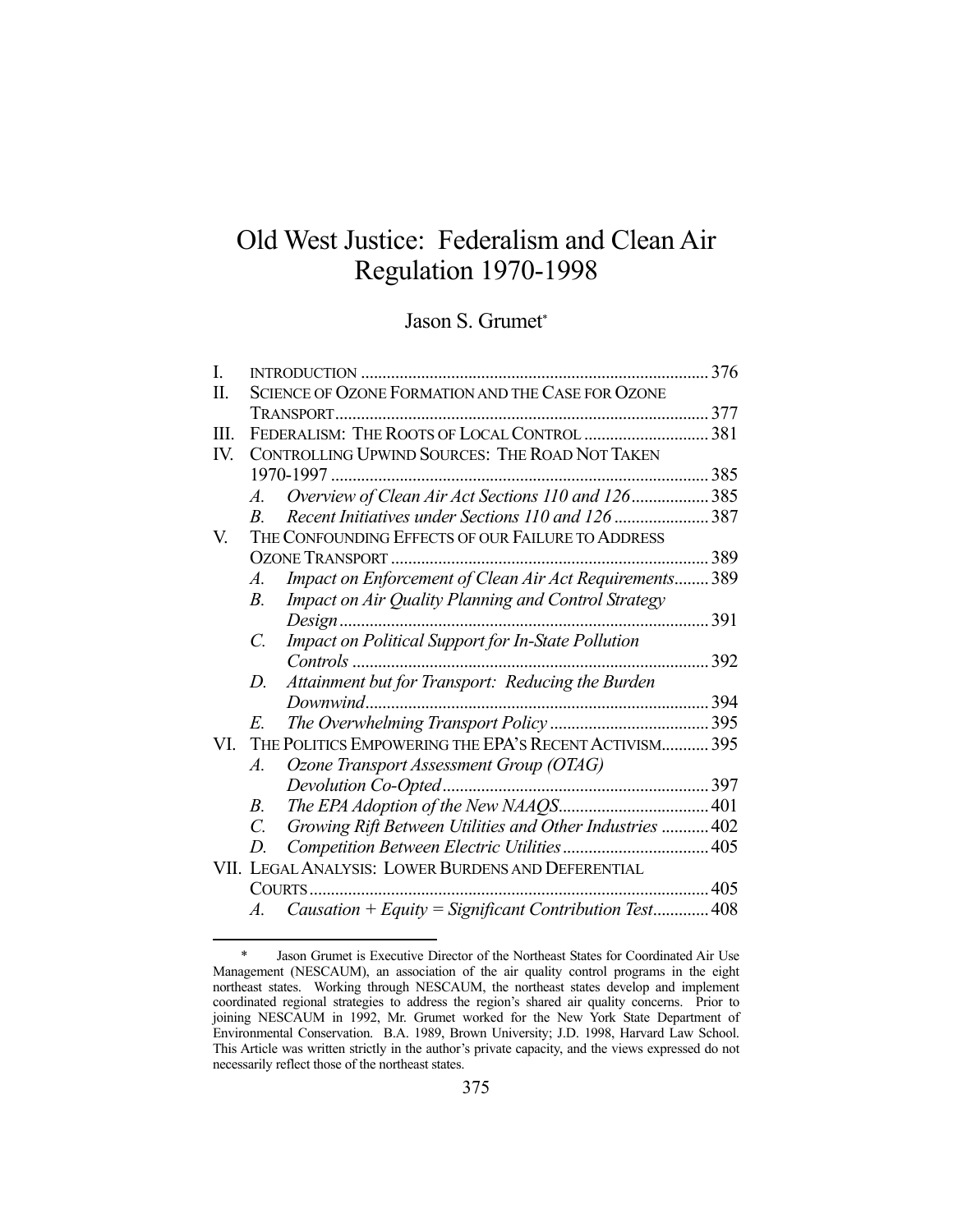*B. Deference to Agency Judgment* .............................................. 412 VIII. CONCLUSION .................................................................................... 413

## I. INTRODUCTION

<u>.</u>

 Knowledge of long-range ozone transport has existed since the early 1970s. Nevertheless, until recently, the Environmental Protection Agency (EPA or the Agency) has failed to translate its awareness of pollution transport into control requirements for upwind sources. Instead, adhering to the principle of local responsibility, the agency has allowed pollution to freely cross state borders. This longstanding EPA policy has resulted in allowing sources in some states to pollute freely while requiring sources in other states to reduce pollution they did not emit. In essence, pollution, like the bad guy in an old western, has succeeded in escaping the law merely by crossing a state line.

 But there appears to be a new sheriff in town. Polluters seeking to evade justice by exploiting notions of federalism and scientific uncertainty should beware. After three decades during which the EPA turned a blind eye to long-range ozone transport, the Agency has recently proposed regulations that, if promulgated, will force upwind states to bear responsibility for their own pollution.

 Under Section 110 of the Clean Air Act (CAA or the Act), the EPA has proposed to require twenty-two states<sup>1</sup> and the District of Columbia to substantially reduce emissions of nitrogen  $oxides<sup>2</sup>$  (NOx) because these emissions "significantly contribute" to ozone nonattainment in a downwind state.<sup>3</sup> The EPA has asserted its intention to coordinate this action with a host of petitions filed under Section 126 of the Act seeking similar reductions from upwind pollution sources. This Article will explore the EPA's historic unwillingness to address ozone transport and then assess the potential success of recent EPA and state actions under Section 110 and Section 126. Particular attention is given to the recent revisions to the National Ambient Air Quality Standards (NAAQS),

 <sup>1.</sup> Alabama, Connecticut, Delaware, Georgia, Illinois, Indiana, Kentucky, Massachusetts, Maryland, Michigan, Missouri, North Carolina, New Jersey, New York, Ohio, Pennsylvania, Rhode Island, South Carolina, Tennessee, Virginia, West Virginia, and Wisconsin. *See* Finding of Significant Contribution and Rulemaking for Certain States in the Ozone Transport Assessment Group Region for Purposes of Reducing Regional Transport of Ozone, 62 Fed. Reg. 60,318 (1997) [hereinafter Ozone Transport Rulemaking].

<sup>2.</sup> NOx pollution is the primary cause of ozone smog which poses a significant threat to public health and the environment across much of the United States. NOx emissions also contribute to a host of other air quality problems including acid deposition, fine particle formation, regional haze, and nitrification of sensitive coastal water bodies.

 <sup>3.</sup> *See* Ozone Transport Rulemaking, *supra* note 1, at 60,318.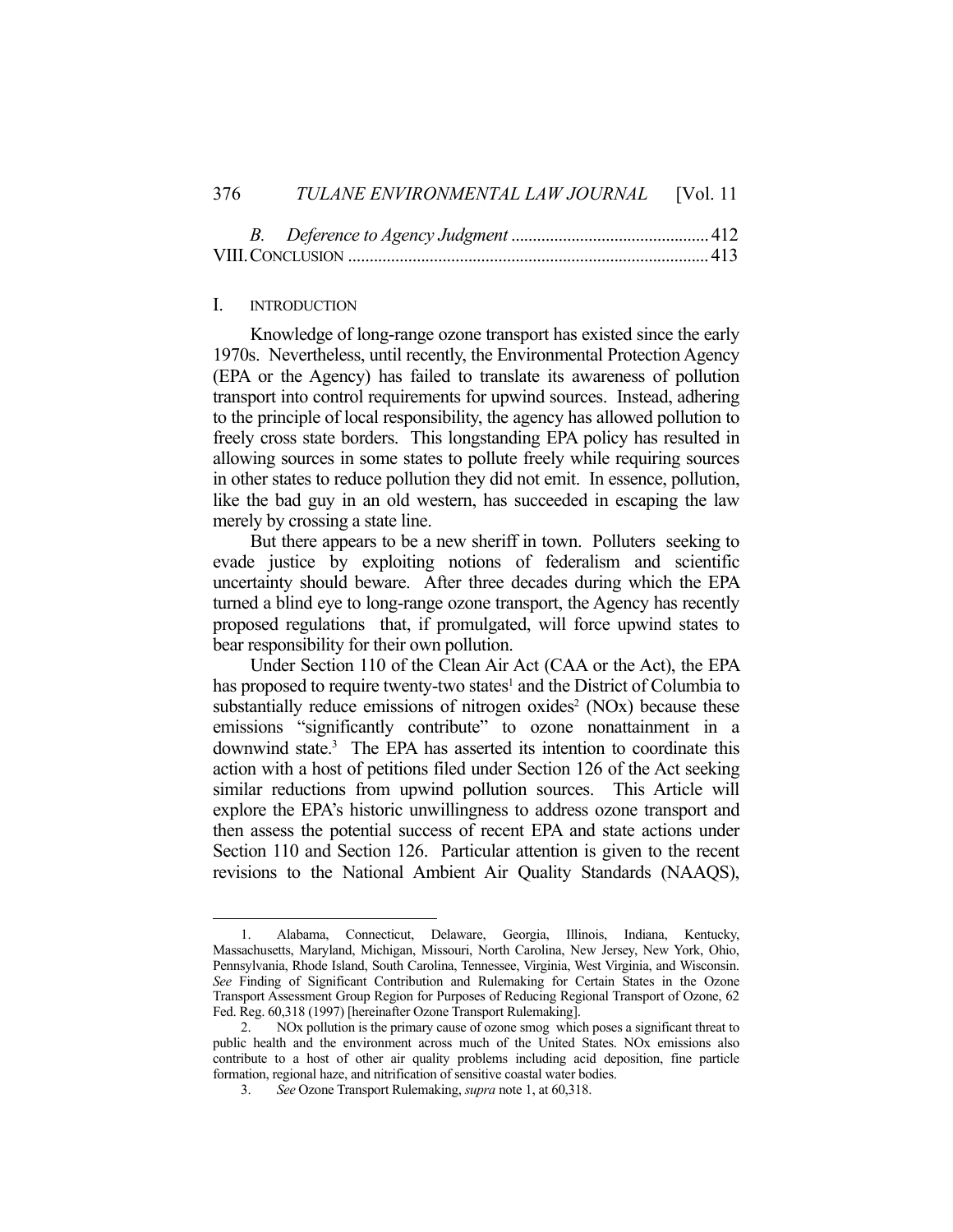accomplishments of the Ozone Transport Assessment Group (OTAG), and the restructuring of the electric power industry.

 The backdrop to this Article is the longstanding regional conflict between the northeast and the midwest over long-range ozone transport. Due to prevailing weather patterns, topography, and the concentration of pollution sources east of the Continental Divide, pollution transport has a greater impact on air quality in the East than the West. The northeast states are most severely burdened with flows of ozone and NOx pollution from both up the coast and from the heavily industrialized Ohio River Valley though the Midwest, the Southeast and Gulf Coast states are also affected by pollution transport. As a consequence of these natural phenomena, the Northeast has provided the impetus for the EPA's recent proposals to force upwind states to reduce their ozone emissions.

 Poised on the verge of a constructive change in air pollution policy, it is useful to question why it has taken so long for regulatory policy to respond to scientific knowledge of ozone transport. The EPA's failure to act until now is, in many ways, as noteworthy as the Agency's recent proposal. Before discussing this proposal and its chances of success, this Article will examine the interactions between science, politics, and law that have perpetuated the paradigm of local control. While the science affecting interactions of chemicals in the disorderly laboratory of nature is complex, scientific uncertainty is only part of the answer. Equally responsible is a political history deeply rooted in notions of states' rights and fearful of vesting too much power in the federal government. Also responsible is a judicial system that is ill-equipped to provide meaningful oversight of highly technical Agency decisions and tort-based burdens of proof ill-suited to the complexities of interstate pollution spillovers. This Article will return to an examination of the causes of Agency inaction with respect to long-range ozone transport after first reviewing basic facts about ozone smog and atmospheric transport.

# II. SCIENCE OF OZONE FORMATION AND THE CASE FOR OZONE TRANSPORT

<u>.</u>

Ozone is a secondary pollutant.<sup>4</sup> Unlike carbon monoxide which is directly emitted from vehicle tailpipes, ozone forms in the air when NOx reacts with hydrocarbons in the presence of sunlight. Ozone is only

 <sup>4.</sup> For a fuller description of the science of ozone formation, see generally NATIONAL RESEARCH COUNCIL, RETHINKING THE OZONE PROBLEM IN THE URBAN AND REGIONAL AIR POLLUTION 98-107 (1991) [hereinafter NATIONAL RESEARCH COUNCIL]; Paul Miller, *Cutting Through the Smog: The 1990 Clean Air Act Amendments and a New Direction Towards Reducing Ozone Pollution*, 12 STAN. ENVTL. L.J. 124, 158-63 (1993); W.L. Chameides et al., *Ozone Precursor Relationships in the Ambient Atmosphere*, 97 J. GEOPHYSICAL RES. 6037 (1992).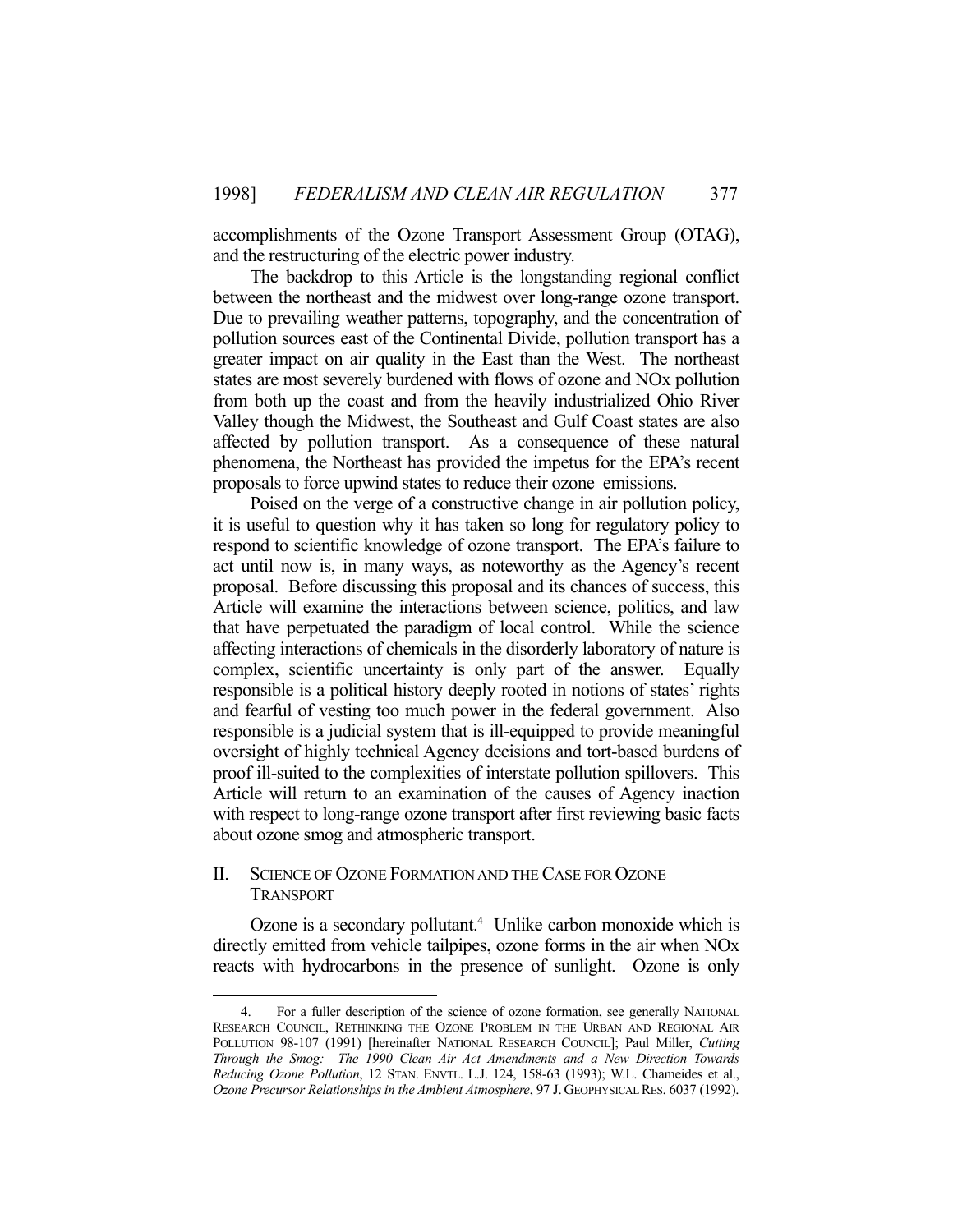produced during daylight and is destroyed when it contacts the surface of things. As a consequence, at ground level ozone concentrations rise during the daytime hours and fall during the night-time when new production ceases. Because there is little downward mixing of the atmosphere at night, elevated ozone may be trapped aloft. Protected from destructive contact with the ground, ozone aloft may be transported hundreds of miles downwind in a single day.

 Hydrocarbons, also referred to as volatile organic compounds (VOCs), are emitted from a wide range of industrial activities. Principle sources of VOCs are manufacturing processes that use solvents, and the storage, transportation, distribution, and use of gasoline. VOCs are also released into the atmosphere from vegetation. In rural areas, the amount of natural or "biogenic" VOCs saturate the ozone formation process rendering anthropogenic VOC control strategies of little value. In urban areas, with relatively less naturally occurring VOCs, reductions in manmade VOCs may have a positive effect in lowering peak ozone concentrations. Overall, man-made VOCs can play a substantial role in peak urban ozone formation, but have little impact on the regional ozone problem.

 NOx is a combustion by-product and is emitted whenever and wherever fossil fuels are burned. Virtually all NOx emissions that are important in ozone formation result from human activity. Nationally, roughly one third of NOx emissions come from electric utilities, one third come from automobiles, and one third come from the diesel engines that power trucks, buses, construction, agricultural, and other off-road equipment. Regionally, the relative contribution of these sectors differs from national figures due in large part to the wide variation in electric utility emissions among regions.

 Table I demonstrates the wide disparity in NOx emissions between the Northeast and Midwest states.<sup>5</sup>

 <sup>5.</sup> *See* EPA, OFFICE OF AIR & RADIATION ACID RAIN PROGRAM (visited May 26, 1998) <http://www.epa.gov/acidrain/NOx/maps/index.htm>.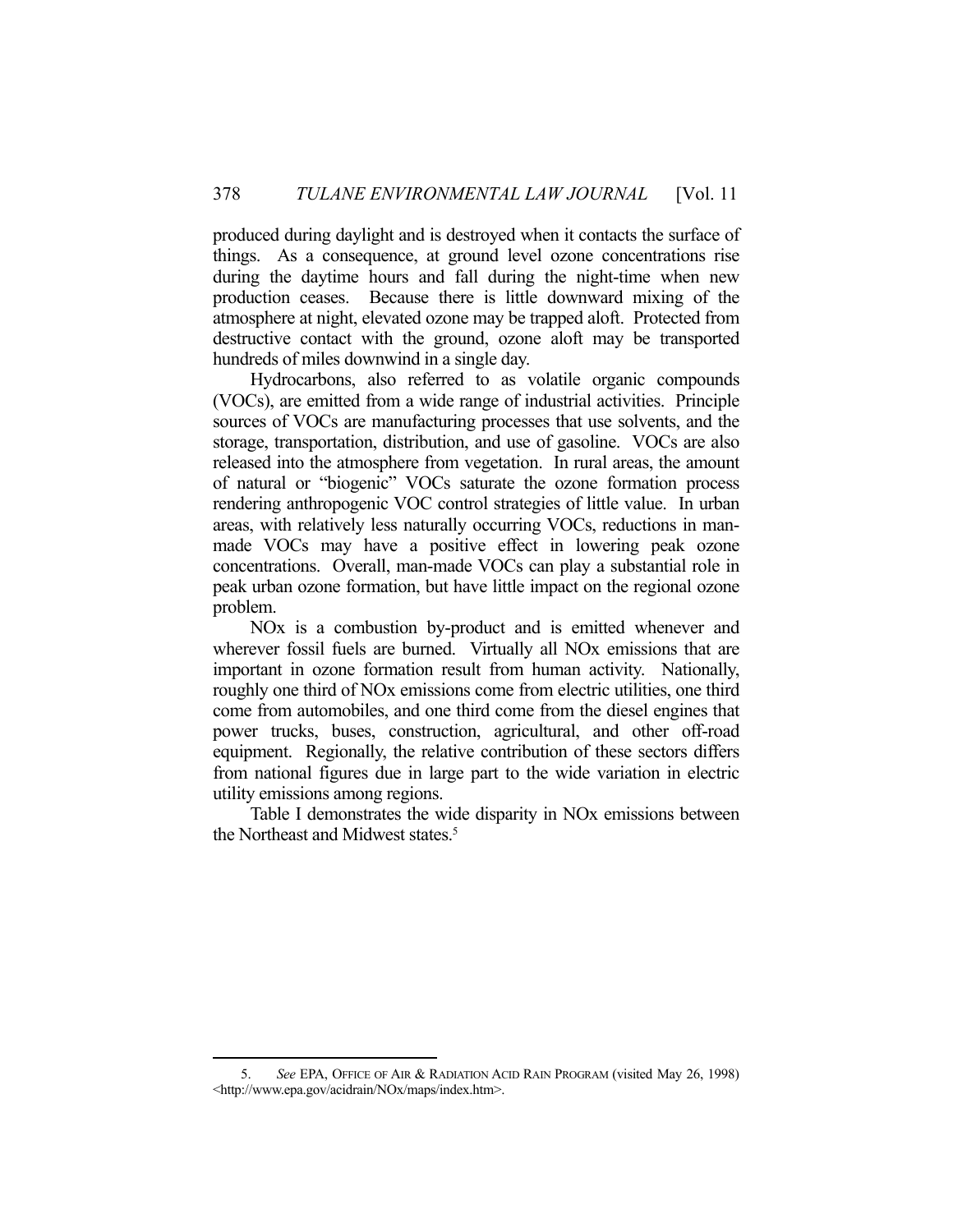

Table I 1995 Summer NOx Emissions from Electric Utilities

The bar on the far left depicts the cumulative NOx emissions from electric utilities in the eight Northeast states during the summer months.<sup>6</sup> The additional bars depict the electric utility NOx emissions from each named state during the identical time period. This dramatic disparity is based in part on the fact that the midwest utilities are more reliant upon coal than northeast utilities and in part on the fact that many midwest coal utilities continue to operate with minimal NOx controls and therefore emit far more NOx pollution per kilowatt generated than their Northeast counterparts.

 Los Angeles was the first city to recognize an ozone problem when, in 1943, the *Los Angeles Times* described a series of "gas attacks" that differed in nature from the smoke and soot typically experienced in other cities.7 By the 1960s, Los Angeles began implementing the nation's first and most aggressive program to deal with urban ozone pollution. When Congress moved to adopt the CAA in 1970, much of what we knew about ozone came from the topographical and meteorological oddity we call Los Angeles. L.A. is essentially a geological tupperware bowl filled with tail-pipes. Its high emissions, near constant sun, and surrounding mountains which trap pollutant emissions in a stagnant air mass, conspire to cause its infamous smog problems. Due to these and other conditions

 <sup>6.</sup> The states included are Maine, New Hampshire, Vermont, Massachusetts, Connecticut, Rhode Island, New York, and New Jersey. The "summer months" refer to the months of May through September when the northern half of the country is prone to elevated ozone levels. Southern cities like L.A. and Houston experience year round ozone violations.

 <sup>7.</sup> *See* Jane Hall et al., Institute for Economic and Environmental Studies, California State University, Fullerton, *The Automobile, Air Pollution Regulation and the Economy of Southern California 1965-1990* (1995).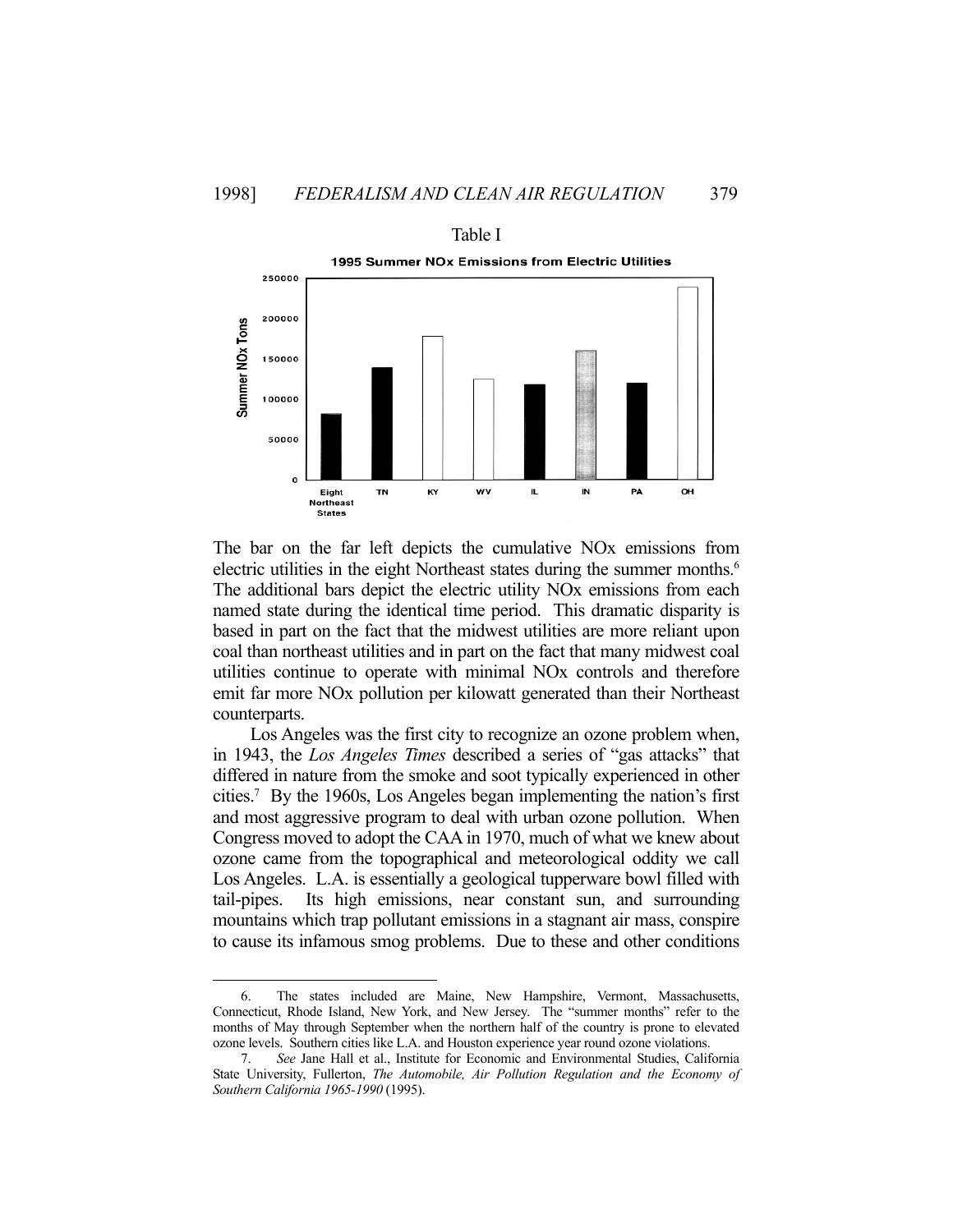such as an ocean to its west, the Los Angeles air basin is largely devoid of transport dynamics; its ozone problem is of its own making. With Los Angeles as its prototype, it is understandable that pollution transport did not figure prominently in Congress's deliberations concerning the CAA.

 In the November 7, 1997, Federal Register Notice announcing the EPA's proposed action under Section 110, the Agency writes:

The 1990 [CAA] Amendments reflect general awareness by Congress that ozone is a regional, and not merely a local problem. . . . [O]zone and its precursors may be transported long distances across State lines to combine with ozone and precursors downwind.... In the case of ozone, this *transport phenomenon was not generally recognized until relatively recently*. 8

The last sentence of this quote is artfully vague. If, "generally recognized" means recognized in popular culture or "relatively recently" includes the Nixon Administration, the EPA's statement is accurate. If however, the reader is left with the impression that the scientific and regulatory community were unaware of ozone transport until 1990, and then only in a general way, she has been misled.

 Not long after passage of the 1970 Act, the scientific community began to question the premise that ozone smog could be controlled solely through local efforts. A 1973 study assessing the air pollution strategies available to several cities in New York State concluded:

local urban photochemical generation of ozone is not the dominant mechanism for ozone production . . . the high urban concentrations of ozone are principally the result of transport and mixing of ozone-rich air into the city from the surrounding air mass.<sup>9</sup>

 This and other studies were supported by empirical field measurements confirming the existence of transport. In the late 1970s, scientists used aircraft to track the formation and transport of ozone in pollution plumes downwind of major urban areas and large power plants.10 Additional evidence was provided by measured violations of the ozone standard at remote sites in the eastern United States. Field measurements at Acadia National Park in Maine, Shenandoah National Park in Virginia, and Great Smoky Mountains National Park located on the North Carolina/Tennessee border have all recorded substantially

 <sup>8.</sup> Ozone Transport Rulemaking, *supra* note 1, at 60,322 (emphasis added).

 <sup>9.</sup> Peter Coffey & William Stasiuk, *Evidence of Atmospheric Transport of Ozone into Urban Areas*, 9 ENVTL. SCI. & TECH. 1, 59 (1975).

 <sup>10.</sup> *See* W.H. White et al., *Formation and Transport of Secondary Air Pollutants: Ozone and Aerosols in the St. Louis Urban Plume*, 194 SCIENCE 187-89 (1976); W.H. White, *NOx & O3 Photochemistry in Power Plant Plumes: Comparison of Theory with Observation*, 11 ENVT'L SCI. & TECH. 995-1000 (1977).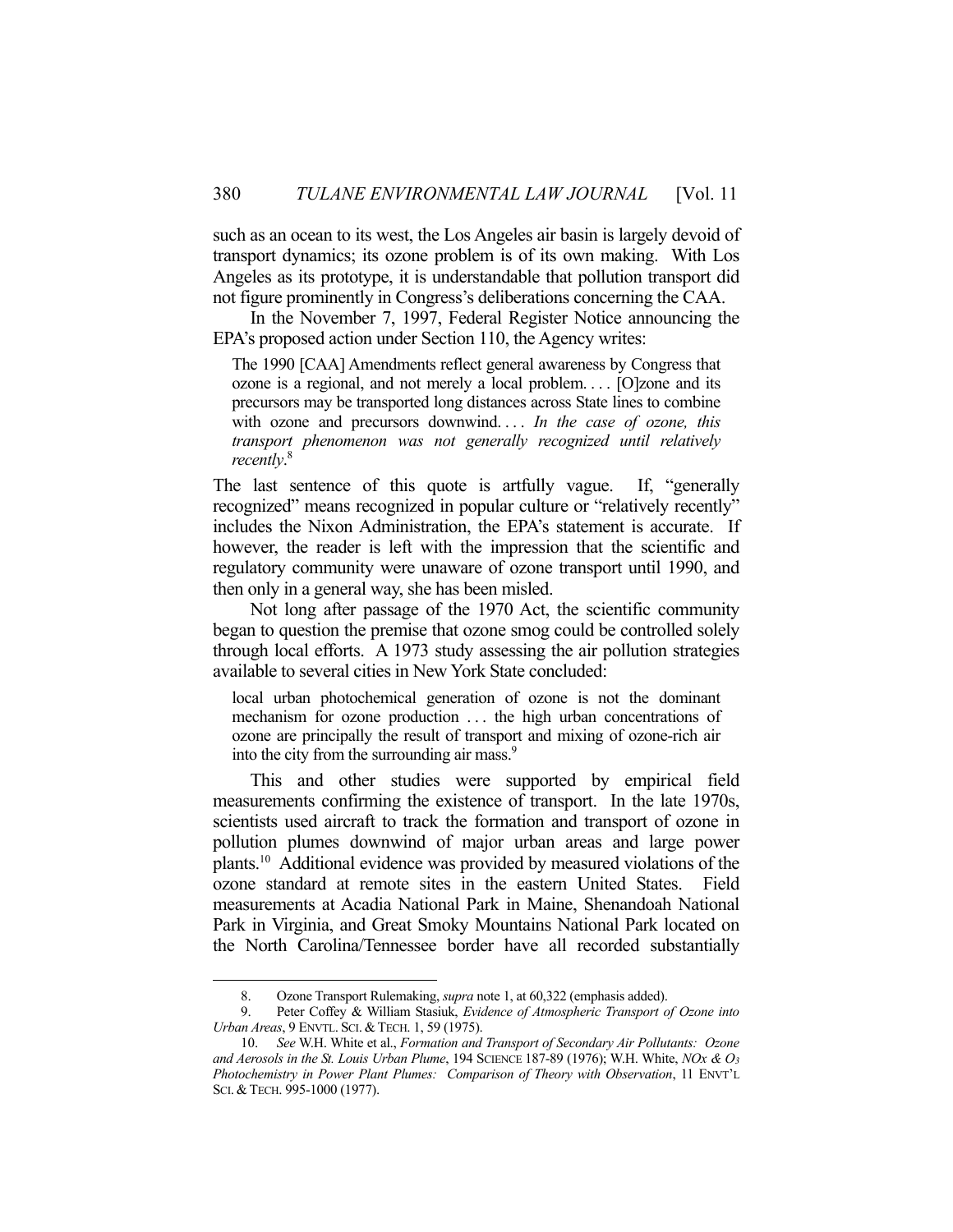elevated ozone levels.<sup>11</sup> Most telling is that these high ozone levels usually occur during the night or early morning hours. Since sunlight is required for ozone formation, the presence of elevated ozone at these remote sites and times can only result from transported pollution.

 Knowledge of the significance of pollution transport was by no means confined to the U.S. during the 1970s. In 1976, the EPA and the Organization for Economic Cooperation and Development (OECD) hosted the International Conference on Oxidant Problems. The Summary Review from the Conference offers the following conclusions:

- elevated oxidant/ $O_3$  concentrations can originate from upwind sources as far away as 1000 kilometers (km) or more; and
- regional (multistate) control programs are needed, rather than on a state-by-state basis.<sup>12</sup>

 Moreover, knowledge of long-range transport was not confined to the scientific community. In 1984, the Office of Technology Assessment reported to Congress its findings that airborne pollutants may be carried to destinations hundreds of miles from their points of origin.13 In 1991 the National Academy of Sciences (NAS) published a seminal analyses based upon hundreds of studies conducted during the last twenty years. The NAS study, *Rethinking the Ozone Problem in Urban and Regional Air Pollution*, described a persistent blanket of high ozone in the eastern United States, on scales of over 1000 km that can last for several days.<sup>14</sup>

 The inescapable conclusion of these studies is that the phenomenon of long-range ozone transport is and has been evident for many years. Nevertheless, this empirical physical truth has to date had remarkably little impact on the design of our pollution control efforts.

#### III. FEDERALISM: THE ROOTS OF LOCAL CONTROL

 The reluctance of the federal government to impose regional strategies depicts a resistance to federal control that runs deep in our system of government. At the Virginia Ratification Convention in 1787, William Grayson questioned the coherence of a system of dual federal/state sovereignty:

 <sup>11.</sup> NORTHEAST STATES FOR COORDINATED AIR USE MANAGEMENT (NESCAUM), REGIONAL OZONE CONCENTRATIONS IN THE NORTHEASTERN UNITED STATES (1992) (on file with author).

 <sup>12.</sup> B. Dimitriades & A.P. Altshuller, *International Conference on Oxidant Problems: Analysis of the Evidence/Viewpoints Presented, Part II. Evidence/Viewpoints on Key Issues*, 28 J. AIR POLLUTION CONTROL ASS'N 207 (1978).

 <sup>13.</sup> OFFICE OF TECHNOLOGY ASSESSMENT, ACID RAIN AND TRANSPORTED AIR POLLUTANTS: IMPLICATIONS FOR PUBLIC POLICY 3 (1984).

 <sup>14.</sup> NATIONAL RESEARCH COUNCIL, *supra* note 4, at 98.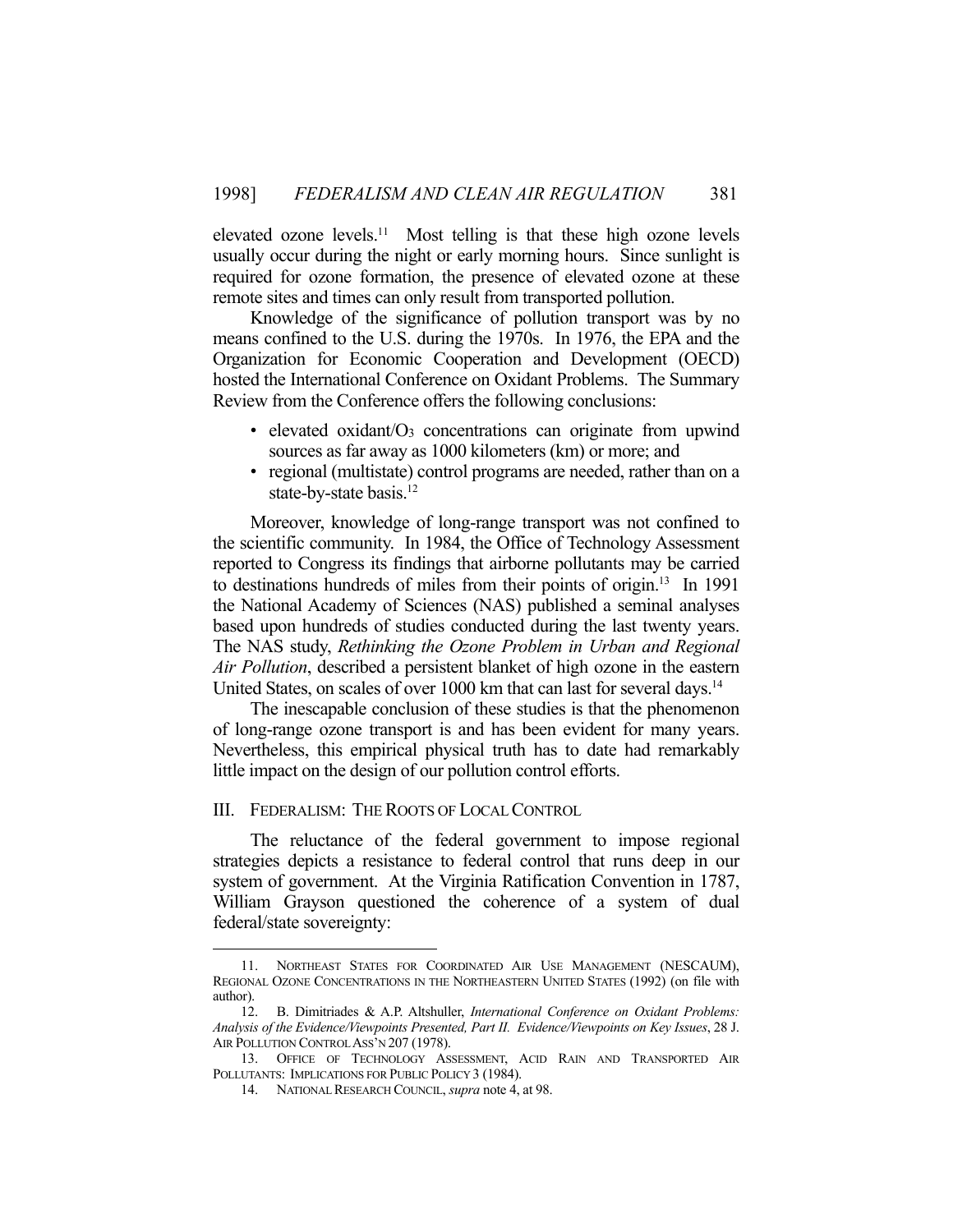How are two legislatures to coincide, with powers transcendent, supreme, and omnipotent? . . . I never heard of two supreme coordinate powers in one and the same country before. . . . It surpasses everything that I have read of concerning governments, or that I can conceive of by the utmost exertion of my facilities.<sup>15</sup>

The history of government involvement in cleaning the air portrays the uncomfortable tension between federal and state sovereignty Grayson alluded to over two hundred years ago. Richard Stewart, in his exploration of federalism in environmental policy, notes that a host of "utilitarian" and "nonutilitarian" factors have led us to favor state and local governance on issues relating to the environment.<sup>16</sup> He writes, "In our nation, the factors favoring noncentralized decisionmaking have been powerfully reinforced by geography, history, and the structure of our politics."<sup>17</sup>

 Nevertheless, the physical transport of environmental pollution between states, what Stewart refers to as "spillover effects,"<sup>18</sup> contradicts the presumption and logic of local control. As Stewart argues, a state's claim to autonomy should be heeded only to the extent that it does not disable the autonomy of a neighboring state.<sup>19</sup>

 The progression of air pollution statutes since the 1950s reflects that both deference to local control and the resort to federal intervention to address interstate pollution transport. Fear of subverting local controls helps explain the absence of federal authority in early clean air legislation and why it took until 1990 for Congress to provide the EPA with adequate authority to confront interstate pollution. Similarly, Congress's seeming reluctance to override state prerogative helps explain the EPA's failure to exercise the considerable authority it was granted in the 1977 CAA Amendments and the Agency's timidity to exercise its current authority between 1990 and 1997.

 <sup>15.</sup> THE DEBATES IN THE SEVERAL STATE CONVENTIONS ON THE ADOPTION OF THE FEDERAL CONSTITUTION, *in* Dale D. Goble, *The Compact Clause and Transboundary Problems: A Federal Remedy for the Disease Most Incident to a Federal Government*, 17 ENVTL. LAW 785, 798-99 n.50 (1987).

 <sup>16.</sup> Richard Stewart, *Pyramids of Sacrifice? Problems of Federalism in Mandating State Implementation of National Environmental Policy*, 86 YALE L.J. 1196, 1210 (1977).

 <sup>17.</sup> *Id.* at 1211. Stewart asserts that the presumption for "noncentralized decisionmaking," is rooted in the utilitarian advantages local governments have addressing the variability of environmental concerns, the disparity between geographic preferences and valuation, and the social benefit accruing from local experimentation. *Id.* at 1210. Stewart identifies nonutilitarian values of self-determination, personal betterment through involvement in democratic decisionmaking, and the moral virtue of diversity in our interaction with the natural environment to further support the presumption for local control. *Id.* at 1211.

 <sup>18.</sup> *Id.* at 1226-27.

 <sup>19.</sup> *Id.* at 1227.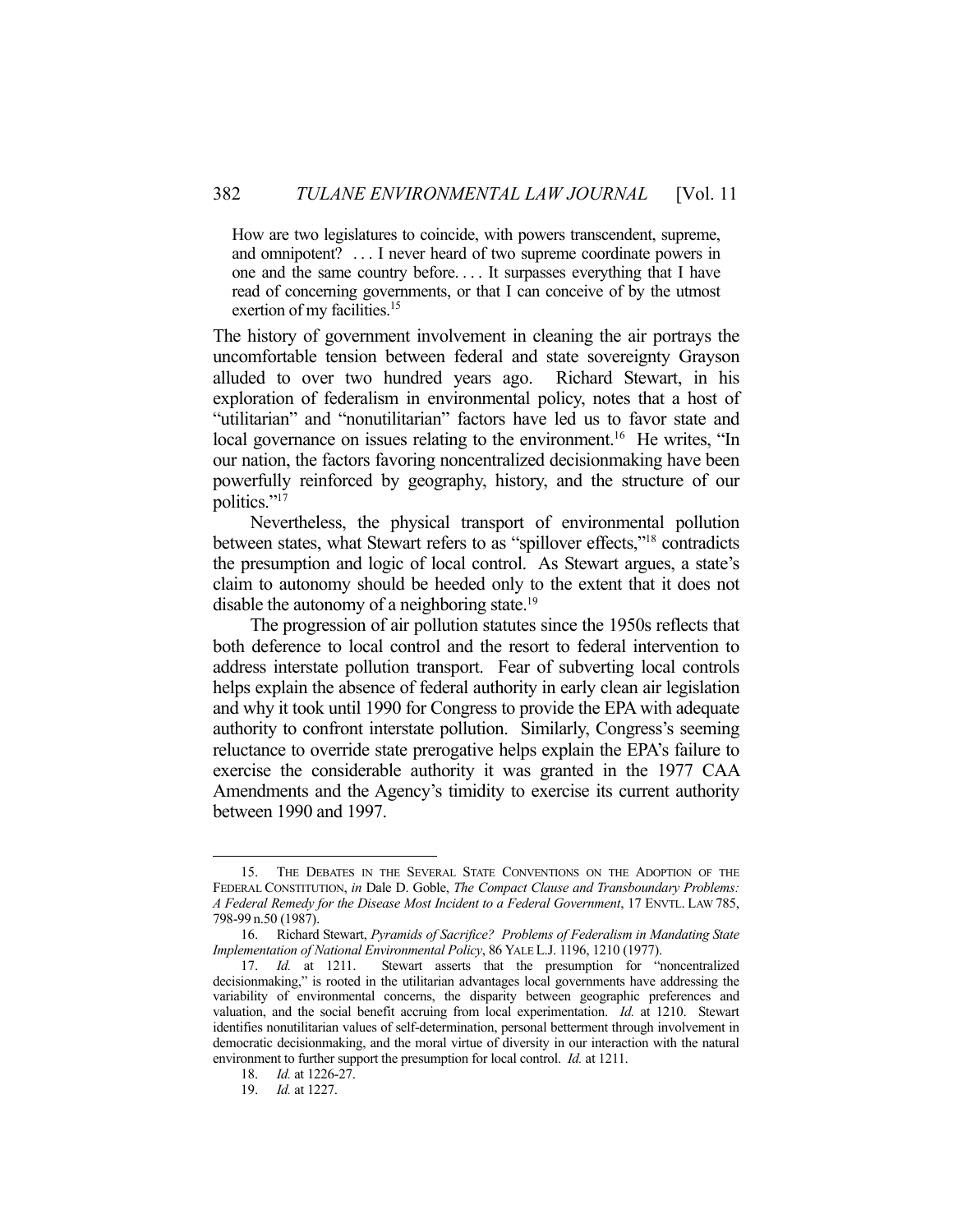Consistent with the traditional pattern of ceding police, public health, and nuisance powers to the states, the first federal statutes devoted to improving air quality provided states with complete control over regulatory decisions. The Air Pollution Control Act of 1955<sup>20</sup> limited the federal government's role to providing funding, technical support, and conducting research. In 1963, Congress passed the first Clean Air Act.<sup>21</sup> The 1963 Act continued the basic framework of state deference with one exception. It empowered the federal government to supersede state sovereignty when pollution sources in one state endangered the health or welfare of persons in another state. While providing a theoretical basis for federal engagement, the 1963 Act did not provide effective mechanisms for federal action or set forth any specific state requirements. Dissatisfied with the lack of state progress, Congress acted again in 1967. The Air Quality Act of 1967<sup>22</sup> authorized the Secretary of Health Education and Welfare to establish Air Quality Control Regions (the predecessor to nonattainment areas) and to establish criteria for ambient standards. Still, no specific actions or reduction obligations were imposed upon the states.

 The modern era of U.S. air pollution control was initiated with the adoption of the 1970 CAA.23 Congress required the EPA to set National Ambient Air Quality Standards (NAAQS) adequate to protect public health.<sup>24</sup> State governments, for the first time, were required to adopt and implement pollution reduction measures.<sup>25</sup> Based in part on our understanding of ozone formation and in part on a continuation of deference to state authority, the magnitude of a state's pollution control obligation was based solely upon the ambient air quality measured within its borders.26 In establishing these reduction obligations, no concern was given for where the pollution was initially emitted. The CAA reads, "Each State shall have primary responsibility for assuring air quality within the entire geographic area comprising such State...  $\cdot$ <sup>27</sup> The only

 <sup>20.</sup> Pub. L. 84-159, 69 Stat. 322 (1955) (current version codified as amended at 42 U.C.S. §§ 7401-7642 (1994)).

 <sup>21.</sup> Clean Air Act of 1963, Pub. L. 88-206, 77 Stat. 392 (1963) (current version codified as amended at 42 U.S.C. §§ 7401-7642 (1994)).

 <sup>22.</sup> Pub. L. 90-148, 81 Stat. 485 (1967) (current version codified as amended at 42 U.S.C. §§ 7401-7642 (1994)).

 <sup>23.</sup> Pub. L. 91-604, 84 Stat. 1676 (current version codified as amended at 42 U.S.C. §§ 7401-7671 (1994)). Many argue that adoption of the 1970 CAA effected far more than just air pollution. As the first major environmental statute, the 1970 CAA is often credited as initiating the modern era of government involvement in environmental protection.

 <sup>24.</sup> *See* CAA § 109(a), (b), 42 U.S.C. § 7409(a), (b).

 <sup>25.</sup> *See* CAA § 107(a), 42 U.S.C. § 7407(a). 26. *See* CAA § 107(d), 42 U.S.C. § 4707(d).

 <sup>27.</sup> CAA § 107(a), 42 U.S.C. § 7407(a).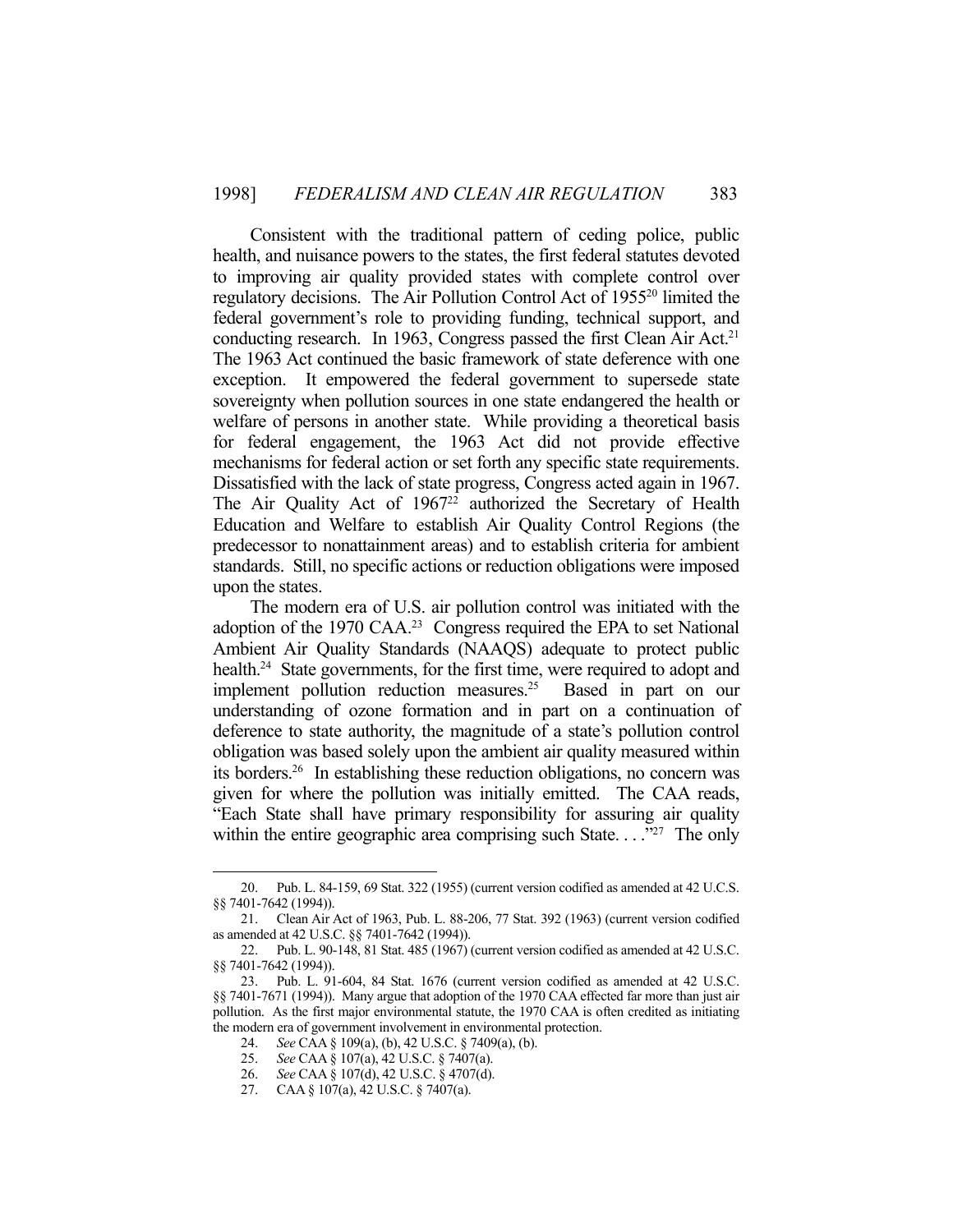formal recognition of transport was a general requirement for "intergovernmental cooperation" between the states.<sup>28</sup>

 In the broadest sense, the 1970 Act created a three step process premised upon local responsibility. This three-step process, described below, was maintained in the subsequent 1977 and 1990 CAA reauthorizations. First, a state is designated to be achieving or violating the NAAQS for ozone. These designations are officially provided by the Governor and must be made in accordance with federal guidelines.<sup>29</sup> Second, states in violation of an air quality standard must adopt a State Implementation Plan (SIP) setting forth regulations that, once implemented, will result in attainment.<sup>30</sup> Each SIP must contain pollution modeling simulations demonstrating that the measures are adequate to reach the standard. Third, states must implement the measures and make up any short fall in projected reductions through additional controls.<sup>31</sup> Failure on the part of a state to adopt and implement pollution control strategies adequate to comply with the NAAQS by the statutory deadlines is by law supposed to result in the imposition by the EPA of severe sanctions.<sup>32</sup> At present, these sanctions include the revocation of National Highway funding and restrictions on the ability of new industry to locate in the affected area.<sup>33</sup> The Act was significantly amended in 1977 and

 <sup>28.</sup> CAA § 102, 42 U.S.C. § 7402.

 <sup>29.</sup> *See* CAA § 107(d)(4), 42 U.S.C. § 7407(d)(4). The previous ozone standard was set at 120 parts of ozone per billion parts air (ppb). Measurements are averaged over one hour periods. A state was deemed in violation of the standard if pollution monitors anywhere in the state recorded ambient ozone levels exceeding the standard more than four times over a three year period. Thus, if the average ozone levels measured at a single monitor exceeds 120 ppb for an hour on four or more occasions in three years that area must be designated to be in nonattainment of the ozone standard. The recent revisions maintain the one hour standard and added an additional standard of 80 ppb that is measured over an eight-hour period. The attainment/nonattainment distinction is determined by averaging the fourth highest eight hour reading measured each year for three years. If that rolling three year average is over the 80 ppb standard then an area is in nonattainment. Both the 80 ppb and 120 ppb standards are not actually violated until levels reach 85 ppb and 125 ppb due to "rounding conventions."

 <sup>30.</sup> *See* CAA § 110, 42 U.S.C. § 7410.

 <sup>31.</sup> *See id.*

 <sup>32.</sup> *See* CAA § 110(m), 42 U.S.C. § 7410(m).

 <sup>33.</sup> *See* CAA § 179(b), 42 U.S.C. § 7509(b). These restrictions are accomplished through pollution offset requirements. All sources locating in nonattainment areas must offset their new emissions by reducing pollution at another local facility owned by the same company or purchasing pollution credits created when other sources cease to operate or by other pollution reduction activities that exceed federal and state requirements. Dependent upon the severity of the nonattainment problem, offset ratios range from 1:1 to 1.3:1. *See* CAA § 182(a)(4), (b)(5), (c)(10), (d)(2), (e)(1), 42 U.S.C. § 7511a(a)(4), (b)(5), (c)(10), (d)(2), (e)(1). When applied as a sanction, new facilities must reduce two times the pollution they will emit before receiving a permit to operate in the affected area. While not an absolute ban on new industry, this requirement creates a substantial additional cost that can discourage companies from bringing highly valued jobs and tax revenue to a state. *See* CAA § 179(b)(2), 42 U.S.C. § 7509.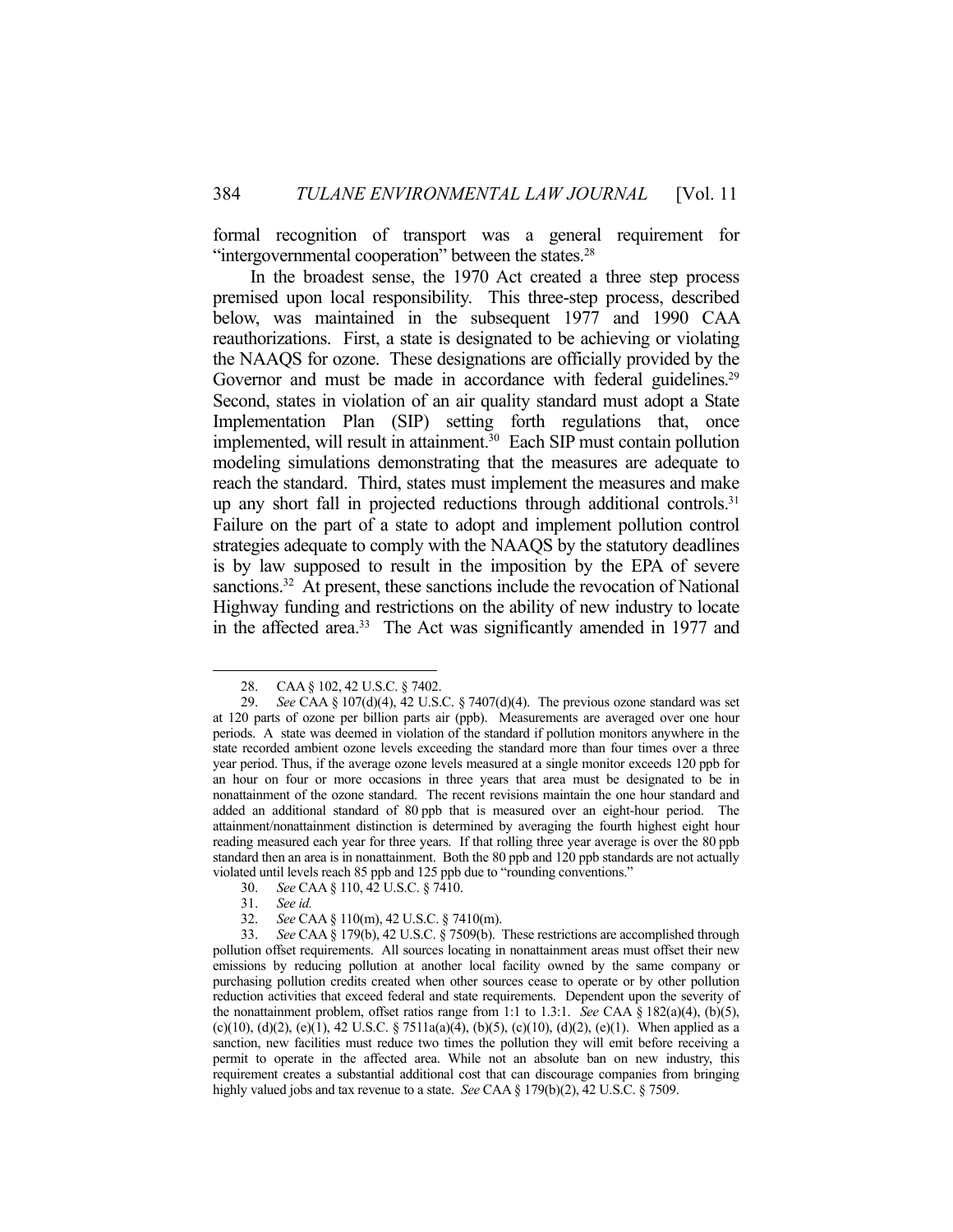1990.34 During both revisions, provisions were added authorizing the EPA to employ discretionary authority to control interstate transport. By refusing to employ this authority, the EPA has until now perpetuated the paradigm of local responsibility set forth in the 1970 Act.

# IV. CONTROLLING UPWIND SOURCES: THE ROAD NOT TAKEN 1970- 1997

 One may well wonder why the EPA has not taken a more aggressive stance against upwind pollution sources. The answer cannot be attributed to a lack of adequate opportunity or authority.

## *A. Overview of Clean Air Act Sections 110 and 126*

 Sections 110 and 126 are the two principle provisions of the CAA designed to address interstate air pollution. While the scope and remedy provisions of these two sections differ, both seek to prevent upwind sources from significantly contributing to nonattainment problems or interfering with the maintenance of the air quality standards in downwind states. Under Section  $110(k)(5)$ , the EPA has an affirmative duty to disapprove any state's SIP that fails to adequately control interstate transport.<sup>35</sup> Section 110 also requires the EPA to prohibit upwind emissions from interfering with measures required to prevent significant deterioration (PSD) of air quality or to protect visibility in another state.<sup>36</sup> Prior to November 1997, the EPA never employed its affirmative duty under Section 110 to require a state to adopt additional controls to diminish transport.

 The Act also makes provision for state initiation of federal action to address out of state transport. Pursuant to Section 126, a state may petition the EPA Administrator for a finding that a major source or group of stationary sources emits an air pollutant in violation of the prohibition in Section  $110(a)(2)(D)$ .<sup>37</sup> Within sixty days after she receives the petition, and after a public hearing, the Administrator must make the

 <sup>34.</sup> In 1977, many in Congress perceived the 1970 Clean Air Act as "an inadequate answer to the problem of interstate air pollution." S. Rep. No. 127, at 41-42 (1977). The 1977 Amendments strengthened § 110's prohibitions against interstate air pollution, and added § 126 as an enforcement provision for these prohibitions. *See* Interstate Pollution Abatement; Proposed Determination, 49 Fed. Reg. 34,851, 34,852-53 (1984). The 1990 Amendments significantly strengthened the provisions in § 110 and § 126 by lowering the burden of causation and broadening the EPA's assessment from the impacts of a single source to the cumulative impacts of a group of sources. *See id.*

 <sup>35.</sup> CAA § 110(k)(5), 42 U.S.C. § 7410(k)(5).

 <sup>36.</sup> CAA § 110(a)(2)(D), 42 U.S.C. § 7410(a)(2)(D).

 <sup>37.</sup> CAA § 126(b), 42 U.S.C. § 7426(b).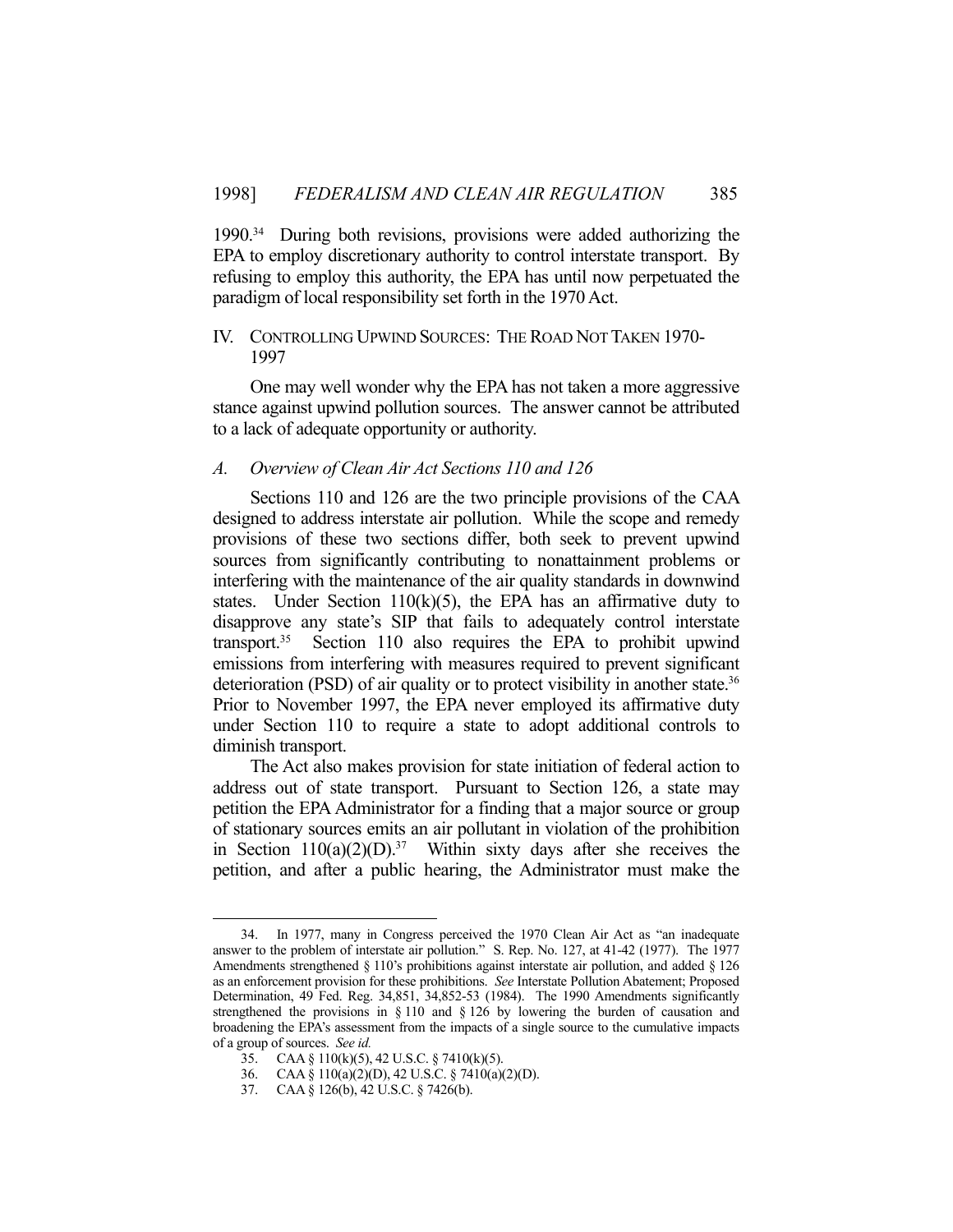requested finding or deny the petition.38 If the Administrator finds that the source or group of stationary sources is emitting a pollutant in violation of the standard defined in Section 110, the source must cease its operation within three months unless the Administrator permits it to operate under a plan bringing it into compliance "as expeditiously as practicable," but no later than three years.<sup>39</sup> The burden under Sections 110 and 126 is identical as the two sections cross-reference each other.<sup>40</sup> To date, the EPA has rejected all petitions brought under Section 126.<sup>41</sup>

 Though limited to just stationary sources, Section 126 requires a prompt remedy once a positive finding is made.<sup>42</sup> Moreover, the Act provides that the EPA may directly impose the remedy on the offending sources without involving the upwind state.<sup>43</sup> The EPA's authority with respect to other states under Section 126 lies in stark contrast to the EPA's authority with respect to states generally under the Act. This anomaly can be explained by the origin of Section 126. Unlike Section 110 which is an extension of the planning requirements of the Act, Section 126 originated in the government's obligation to prevent public nuisance and other tortious behavior.<sup>44</sup> Prior to the 1990 CAA Amendments, Section 126 required the EPA to find individual stationary sources responsible for preventing downwind attainment. The aggressive timing and substantive requirements found in Section 126 reflect in part Congress's greater comfort sending federal regulators against a polluting source rather than state regulators.

 In comparison, Section 110 is designed to be more comprehensive, more deferential, and less expedient. When making a determination under Section  $110(k)(5)$ , the EPA must consider the cumulative impact of all sources of pollution in an upwind state. Though broader in reach, Section

 <sup>38.</sup> *See id.*

 <sup>39.</sup> *See* CAA § 126(c)(2), 42 U.S.C. § 7426(c)(2).

 <sup>40.</sup> *See id.* Unfortunately, a drafting error in the 1990 Amendments created a circular cross-reference. At present, § 126 incorrectly refers to a subsection in §  $110(a)(2)(D)(ii)$ , which refers directly back to § 126. Prior to the 1990 Amendments, § 126 referred to the requirement in § 110 that state implementation plans contain adequate provisions addressing interstate air pollution. This drafting error, if read literally, eliminates the standard from  $\S$  126 rendering it meaningless. In such cases, courts generally interpret the statute consistent with congressional intent.

 <sup>41.</sup> In the 1980s a host of petitions were brought seeking relief from both sulfur dioxide and ozone causing emissions. All were denied. *See, e.g.*, Interstate Pollution Abatement; Proposed Determination, 49 Fed. Reg. 34,851 (1984); Interstate Pollution Abatement; Final Determination, 47 Fed. Reg. 6624 (1982).

 <sup>42.</sup> CAA § 126(b), (c), 42 U.S.C. § 7426(b), (c).

 <sup>43.</sup> *See* CAA § 126(c), 42 U.S.C. § 7426(c).

 <sup>44.</sup> In adopting § 126, Congress sought to prevent states from the time honored tradition of citing large stationary sources on their downwind borders. *See* S. Rep. No. 127, at 41-42 (1977).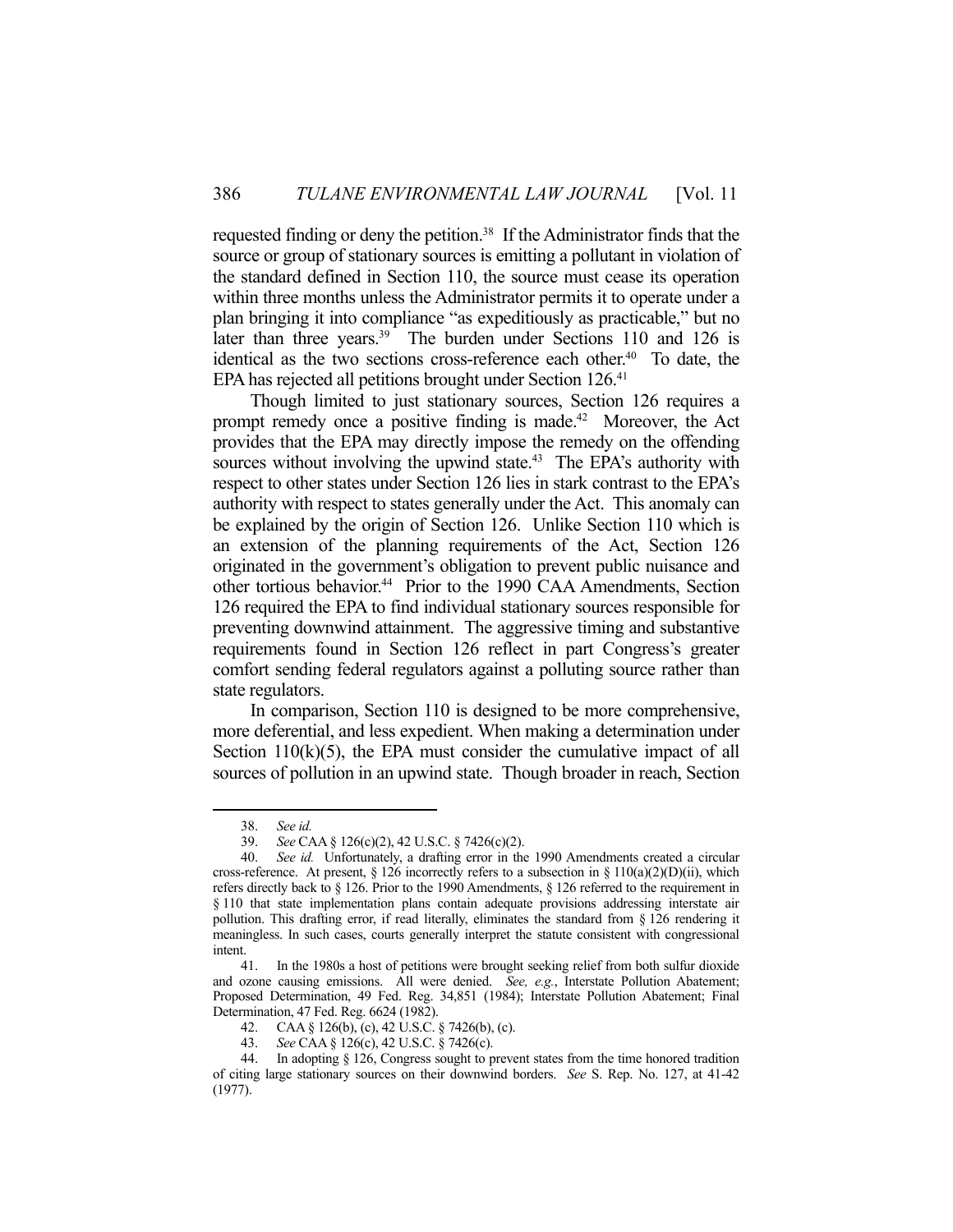110 provides no specific time frame for conducting the inquiry or making the determination. Section 110 also fails to set forth an absolute deadline for curing a problem once it is acknowledged. In addition, Section 110 requires more deference on the part of the EPA in designing and implementing a remedy. Far from the direct federal imposition of controls required by Section 126, the remedy under Section 110 is the EPA's disapproval of the state SIP with the weak threat of sanctions and a federal implementation plan (FIP) if the problem is not remedied within a two-year time period. While the EPA can make suggestions and has ultimate responsibility to judge the adequacy of a state's revised SIP, Section 110 perpetuates the basic model of state discretion.<sup>45</sup>

 The logic of continued deference under Section 110 to offending states is problematic. It is not as if upwind states are unaware that their pollution affects others. They simply lack any incentive to control pollution that affects only their neighbors and not their own residents. Congress recognized this lack of incentive when it adopted Section 126 in 1977. The House Report accompanying the 1977 CAA Amendments reads, "an effective [interstate pollution control] program must not rely on prevention or abatement action by the State in which the source of the pollution is located, but rather by the State . . . which receives the pollution and the harm, and thus has the incentive and need to act."46

## *B. Recent Initiatives under Sections 110 and 126*

<u>.</u>

 In mid-August 1997, eight northeastern states filed petitions with the EPA Administrator seeking relief from upwind NO<sub>x</sub> emissions.<sup>47</sup> The front page headline of the *New York Times* reported, *Northeast States*  Pressuring *EPA to Move on Smog, Target: Utilities to the West*.<sup>48</sup> While all petitions focus on large stationary sources, particularly electric utilities, the petitions vary as to the exact type and geographic location of the sources they identify as causing ozone violations within the petitioning state. Table II summarizes the eight Northeastern states' Section 126

 <sup>45.</sup> *See* Virginia v. EPA, 108 F.3d 1397, 1409-10 (D.C. Cir. 1997) (rejecting the EPA's attempt under § 110 to dictate the control measures a state must adopt and instructing that the Act provides states with the authority to make such determinations leaving the EPA to judge whether the measures in totality are adequate to provide the necessary reductions).

 <sup>46.</sup> H.R. Rep. No. 95-294, at 330 (1977), *reprinted in* 1977 U.S.C.C.A.N. 1077, 1409.

 <sup>47.</sup> The states filing petitions are: Connecticut, Maine, Massachusetts, New Hampshire, New York, Pennsylvania, Rhode Island and Vermont. *See* Findings of Significant Contribution and Rulemaking on Section 126 Petitions for Purposes of Reducing Interstate Ozone Transport, 63 Fed. Reg. 24,058, 24,071-72 (1998).

 <sup>48.</sup> John H. Cushman, Jr., *Northeast States Pressuring to Move on Smog; Target: Utilities to West*, N.Y.TIMES, Aug. 8, 1997, at A1.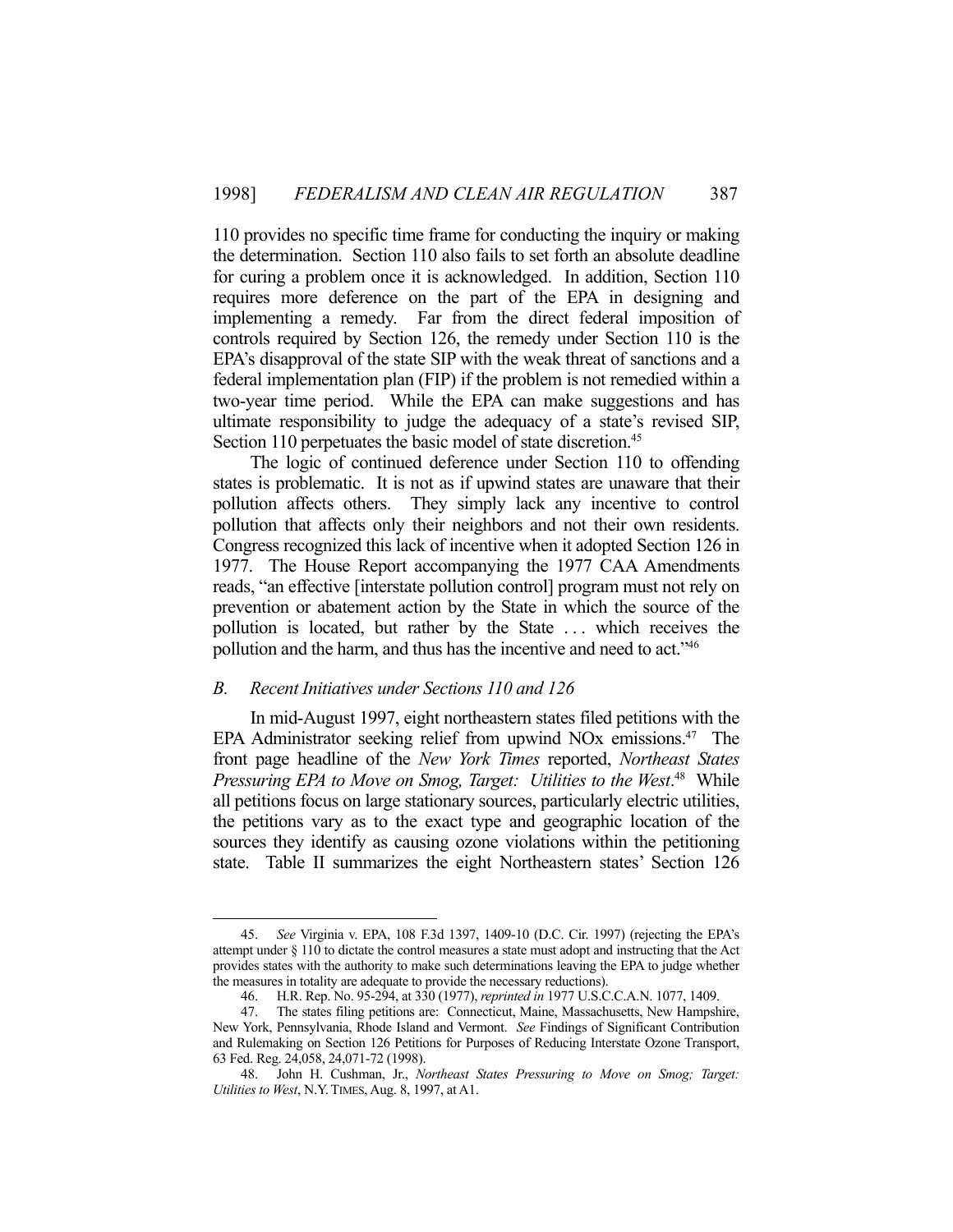petitions indicating the size of sources identified and the geographical scope of the requested relief.

| <b>State</b>         | Source size                                                 | Geographic scope                                                                                                                                                 |
|----------------------|-------------------------------------------------------------|------------------------------------------------------------------------------------------------------------------------------------------------------------------|
| Connecticut          | All Utilities and<br>Large Industrial Sources               | same as New York                                                                                                                                                 |
| Maine                | All Utilities and<br><b>Large Industrial Sources</b>        | 600 miles upwind of Kittery,<br>МE                                                                                                                               |
| <b>Massachusetts</b> | All Utilities and<br><b>Large Industrial Sources</b>        | Sources within 3 counties of<br>Ohio River from western PA<br>border to Louisville, KY                                                                           |
| New Hampshire        | sources greater than<br>All<br>10 tons NOx/summer day       | $OTAG$ subregions <sup>1</sup> showing<br>$\geq$ 5% contribution to NH                                                                                           |
| New York             | All Utilities and<br><b>Large Industrial Sources</b>        | Area extending between<br>NYC and the western<br>boundary of OTAG<br>subregions <sup>1</sup> 2 $\&$ 6 and the<br>southern boundary<br>- of<br>subregions $6 & 7$ |
| Pennsylvania         | All Utilities                                               | Sources located in AL, AR,<br>GA, IL, IN, MO, NC, OH,<br>SC, TN, VA, WV, WI                                                                                      |
| Rhode Island         | Large Utilities                                             | Same as MA                                                                                                                                                       |
| Vermont              | All<br>greater<br>than<br>sources<br>10 tons NOx/summer day | OTAG subregions <sup>1</sup> showing<br>$\geq$ 5% contribution to VT                                                                                             |

Table II. Section 126 State Petitions

1OTAG (Ozone Transport Assessment Group) subregions are geographic groupings of parts or all of several states for the purpose of air pollution modeling. The New York Petition, which includes all sources located between New York City and the outer edges of OTAG subregions 2, 6, and 7, includes all sources in Pennsylvania, New Jersey, Virginia, West Virginia, Ohio, Michigan, and the eastern half of Indiana, and Tennessee.

 Shortly after receiving the Section 126 petitions, the EPA proposed finding under Section 110 that twenty-two state SIPs are inadequate due to their failure to control the interstate transport of NO<sub>x</sub> pollution.<sup>49</sup> The EPA proposes, under its Section 110 authority, to limit pollution transport by imposing a limit, or "cap," upon the total NOx a state can emit during the five month summer ozone season. The pollution caps proposed by the EPA are calculated presuming the same stringent controls on upwind utilities that the northeast states are seeking the EPA to impose via Section 126. Moreover, the schedule for compliance proposed by the EPA is stringent considering the procedural hurdles found in Section 110.

 There is no single factor responsible for this stark turn of events. The basic forces supporting state control and resisting federal

 <sup>49.</sup> *See* Ozone Transport Rulemaking, *supra* note 1, at 60,320.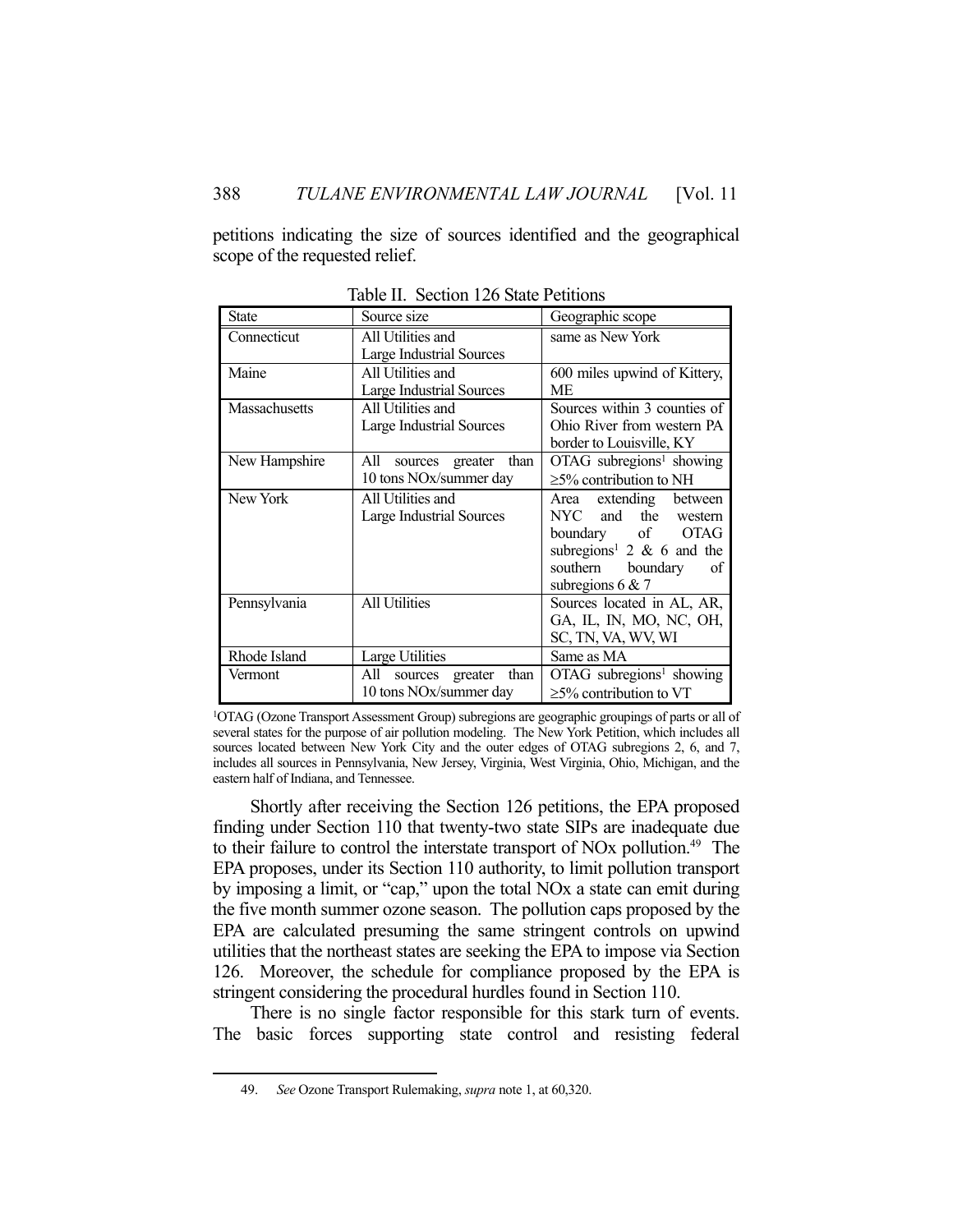prescriptions are alive and well. In short, the resistance to federally imposed regional controls has finally been weakened by the effective use of changing politics, improved scientific knowledge among policy makers, the growing competition between electric utilities, and changes in the 1990 CAA Amendments making it appear easier to sustain affirmative findings under Sections 110 and 126.

# V. THE CONFOUNDING EFFECTS OF OUR FAILURE TO ADDRESS OZONE TRANSPORT

 It is not uncommon for an air mass entering a state to contain ozone levels that exceed the NAAQS.<sup>50</sup> Moreover, many states have produced computer modeling exercises demonstrating that they could cease all industrial activity and all driving, and they would still violate the ozone standard due to the regional nature of the ozone problem.<sup>51</sup> These simple facts point inescapably to the conclusion that many downwind areas will fail to achieve attainment without additional pollution reductions from their upwind neighbors.

 While failing to take actions to control upwind emissions, the EPA has recognized the existence of transport by alleviating downwind states' control obligations due to the impact of upwind emissions. However, this selective acknowledgment of the transport phenomenon also perpetuated its existence since no state, upwind or downwind, has been held responsible for the failure to prevent these emissions. The EPA's choice in this circumstance to diminish the law to accommodate pollution rather than diminish pollution to accommodate the law has broadly impacted enforcement of the CAA. In addition, the selective acknowledgment of ozone transport has impeded the design of effective control strategies and ultimately eroded public trust in our clean air programs. Each of these consequences are described below.

## *A. Impact on Enforcement of Clean Air Act Requirements*

1

 When adopting the 1970 CAA, Congress sought to create a regulatory structure that would reward the diligent and punish the

 <sup>50.</sup> During regional ozone episodes states in the northeast regularly record violations of the 120 ppb, one-hour standard on their upwind borders. Moreover, states regularly measure morning levels above 80 ppb at their borders during the summer months. Under the old standard, a reading of 80 ppb is halfway to a violation, since "natural" background ozone exists at roughly 40 ppb and the 1 hour standard is set at 120. Hence an area that would comply by a wide margin with clean background conditions often will violate the NAAQS when its own emissions are added to the already polluted air mass entering the state. Under the new 80 ppb, eight-hour standard, background levels of 80 ppb set a course for nonattainment.

 <sup>51.</sup> *See* S. TRIVIKRAMA RAO, EPA, OFFICE OF AIR AND RADIATION, APPLICATION OF THE URBAN AIRSHED MODEL TO THE NEW YORK METROPOLITAN AREA iii (1987).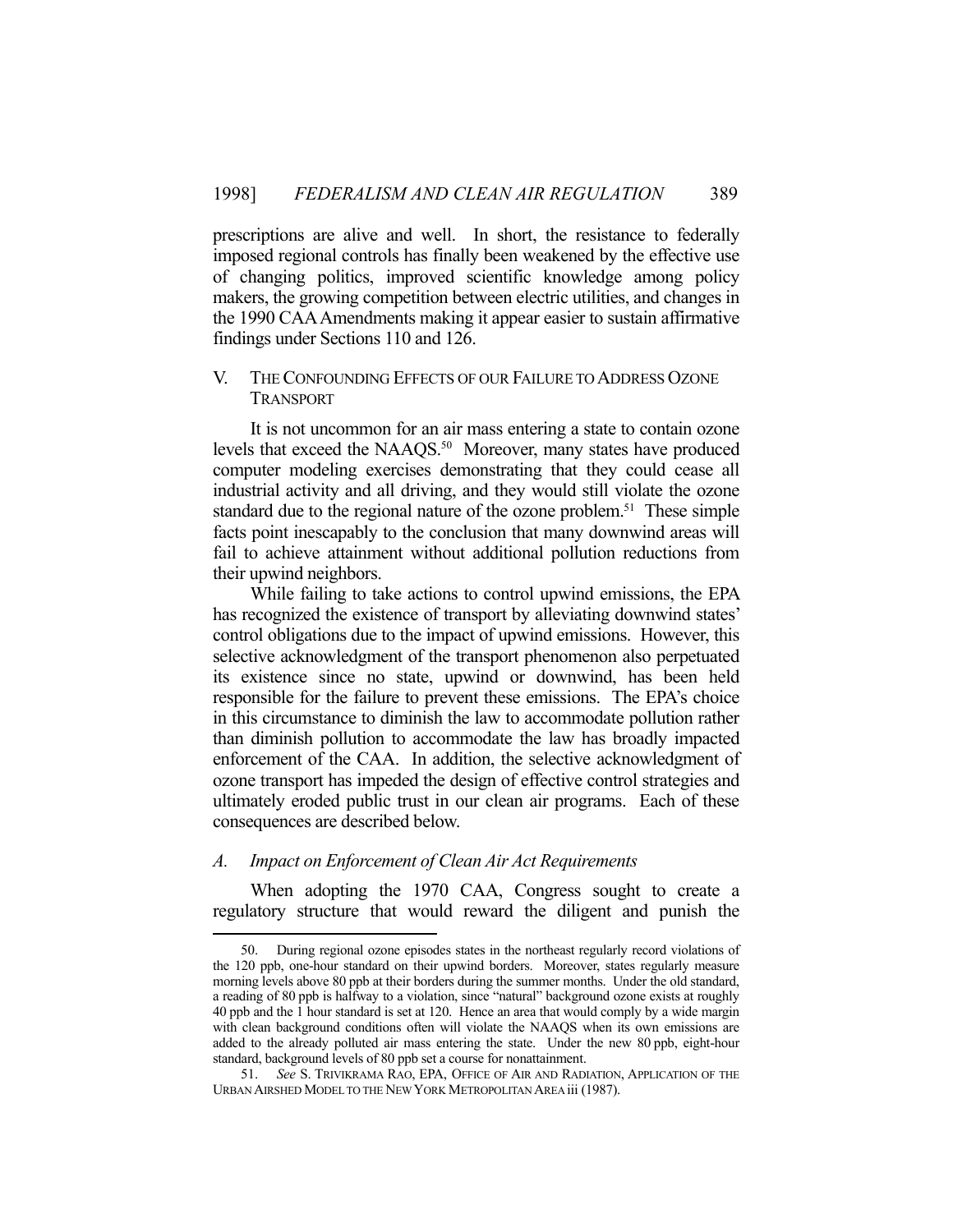uncooperative and lethargic. The 1970 CAA required all areas to attain the ozone standard by 1975. The 1977 CAA Amendments required ozone attainment by 1982 and 1987, and the 1990 CAA Amendments created a tiered attainment timeframe based upon the degree of violation. "Moderate" nonattainment areas were required to come into attainment by 1996 while "Severe" nonattainment areas were given until 2005 or 2007. In every case, sanctions were required by law to be imposed upon all states failing to adopt and implement measures adequate to attain the standards by the established date.<sup>52</sup>

 In 1995, roughly seventy million people lived in areas that violated the one-hour 120 ppb federal health standard for ozone.<sup>53</sup> A substantial majority of areas in the Northeast and the nation originally required to attain by 1975, remain in violation. However, the widespread failure of states to attain the ozone standard has not resulted in widespread sanctions. On rare occasions, the EPA has imposed sanctions for a states refusal to submit plans or adopt regulations, but consistent with the Act's focus on state planning obligations, the Agency has never sought to penalize a state for implementing a plan that fails to achieve clean air. A trite though accurate description of the EPA's approach to sanctions is that states will be sanctioned for failing to try, but not for trying and failing. The EPA's decision to judge the adequacy of states' SIPs based on effort instead of achievement is a consequence of the fact that few states have fully attained the ozone standard. $54$  Political reality and common sense prevent the EPA from revoking the majority of the nation's highway funds, one of the sanctions that the agency could impose upon a noncompliant state. Since nearly all states have worked diligently to satisfy the planning and programmatic requirements in the Act, the policy to sanction states only for failing to try provides a hammer the EPA can lift.

 <sup>52.</sup> For states that dutifully implemented control programs but failed to achieve the expected result, the 1990 Act requires a "bump up" to the next higher category of nonattainment which includes an extension of deadlines and increased control responsibilities. *See generally* CAA § 182, 42 U.S.C. § 7511*a*. Opinions differ whether the "bump up" provisions constitute a sanction. However, once a state "bumps up" through all the nonattainment categories then, in theory, it is sanctioned through the imposition of monetary pollution fees.

 <sup>53.</sup> EPA, OFFICE OF AIR AND RADIATION, REGULATING SMOG AND PARTICLE POLLUTION: AN INTEGRATED APPROACH (visited Apr. 2, 1998) <http://www.epa.gov/airprogram/ oar/oaqps/regusmog/infozone.html>.

 <sup>54.</sup> Although failing to reach full compliance with the NAAQS, regulatory efforts on the part of the EPA and the states have substantially lowered ozone levels across the country. These improvements are noteworthy since they have occurred while economic activity and vehicle use have substantially increased. *See* EPA, NATIONAL AIR QUALITY AND EMISSIONS TRENDS REPORT, 1996 (Jan. 1998).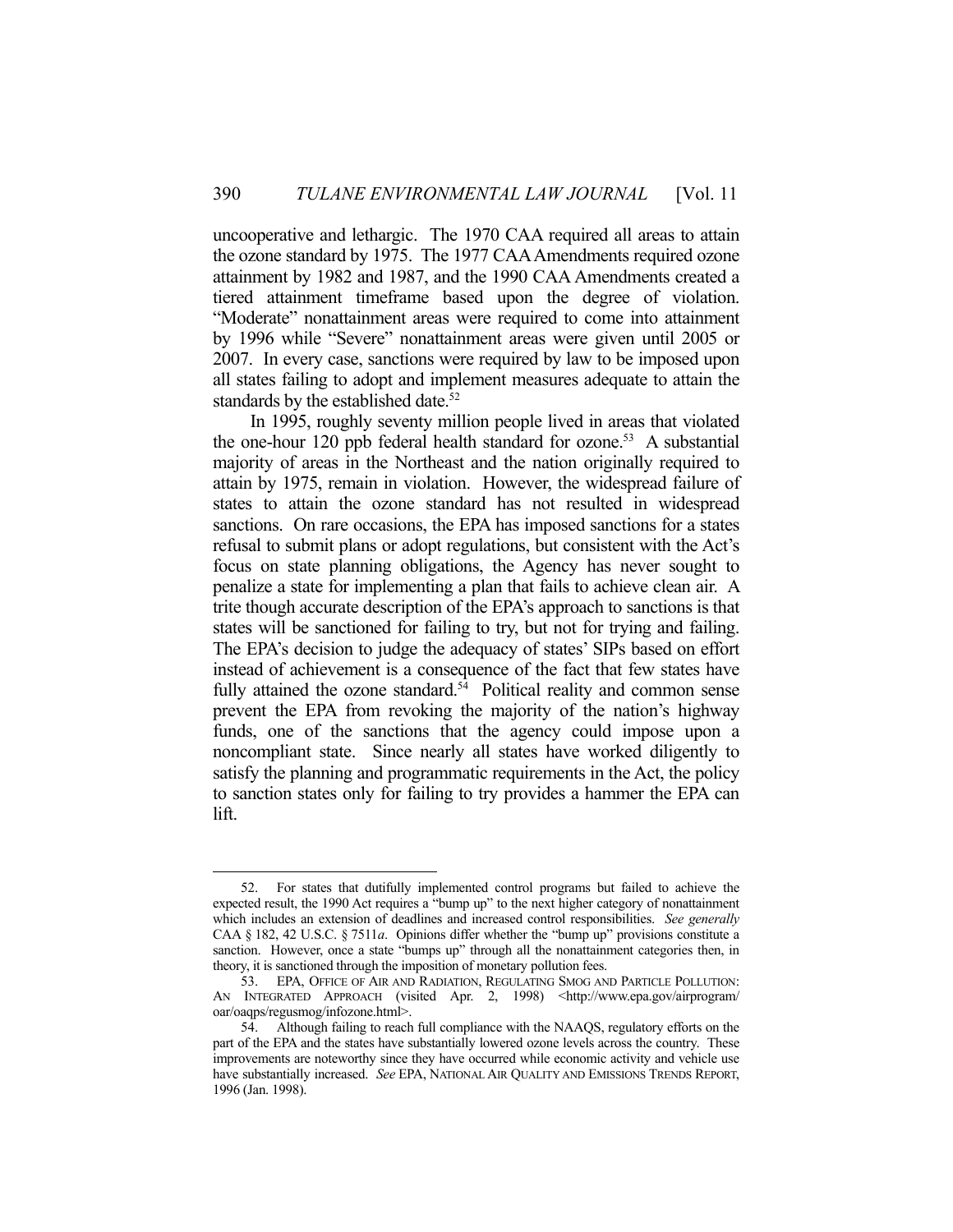While the EPA's decision not to sanction half the country is prudent, one must remember that a main reason that states have "tried" but not "succeeded" has been the EPA's failure to mitigate upwind emissions. The connection between interstate emissions and enforcement of the statute is displayed in a major EPA rulemaking proposal known as the "Post-87" Policy.<sup>55</sup> The 1977 CAA Amendments required all areas to demonstrate attainment by 1987 or face sanctions. In 1987, the EPA initiated a rulemaking for the purpose of avoiding pervasive sanctions and providing states with some measure of guidance until Congress reauthorized the statute. In justifying its decision to maintain regulatory efforts without imposing sanctions, the Agency wrote, the "EPA recognizes that the phenomenon of multi-day transport of ozone and its precursors in the Northeastern States significantly complicates efforts of individual States to develop strategies to attain the ozone NAAQS."56 In other words, the Agency decided that ozone transport prevented states from attaining the NAAQS and justified the Agency in failing to sanction nonattaining states. Had the Agency taken aggressive action to control upwind emissions, however, the disconnect between a state's efforts and achievements would have been substantially diminished and the Agency would have been able to hold states accountable for their lack of compliance. While states suffer from differing degrees of upwind contribution to their nonattainment problems, the precedent created when the EPA opted to extend deadlines and withhold sanctions for some states generally eroded the EPA's enforcement threat and may have led to excusing some noncompliance wholly unrelated to ozone transport problems.

## *B. Impact on Air Quality Planning and Control Strategy Design*

 The SIP planning process is a second area where the selective oblivion to transport undermined regulatory efforts. As discussed above, states are required to adopt measures adequate to provide for attainment and maintenance of the ozone standard. The adequacy of these measures must be demonstrated through photochemical computer modeling exercises using models and methods approved by the EPA.

 Due to the problem of ozone transport, many states collaborated with the EPA in the creation and approval of modeling exercises demonstrating attainment on the basis of local controls. This was possible

 <sup>55.</sup> State Implementation Plans; Approval of Post-1987 Ozone and Carbon Monoxide Plan Revisions for Areas Not Attaining the National Ambient Air Quality Standards; Notice, 52 Fed. Reg. 45,044 (1987) [hereinafter "Post-87" Policy].

 <sup>56.</sup> *Id.* at 45,094.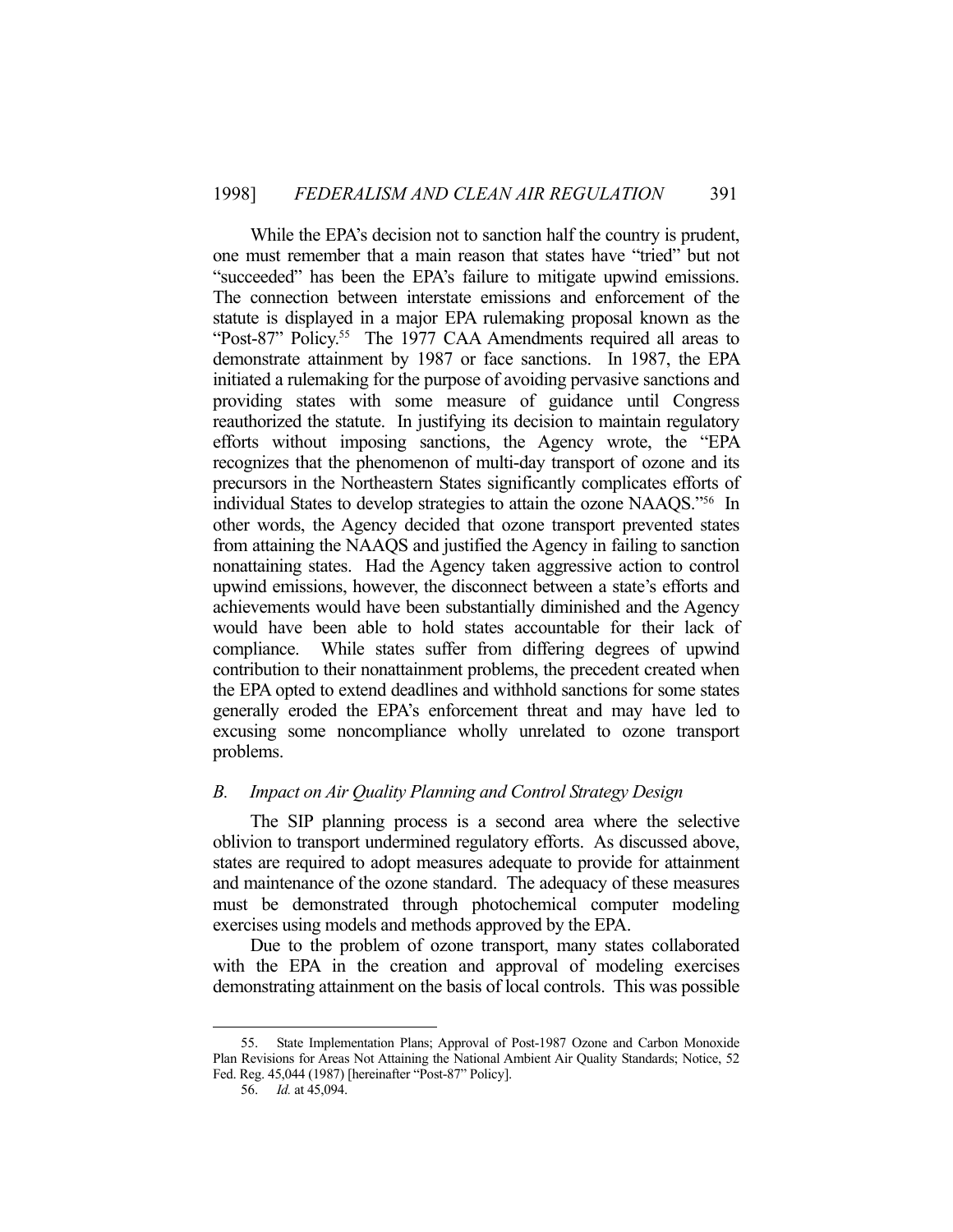because the models were designed to exclude transported pollution when calculating an area's reduction burden.<sup>57</sup> In 1982 and 1987, the EPA revised its guidelines to enable states to exclude high ozone readings attributable to upwind sources in determining an area's "design value." An area's design value constitutes the benchmark from which reductions are determined and is usually based upon an area's highest measured ozone reading. The effect of these models was to reduce the levels of reductions required to demonstrate attainment and to make it possible for states to achieve the required reduction through local controls. 58

 Again, the EPA alleviated the political pressure for redressing ozone transport by crafting a set of policies according to which no jurisdiction was responsible for transported pollution. The disparity between regulation and reality required by this exercise became self reinforcing. The purpose of the SIPs, which must be submitted to the EPA by the Governor, is to guide a state's air pollution reduction efforts. Understandably, the submission of publicly available documents guaranteeing the adequacy of local controls undermined states' assertions that regional reductions were necessary to attain the ozone NAAQS. In effect the EPA and the states handicapped their ability to redress the problem of long-range ozone transport by adhering to scientific assumptions that neither believed.

# *C. Impact on Political Support for In-State Pollution Controls*

1

 The inability of a state to reduce pollution emitted outside its borders also creates obstacles to a state's efforts to reduce in-state pollution. State legislators and state environmental agency regulators understandably question the efficacy and expense of implementing additional controls upon in-state sources when such controls cannot ensure attainment. In addition, local industries raise equity arguments, arguing that additional

 <sup>57.</sup> *See generally* OFFICE OF AIR QUALITY PLANNING AND STANDARDS, EPA, GUIDELINE FOR USE OF CITY-SPECIFIC EKMA IN PREPARING OZONE SIPS (1981); EPA, OFFICE OF AIR QUALITY PLANNING AND STANDARDS, GUIDELINE FOR USE OF CITY-SPECIFIC EKMA IN PREPARING POST-1987 OZONE SIPS (1987).

 <sup>58.</sup> *See generally* OFFICE OF AIR QUALITY PLANNING AND STANDARDS, EPA, GUIDELINE FOR USE OF CITY-SPECIFIC EKMA IN PREPARING OZONE SIPS (1981); OFFICE OF AIR QUALITY PLANNING AND STANDARDS, EPA, GUIDELINE FOR USE OF CITY-SPECIFIC EKMA IN PREPARING POST-1987 OZONE SIPS (1987). The EPA's 1987 guidance instructs states to exclude from the readings determined the "design value" violations that are the result of, "overwhelming transport from upwind areas." OFFICE OF AIR QUALITY PLANNING AND STANDARDS, EPA, GUIDELINE FOR USE OF CITY-SPECIFIC EKMA IN PREPARING POST-1987 OZONE SIPS 14 (1987). The guidance then spells out a set of conditions that states should use to ensure that the violations in question were the product of local emissions. The Guidance then instructs, "Unless all of the preceding three conditions are met, the day should be discarded." *Id.* In order to avoid sanctions, states took full advantage of this screening process to craft SIPs that "demonstrated" attainment.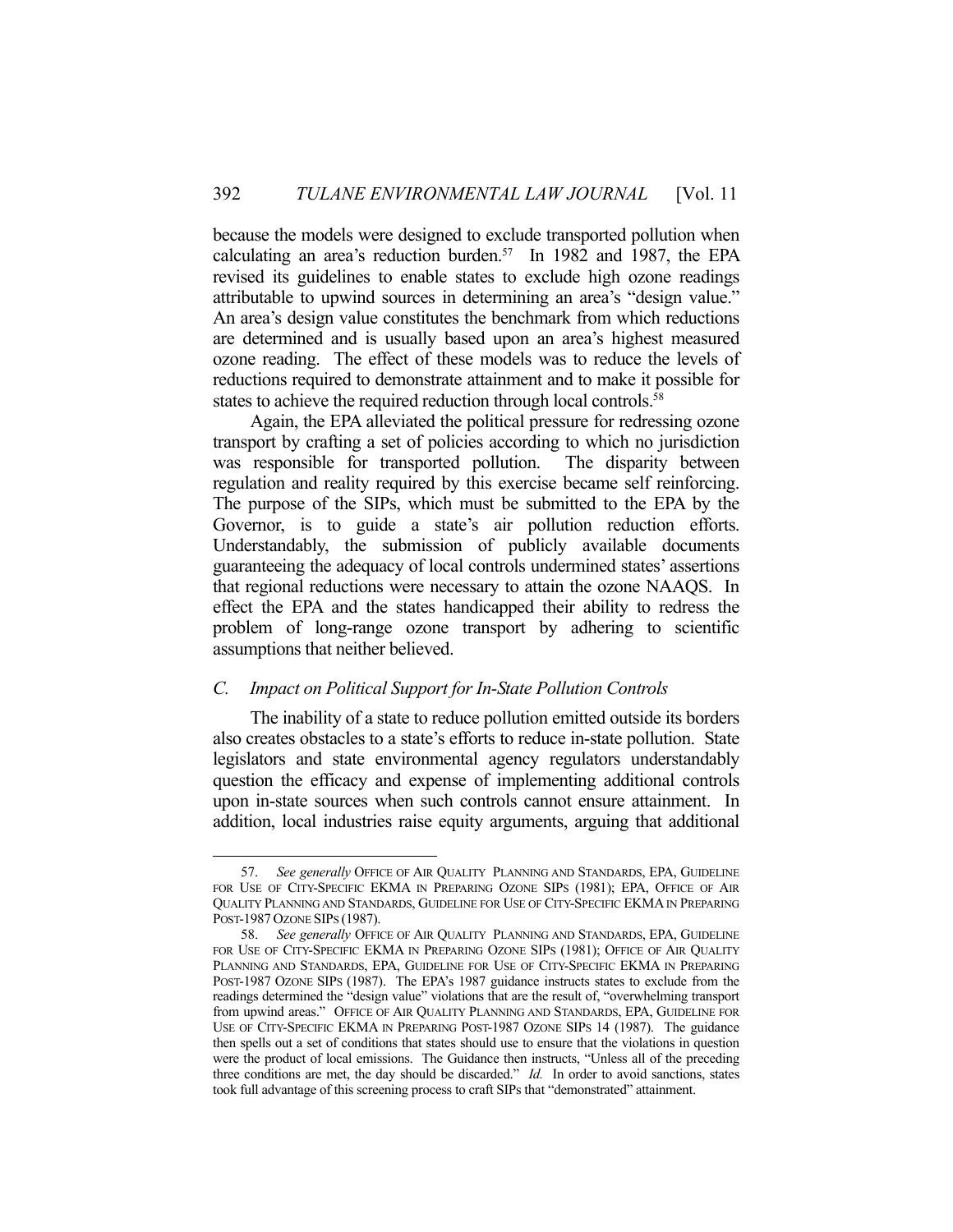controls undermine their ability to compete with uncontrolled upwind sources.

 By and large the northeast states have succeeded in adopting progressive controls on motor vehicles, large stationary sources, and electric utilities based on the cost-effectiveness of these controls and the belief that leading by example is the only way to secure ultimate attainment. In 1994, the twelve states between Maine and the District of Columbia agreed to reduce NOx emissions from electric utilities and large stationary sources by up to 75 percent, roughly twice the mandatory reductions required under the Act for sources located in nonattainment areas.59

 While additional pollution reductions from northeast sources will be necessary to attain the ozone standards, there is no question that the EPA's historic refusal to control upwind sources has undermined the overall economic efficiency of our national attainment efforts. A 1997 Congressional Budget Office (CBO) study compared the cost of available NOx reductions in Connecticut, Massachusetts, and Rhode Island against the cost of available reductions in Indiana, Ohio, and West Virginia.<sup>60</sup> Specifically, the study examined the cost of reductions beyond the programs already in place or explicitly required under the CAA. The CBO analysis found that the average cost of additional NOx reductions from the three midwest states is \$785 per ton, while the average cost of additional reductions from the three northeast states is  $$7,900$  per ton.<sup>61</sup> The analysis attributes this ten to one cost ratio to the disparity between existing control requirements in the northeast and midwest.<sup>62</sup>

 Although the northeast has successfully implemented the majority of control requirements imposed by the 1990 CAA Amendments, the inequity between regional control obligations has frustrated and delayed northeast states' efforts to implement vehicle inspection and maintenance (I/M) programs. Public opposition to vehicle I/M has been greatly inflamed by articles and editorials questioning why the residents of Maine, New Hampshire, and Vermont must get their car tailpipes tested and repaired when pollution modeling exercises demonstrate that the I/M program will not alter their attainment status. When it is realized that a host of uncontrolled power plants by themselves each emit twice as much

 <sup>59.</sup> Memorandum of Understanding Among the States of the Ozone Transport Commission on Development of a Regional Strategy Concerning the Control of Stationary Source Nitrogen Oxide Emissions (Sept. 27, 1994) (on file with author).

 <sup>60.</sup> CONGRESSIONAL BUDGET OFFICE, FEDERALISM AND ENVIRONMENTAL PROTECTION: CASE STUDIES FOR DRINKING WATER AND GROUND LEVEL OZONE (1997) (visited Apr. 24, 1998) <http://www.cbo.gov/showdoc.cfm?index=250&sequence=0&from=1>.

 <sup>61.</sup> *Id.* at tbl. 7.

 <sup>62.</sup> *Id.*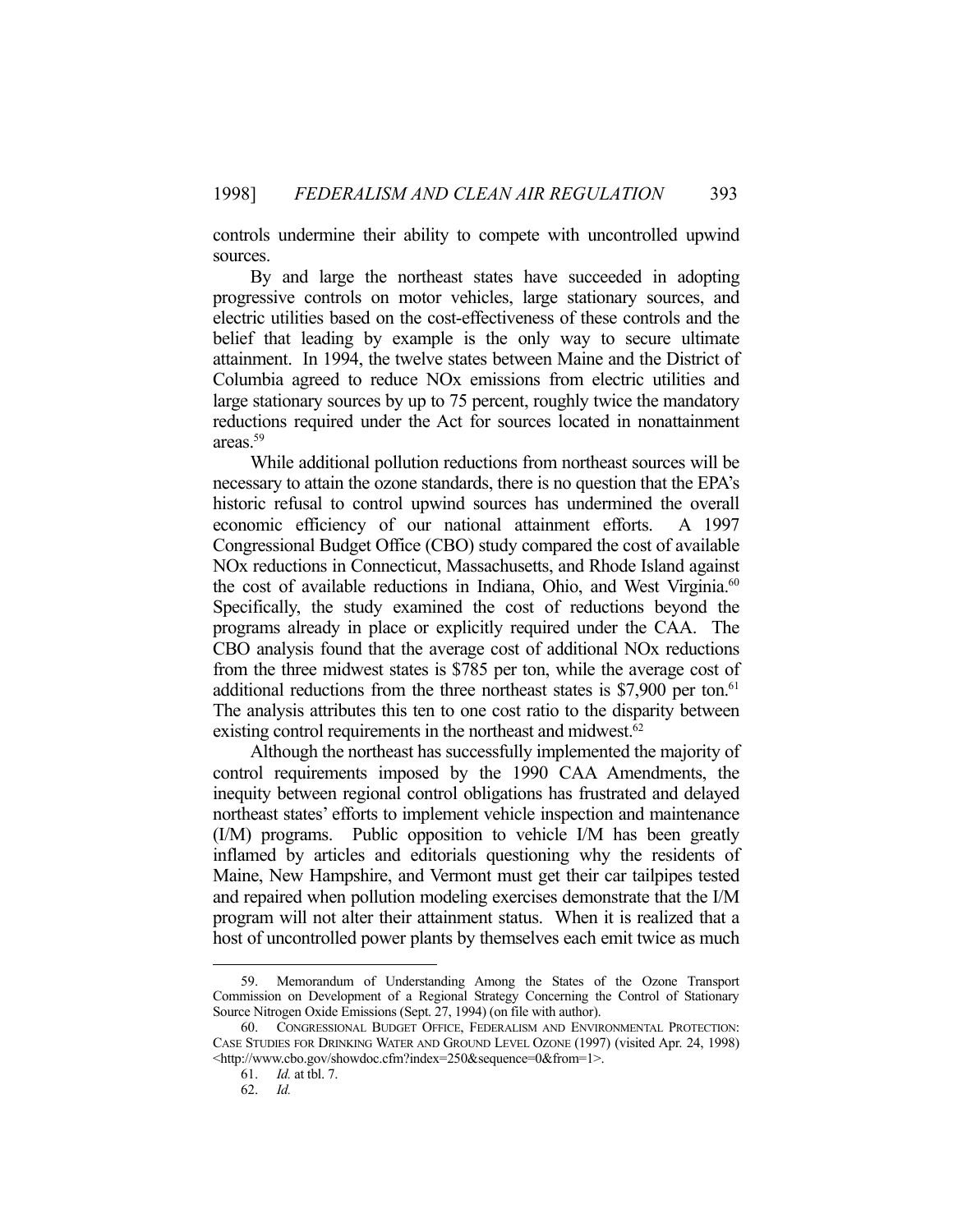NOx per day as do all sources in the State of Vermont combined, it is not hard to understand why some northeast elected officials are reluctant to implement the unpopular stringent I/M programs.<sup>63</sup>

## *D. Attainment but for Transport: Reducing the Burden Downwind*

 In addition to the implicit methods of relieving downwind states of the threat of sanctions and unfair burdens attributable to ozone transport, the EPA created explicit methods to excuse downwind states from the requirement to reduce pollution originating beyond their borders. These measures reflect the EPA's selective acknowledgment of ozone transport. One particularly glaring example is the EPA's decision in 1982 to grant the State of Rhode Island the special attainment status, "attainment but for transport."64 At the time Rhode Island was continuing to regularly experience ozone levels above the national standard. However, Rhode Island's SIP submittal demonstrated that little if any of the ozone affecting Rhode Island originated within the state. The EPA, after considerable internal debate, chose to approve Rhode Island's SIP, thereby alleviating the state's obligation to implement several pollution control programs. While the EPA's creative maneuvering diminished the political inequity of holding Rhode Island responsible for upwind emissions, it failed to similarly diminish the pollution that entered the state. From the standpoint of public health, "attainment but for transport," is equivalent to "safe but for pollution."

|                                | Table III: NOx Emitted by Certain Facilities<br>63. |                                 |
|--------------------------------|-----------------------------------------------------|---------------------------------|
|                                | Facility/State:                                     | Tons of NO <sub>x</sub> per Day |
| Cumberland Facility, Tennessee |                                                     | 452                             |
| Paradise Facility, Kentucky    |                                                     | 352                             |
|                                | Gavin Facility, Ohio                                | 326                             |
|                                | Monroe Facility, Michigan                           | 301                             |

1

| Table IV: NOx Emissions in Certain States |  |
|-------------------------------------------|--|
|-------------------------------------------|--|

| State (Emissions for All Facilities Combined) | Tons of NO <sub>x</sub> per Day |
|-----------------------------------------------|---------------------------------|
| Vermont                                       | 157                             |
| Rhode Island                                  | 201                             |
| New Hampshire                                 | 481                             |
| Maine                                         | 533                             |
| Connecticut                                   | 923                             |
| Massachusetts                                 | 1,856                           |
| New Jersey                                    | 3,042                           |
| New York                                      | 4.227                           |

OFFICE OF AIR QUALITY PLANNING AND STANDARDS, EPA, EMISSION INVENTORY WORKGROUP REPORT, OZONE TRANSPORT ASSESSMENT GROUP (May 3, 1996).

 64. Approval and Promulgation of Implementation Plans; Rhode Island; 1982 Ozone Attainment Plan, 48 Fed. Reg. 31,026 (1983).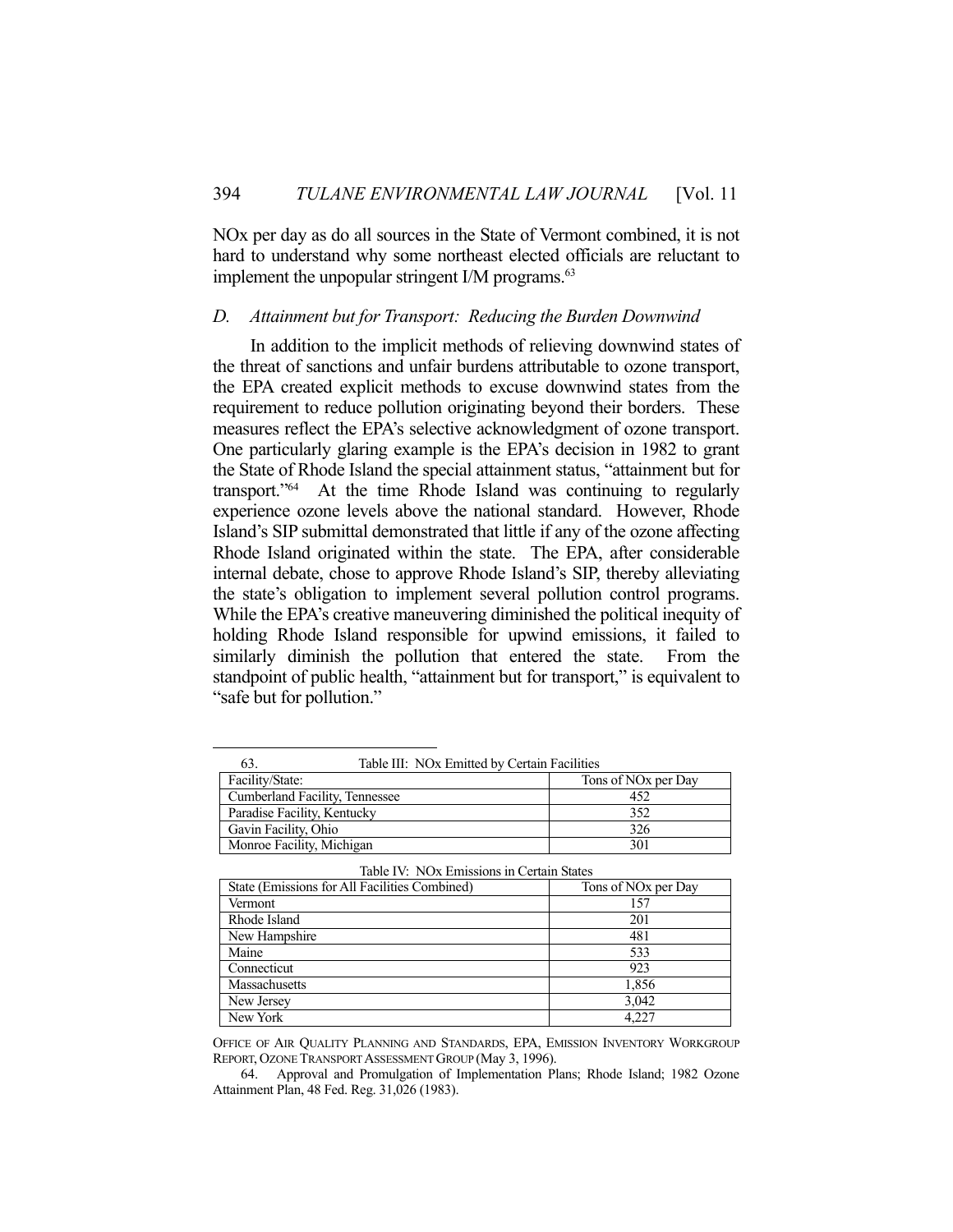## *E. The Overwhelming Transport Policy*

 The EPA has formalized the special designation Rhode Island received in the 1980s with the creation of the "Overwhelming Transport Policy."<sup>65</sup> The memorandum announcing this policy indicates that it may be "difficult or impossible for some areas to demonstrate attainment by the statutory attainment date because they are affected by overwhelming transport of pollutants and precursors from an upwind area. . . ."66

 In these cases, the EPA has determined that it is appropriate to "temporarily suspend" the area's attainment date.<sup>67</sup> In order acquire an overwhelming transport designation and the associated relief from CAA requirements, the area in question must "clearly demonstrate[] through modeling that transport from an area with a later attainment date makes it practicably impossible to attain the standard by its own attainment date."68 In justifying this policy, the EPA correctly notes that Section 110 of the Act requires SIPs to prevent a state's emissions from having such an impact on a downwind neighbor. However, the EPA acted to suspend attainment without requiring that upwind states impose controls upon upwind sources under their SIPs, as required by Section 110. The Overwhelming Transport Policy memorandum concludes asserting "it would be an odd or even absurd result for downwind areas unable to attain due to transport to be penalized for failure to address a problem that is beyond their ability to control."69

 When comparing the EPA's willingness to acknowledge transport to avoid embarrassing political confrontations with downwind states and its refusal to acknowledge transport to avoid a political confrontation with upwind states, one could conclude that the federal government is simply afraid of the states. The drafters of the 10th Amendment would be proud.

## VI. THE POLITICS EMPOWERING THE EPA'S RECENT ACTIVISM

There are many reasons that Section  $110(k)(5)$  laid dormant during the 1980s. One reason was President Ronald Reagan. Upon taking office in 1980, President Reagan clearly stated his position regarding the relationship between state and federal government:

During the past twenty years, what had been a classic division of the functions between the Federal Government and the States and localities has

 <sup>65.</sup> MARY D. NICHOLS, OFFICE OF AIR AND RADIATION, EPA, MEMORANDUM: OZONE ATTAINMENT DATES FOR AREAS AFFECTED BY OVERWHELMING TRANSPORT (Sept. 1, 1997).

 <sup>66.</sup> *Id.* at 1.

 <sup>67.</sup> *Id.* at 2.

 <sup>68.</sup> *Id.*

 <sup>69.</sup> *Id.* Attachment at 6.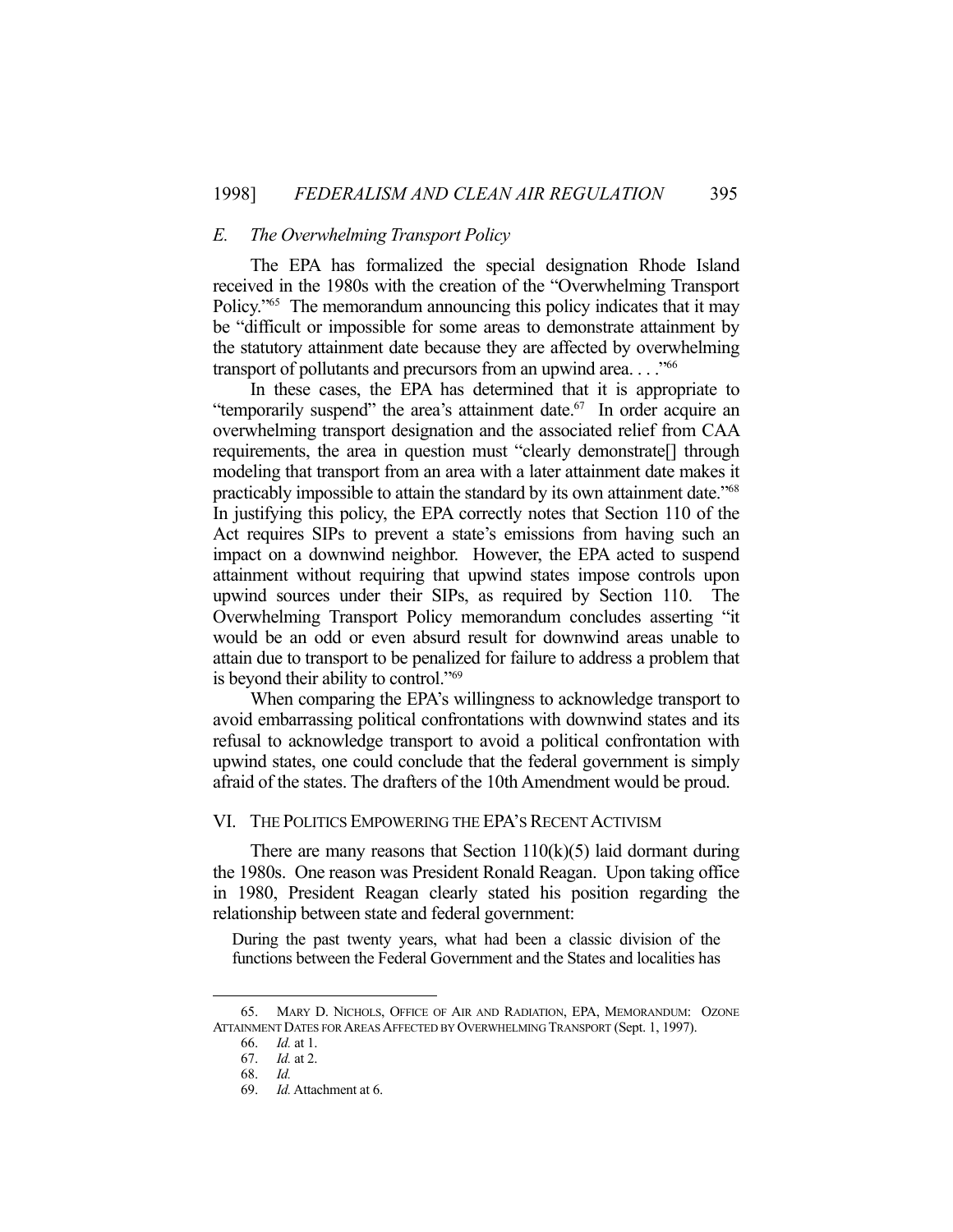become a confused mess. . . . I propose that over the coming years we clean up this mess. I am proposing a major effort to restore American federalism.70

Somehow, proposing federal action to usurp the prerogative of the "rust belt" states for the benefit of the then Democratically controlled Northeast was not what the President had in mind. Late in his term, President Reagan sought to lay a more permanent course by promulgating Executive Order 12,612, which specifically instructed agencies to refrain from establishing national standards and programs and, where possible, defer to the states to establish standards.<sup>71</sup> Correspondence between New York State and the EPA early in the Bush Administration placed the transport debate squarely in the sights of Executive Order 12,612. New York State had filed a Section 126 petition seeking relief from ozone transport. The EPA responded, asking New York to "clearly identify the specific major stationary sources against which action under [Section] 126 is sought," and to provide, "numerical estimates of the contribution of these particular major stationary sources to violations of the ozone standard in New York."72 In his response to the EPA's letter, Commissioner Jorling of New York expressed the frustration felt by downwind states over the EPA's approach to Section 126 petitions in the 1980s. After enumerating the EPA's informational requests, Commissioner Jorling writes, "This, of course, turns federalism in the Clean Air Act on its head, as Congress intends the federal government to address interstate problems and your position abdicates that responsibility and attempts to shift it to New York."73

 The transition from the anemic approach the EPA exhibited toward Section 126 petitions during the 1980s and activism propelling the EPA's current efforts has been gradual. By and large, the political landscape remains hostile to intrusive federal programs. The Agency's recent activism has been enabled by the EPA's ability to design its efforts to be consistent with the apparent will of a majority of states.74

 <sup>70.</sup> OFFICE OF MANAGEMENT AND BUDGET, MAJOR THEMES AND ADDITIONAL BUDGET DETAILS M22 (1983), *in* THOMAS J. ANTON, AMERICAN FEDERALISM AND PUBLIC POLICY: HOW THE SYSTEM WORKS 218 (1989).

 <sup>71.</sup> *See* Exec. Order No. 12,612, 52 Fed. Reg. 41,685, 41,685-88 (1987).

 <sup>72.</sup> Letter from Thomas C. Jorling, Commissioner, New York Department of Environmental Conservation, to Donald Clay, Acting Assistant Administrator, EPA, Office of Air, Noise, and Radiation 3 (Feb. 21, 1989) (on file with author).

 <sup>73.</sup> *Id.*

 <sup>74.</sup> These states include the 37 states east of the Rocky Mountains. *See* OZONE TRANSPORT ASSESSMENT GROUP, EPA, EXECUTIVE REPORT at 4 (1997) [hereinafter OTAG EXECUTIVE REPORT].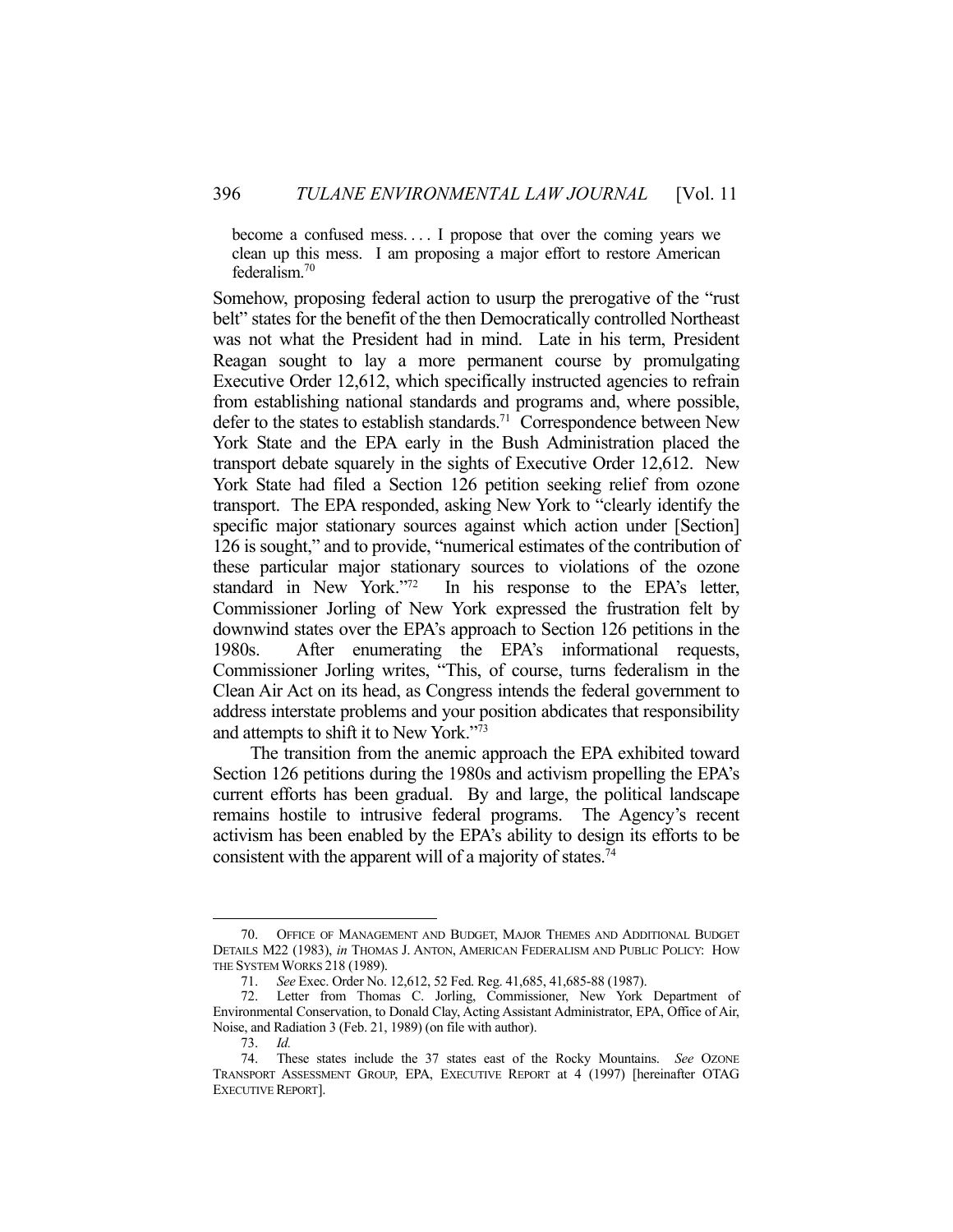#### *A. Ozone Transport Assessment Group (OTAG) Devolution Co-Opted*

 Although the intensity of anti-federal rhetoric that dominated the Executive Branch during the Reagan era has diminished, the mantra of devolution of power to the states continues to resonate loudly in national politics. Rather than fighting against this devolution, the EPA has artfully co-opted it through the creation of the Ozone Transport Assessment Group (OTAG). The genesis of the OTAG was set forth in a March 2, 1995, memorandum from EPA Assistant Administrator Mary Nichols to the states.75 The OTAG served two central purposes, one overt and one unofficial. The official purpose of the OTAG was to create a collaborative process among representatives from the thirty-seven eastern states, affected industry, environmental organizations, and the EPA to evaluate the ozone transport problem and develop solutions. The Environmental Council of the States (ECOS), which represents the 50 state environmental commissioners, designed and led an extremely energetic and effective process. The private purpose of the OTAG was to protect the CAA from a potentially hostile Congress by finding yet another means of navigating around states' failure to meet deadlines because of pollution transport. Both purposes were successfully achieved.

 One of the most significant provisions of the 1990 CAA Amendments required states to submit SIPs by November 15, 1994,<sup>76</sup> that demonstrated attainment of the ozone standard by the statutory deadlines (1996-2007 depending upon the severity of the violation). Pursuant to statute, failure to submit an adequate SIP results in sanctions. With few exceptions, states failed to comply with this statutory requirement. Without a safety valve, the EPA would be forced to propose sanctions across much of the nation. The EPA, state officials, and environmental groups all recognized that mass sanctions would not clean the air and would likely result in the passage of legislation that would further weaken the Act. The creation of the OTAG provided a constructive alternative pathway to extend both the 1994 SIP submittal deadlines and the threat of sanctions until mid-1997.<sup>77</sup> Again it is clear that the failure to mitigate transport substantially undermined states' ability to craft adequate 1994 SIPs. Looking back on the 1994 situation the EPA asserts, "[t]he major

 <sup>75.</sup> MARY D. NICHOLS, EPA, OFFICE OF AIR AND RADIATION, MEMORANDUM: OZONE ATTAINMENT DEMONSTRATIONS (Mar. 2, 1995), *available in* <http://www.epa.gov/ttn/otag/ ozone\_mn.txt> [hereinafter Mar. 2, 1995, Memorandum].

 <sup>76.</sup> *See* CAA § 182(c)(2), 42 U.S.C. § 7511a(c)(2) (1994). This section applies specifically to "Serious Areas."

 <sup>77.</sup> Due to the OTAG effort lasting longer than anticipated, the EPA opted to extend the submittal date from the middle of 1997, until April 1998.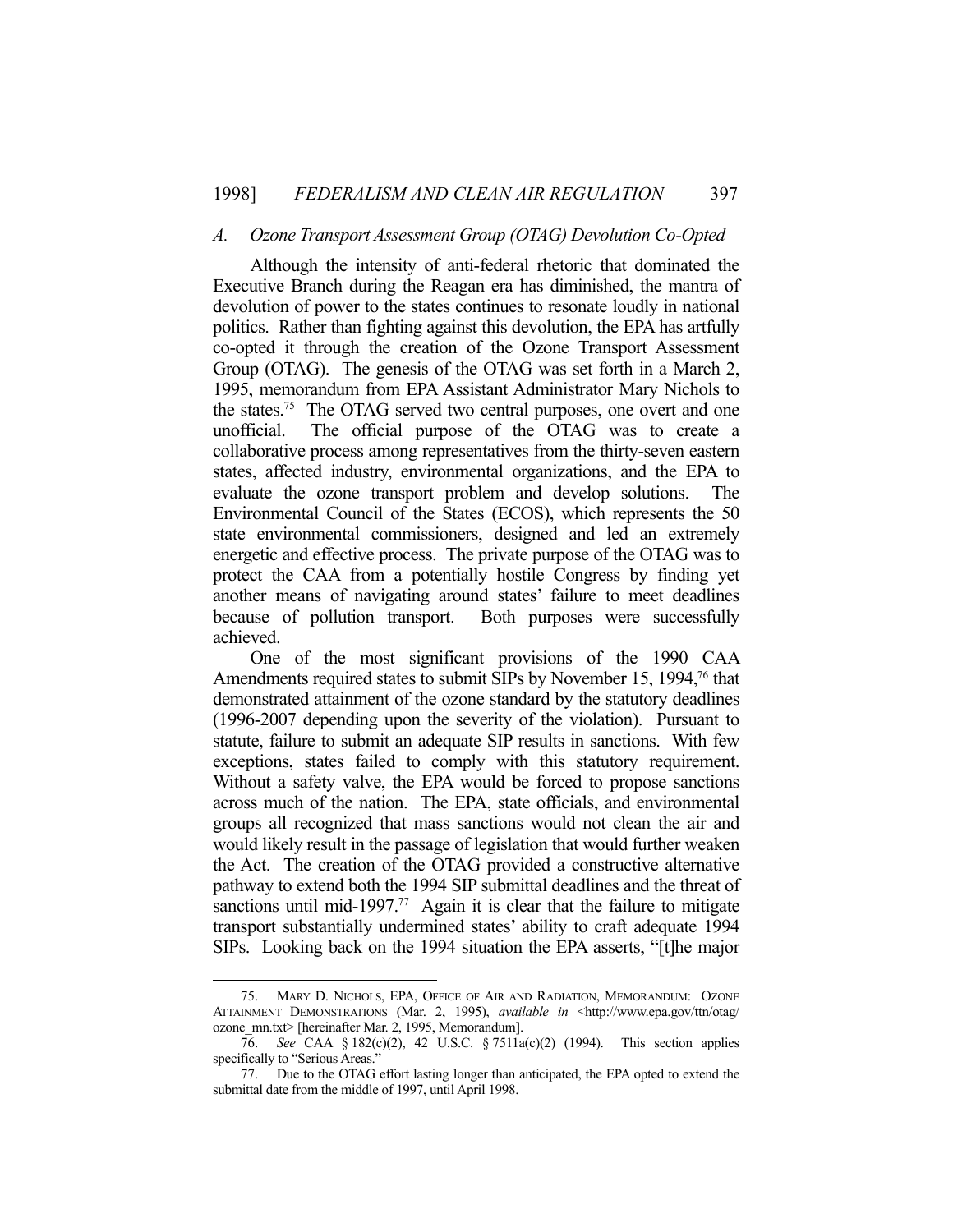reason for this failure was that States were not able to address or control transport."78

 According to the March 2, memorandum, one key aim of the OTAG process was to "give the States and EPA the opportunity to determine appropriate regional strategies to resolve transport issues."<sup>79</sup> During the OTAG process, participants favoring and opposing federal action to address transport privately described this same idea in less cautious prose, acknowledging that the purpose of the OTAG was to impose a federal solution on the states and claim it was the states' idea. By all appearances, the OTAG process represents devolution in its purest form. The EPA has effectively capitalized on this aspect of the process to support its proposal under Section 110. In fact, the title of the EPA's proposed action reads, "Finding of Significant Contribution and Rulemaking for Certain States in the *Ozone Transport Assessment Group Region* for Purposes of Reducing Regional Transport of Ozone.<sup>180</sup> The ability to assert that, "the states made me do it" vastly strengthens the EPA's ability to defend its Section 110 proposal on the Hill and within the Administration.

 During the two-year process, the OTAG participants collaborated to conduct a tremendous amount of air pollution modeling and data analysis. The process confirmed the general body of work establishing the significance of ozone transport. On July 8, 1997, the OTAG published final conclusions and recommendations. Key conclusions regarding transport include the following:

- Regional NOx reductions are effective in the production of ozone benefits;
- Ozone benefits are greatest where emission reductions are made and diminish with distance;
- Air quality data documents the widespread and pervasive nature of ozone and indicates transport of ozone;
- Air quality analyses also indicate that ozone aloft is carried over and transported from one day to the next; and
- Generally, the transport range is longer in the North than in the South.81

 The importance of these conclusions lies less in what they say than in whose views they represent. While scientists reached similar

Ozone Transport Rulemaking, *supra* note 1, at 60,322.

<sup>78.</sup> Ozone Transport Rulemaking, *supra* note 1, 79. Mar. 2, 1995, Memorandum, *supra* note 75.

 <sup>80.</sup> Ozone Transport Rulemaking, *supra* note 1, at 60,318 (emphasis added).

 <sup>81.</sup> *See* OTAG EXECUTIVE REPORT, *supra* note 74, at 4.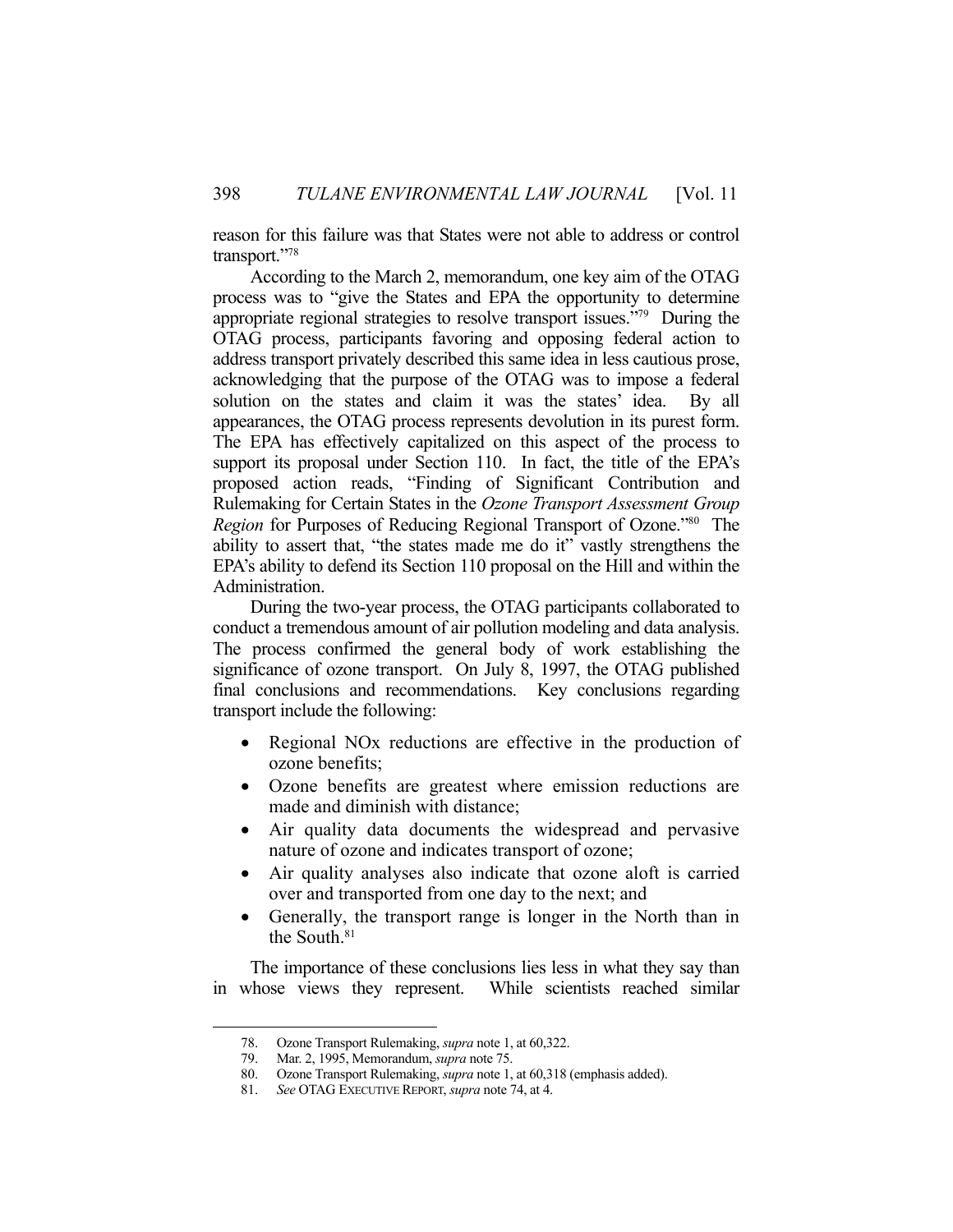conclusions in the early 1970s, this information had never been made available and understandable to state environmental commissioners prior to the OTAG process. The commissioners' apparent lack of knowledge about ozone transport prior to the OTAG was both innocent and, in some cases, strategic. By and large, most commissioners simply had never been exposed to a detailed and balanced accounting of the science behind ozone transport. One of the most important attributes and achievements of the OTAG process is that state environmental commissioners personally attended two-day meetings month after month for over two years. Rarely, if ever, has a single environmental issue claimed so much attention by top state decisionmakers.<sup>82</sup> Beyond providing information, the public nature of the information exchange created accountability. In effect, those state officials who had avoided a thorough understanding of transport when formulating their states' own control programs were forced to grapple with this complicated pollution problem.

 The most important outcome of the OTAG is the recommendation concerning utility NOx reductions. Although the OTAG considered a broad array of pollution sources, the OTAG's focus was, from the beginning, on electric utilities, sources which remain largely unregulated in many states.<sup>83</sup> At the beginning of the process, many states and most utility participants argued against any additional NOx controls on the utility sector. They argue that once the mandatory NOx controls required to reduce acid rain took full effect, they would be adequate to address the ozone problem. Other states, citing the harm caused by pollution transport and the cost-effectiveness of utility controls, argued for maximum achievable reductions from the utility sector.

 After two years of detailed analysis and debate the OTAG, by a vote of 32 to 5, adopted the following policy recommendation:

The OTAG Policy Group recommends that the range of utility NOx controls . . . fall between Clean Air Act controls and the less stringent of 85-percent reduction from the 1990 rate (lb/MMBtu) or .15 lb/MMBtu in

 <sup>82.</sup> On occasion during the OTAG process, utility representatives argued that the process was moving too fast and commissioners simply did not have enough information to render thoughtful decisions. Back in the states, northeast commissioners reminded one another that they had more information to render this decision than any other environmental decision they had ever made.

 <sup>83.</sup> The 1990 Act placed federal emission requirements on utility emissions of sulfur dioxide (SO2) and modest limits on NOx emissions at some utilities in an effort to address acid rain. The NOx requirements under the acid rain program amount to roughly a 35% reduction from affected units and are slated to take effect by the year 2000. At present, many midwest utilities have no NOx controls in place. *See* EPA, ACID RAIN EMISSIONS SCORECARD 1996 (visited May 21, 1998) <http://www.epa.gov/acidrain/score96/es1996.htm>.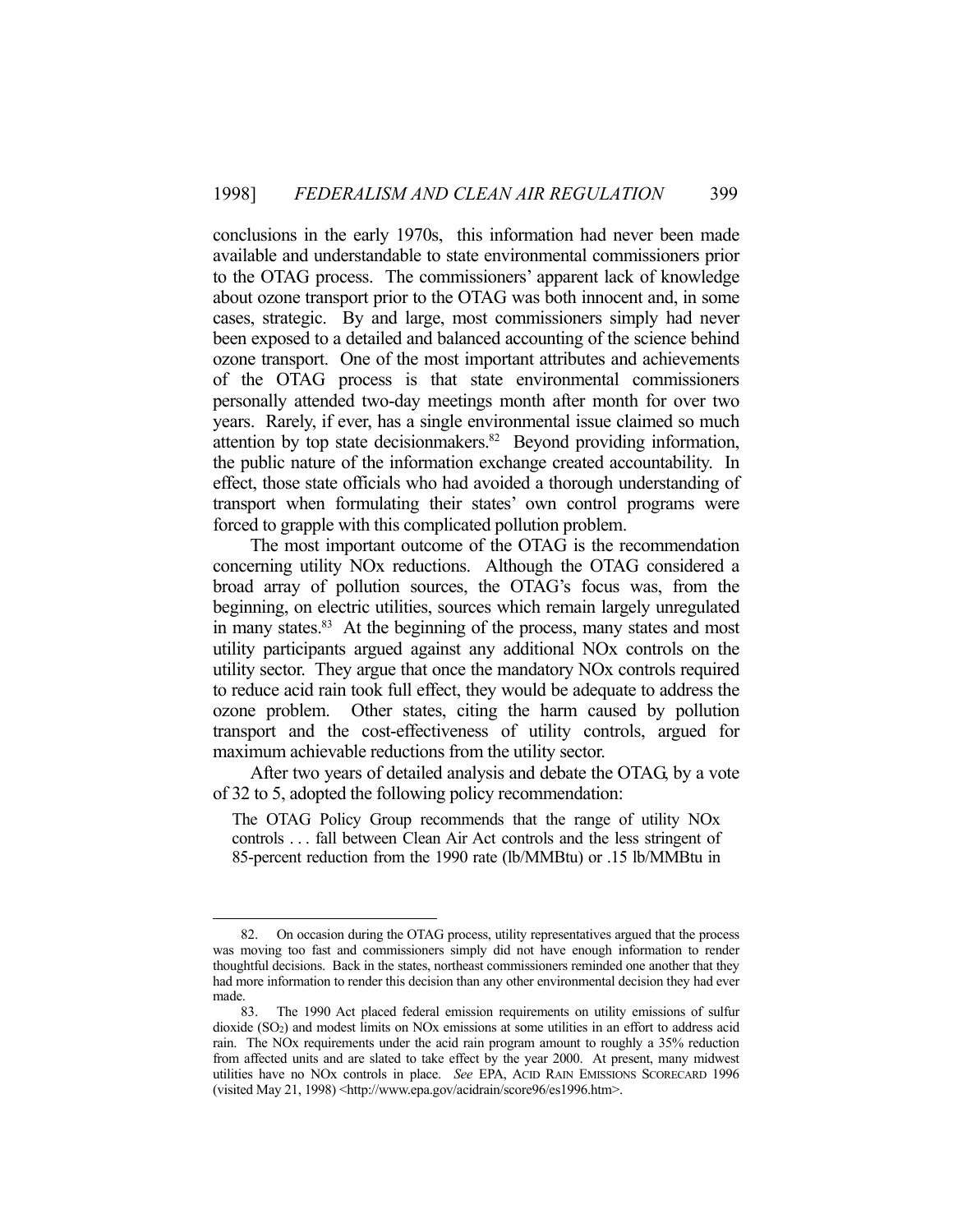order to mitigate ozone transport and assist states in complying with the existing 120 ppb ozone standard.<sup>84</sup>

On the surface, this recommendation expresses the position of the participants at the outset of the process. By an overwhelming margin, the group endorsed a control level between no additional controls (CAA Controls) and stringent controls (85 percent reduction). The broad range of controls contained in this proposal reflects an important strategic decision negotiated among the EPA and the states.

 State commissioners, for the most part, are savvy politicians. Moreover, most state environmental commissioners privately favor tougher environmental requirements than their political hierarchy allows them to support. The utility recommendation was designed to be mindful of these factors. Privately, all commissioners understood that voting for the recommendation would empower the EPA to impose stringent limits on utility NOx emissions. However, by voting in favor of a broad range, every commissioner was able to return to his or her own state capitol and identify the precise point between nothing and everything that he or she had the political prerogative to publicly support.<sup>85</sup> While many commissioners went home prepared to defend their vote by pointing to the low end of the control range, the EPA has made certain that every affected party understands that its Section 110 proposal requires utility reductions within the range supported by the OTAG states.

 Further empowering the EPA to capitalize on the OTAG process is the fact that many of the states seeking relief under Section 126 and Section 110 are governed by prominent Republicans. Pleas for aggressive federal intervention from Governors Tom Ridge (R-Pennsylvania), George E. Pataki (R-New York), Tommy G. Thompson (R-Wisconsin), William F. Weld (R-Massachusetts), Christine Todd Whitman (R-New Jersey), and others protect the EPA from accusations that its efforts amount to an unwarranted usurpation of traditional state authority.

 <sup>84.</sup> OTAG EXECUTIVE REPORT, *supra* note 74, at 52.

 <sup>85.</sup> Five states voted against the OTAG utility recommendations: Alabama, Kansas, Michigan, Virginia, and West Virginia. They chose to sustain the negative press of voting against their colleagues and the process in order to avoid legitimizing the need of additional controls. Coal-fired utilities also figure prominently in the politics of these states. When the final package of all the recommendations was brought to a vote, Kansas endorsed the package while Kentucky voted no. The other four states that opposed the utility recommendation also opposed the final package. *See* OZONE TRANSPORT ASSESSMENT GROUP RECOMMENDATIONS, ENVIRONMENTAL COUNCIL OF STATES (June 1997) (on file with author).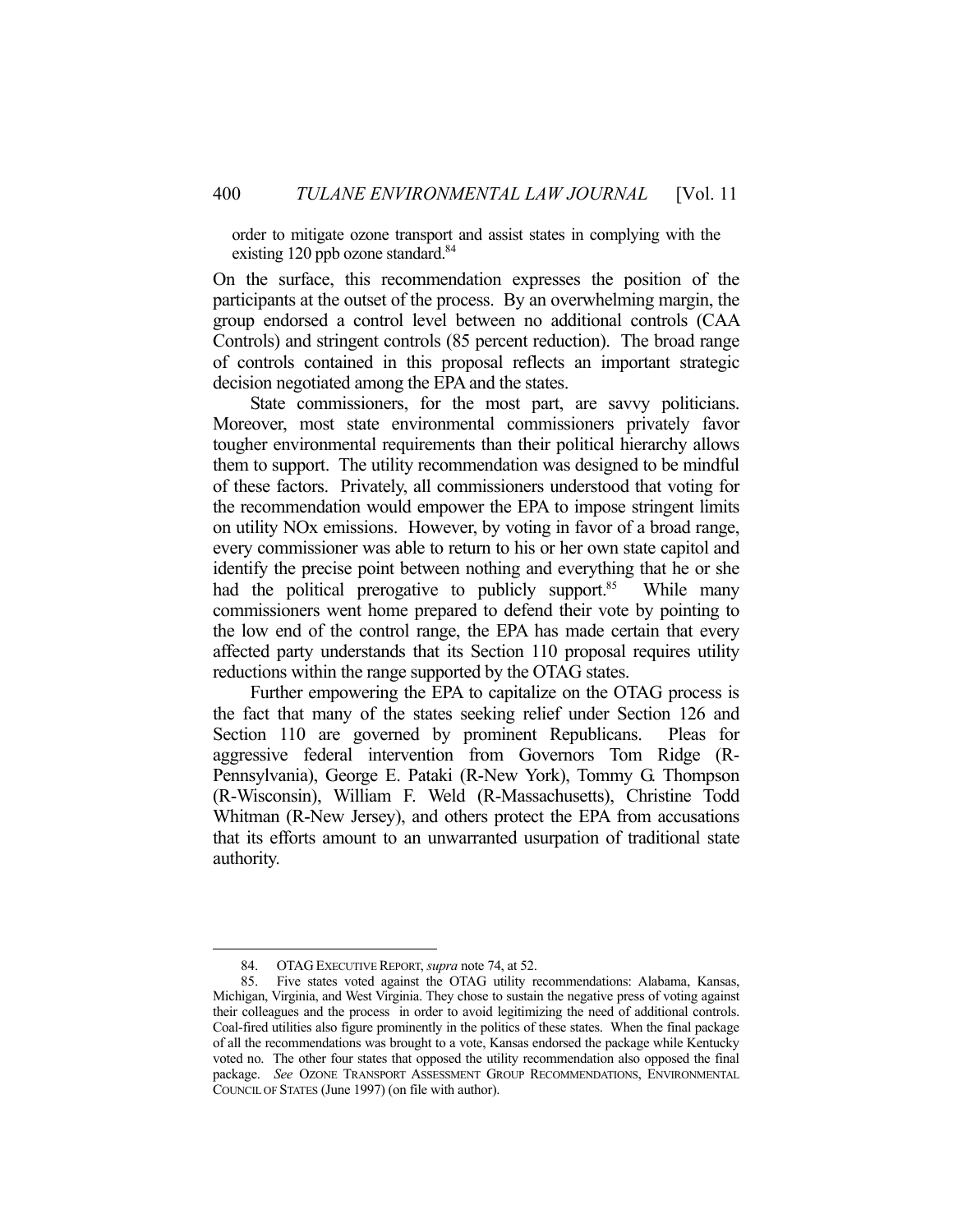#### *B. The EPA Adoption of the New NAAQS*

 A final political factor propelling the EPA toward aggressive regional regulation of utilities, is the recent adoption, on July 18, 1997, of strengthened NAAQS for fine particulate matter<sup>86</sup> and ozone.<sup>87</sup> The NAAQS figure into the equation in several ways. First, the media has devoted a great deal of recent coverage to the harm that air pollution causes public health. Many reports focused on the particular risks faced by children, the elderly, and asthmatics. This backdrop has greatly assisted the EPA's efforts to fend off aggressive challenges to the NAAQS by industry and prominent members of Congress. The afterglow of this recent public concern continues to empower the EPA. Second, the new ozone standard changes the playing field because many Midwestern and Southeastern states that were in attainment under the old standard will be in violation of the ozone NAAQS under the new regime.<sup>88</sup> Since midwest utilities must reduce their pollution to protect midwest residents, the EPA can now appeal to the American tradition of self interest in justifying its new regulatory proposal. The need to reduce the health risks faced by local residents and voters will dramatically shift the political dynamic in upwind states.

 Of final importance are the political arguments the EPA employed to convince the White House and Congress to support the stricter NAAQS. The EPA's greatest vulnerability in the NAAQS debate was the assertion that the proposal would harm the economic climate of cities, towns, and small businesses. The EPA's response was to push for greater controls upon utilities. Due to the cost effectiveness of utility controls, their substantial contribution to regional ozone levels, and their unmistakable status as big businesses, controlling utilities became the widely touted solution that would bring small cities and towns back into compliance with the new ozone standard.

 The force of the economic argument against the revised NAAQS is further lessened by the inclusion, in the NAAQS implementation strategy signed by the President,<sup>89</sup> of a novel status for new nonattainment areas

 <sup>86.</sup> *See* National Ambient Air Quality Standards for Particulate Matter, 62 Fed. Reg. 38,652, 38,652 (1997) (to be codified at 40 C.F.R. pt. 50).

 <sup>87.</sup> *See* National Ambient Air Quality Standards for Ozone, 62 Fed. Reg. 38,856 (1997) (to be codified at 40 C.F.R. pt. 50).

 <sup>88.</sup> *See id.* at 38,861 (shifting the focus away from peak one hour concentrations toward longer term exposure to chronically elevated levels. While many net pollution exporting states do not experience the high one hour peak ozone concentrations of nonattainment areas to their east, their citizens are chronically exposed to ozone levels that violate the 8 hour average concentration limits of the new NAAQS).

 <sup>89.</sup> *See* WHITE HOUSE, MEMORANDUM FOR THE ADMINISTRATOR OF THE ENVIRONMENTAL PROTECTION AGENCY (July 16, 1997).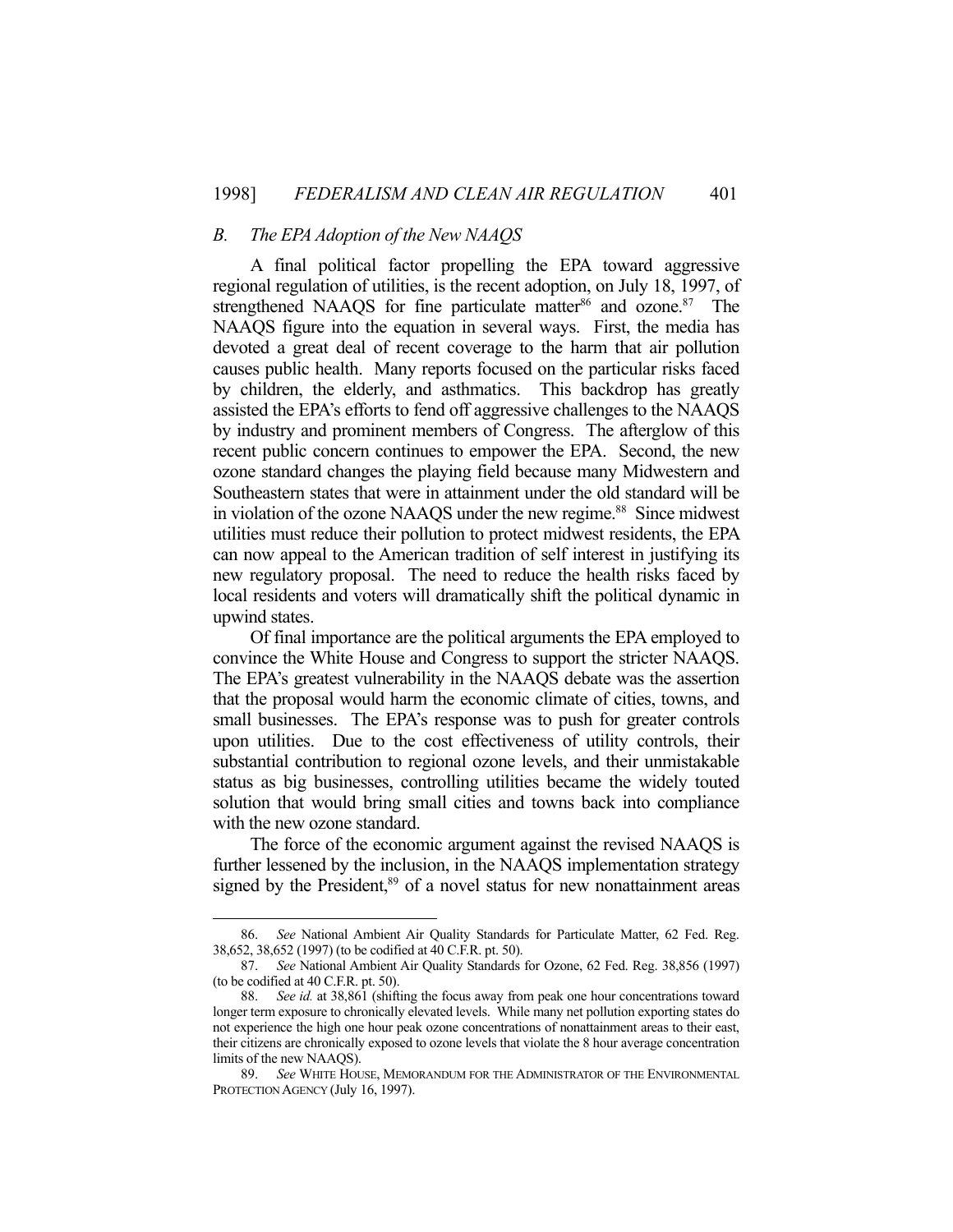called "transitional nonattainment areas."90 In an attempt to lessen the anxiety of certain metropolitan areas about their new nonattainment status, these areas will not be required to implement any local controls until after significant reductions from electric utilities are achieved. The EPA's rationale for the several year delay in local reduction efforts is based on the expectation that utility controls and federal standards to control emissions from cars and heavy-trucks will reduce regional ozone levels enough to bring these areas into attainment. Areas that remain in violation subsequent to implementation of regional utility controls will then be required to begin the SIP planning process. In a Fact Sheet published during the height of the debate on the NAAQS proposal, the EPA summarizes its substantive and political strategy for supporting the new standards:

FOCUS ON UTILITY EMISSIONS — EPA will work from a regional plan developed by OTAG to address the long-range transport of ozone. This plan focuses on major power plants (which offer the most costeffective opportunities for reducing pollution) to reduce nitrogen oxide, a key ingredient of smog. These reductions alone should be enough to allow most of the newly non-attainment counties to be able to comply with the new standard.<sup>91</sup>

The implementation of regional controls as a predicate to imposing local responsibility is a remarkable departure from past air pollution control strategies. Without question, achieving substantial and timely regional utility NOx reductions is the key to the Administration's NAAQS implementation strategy. The EPA could not hope for a better dynamic in attempting to finally impose regional NOx controls on utilities.

## *C. Growing Rift Between Utilities and Other Industries*

 High-polluting electric utilities, the initial target of regional NOx control efforts, are feeling somewhat abandoned by their usual allies. Historically, the utilities have been a formidable force in clean-air politics. While industries such as automobiles, paper, and petroleum are concentrated in certain regions of the country, utilities are ubiquitous. Although regional fuel differences figured heavily in the adoption of acid rain requirements in the 1990 CAA Amendments, the basic commonality of interest among utilities has until now prevented the EPA from using its

 <sup>90.</sup> *See id.* at 4-6.

 <sup>91.</sup> OFFICE OF AIR AND RADIATION, OFFICE OF AIR QUALITY PLANNING AND STANDARDS, EPA, FACT SHEET—ACHIEVING CLEAN AIR IN COMMON SENSE, FLEXIBLE AND AFFORDABLE WAYS (June 25, 1997).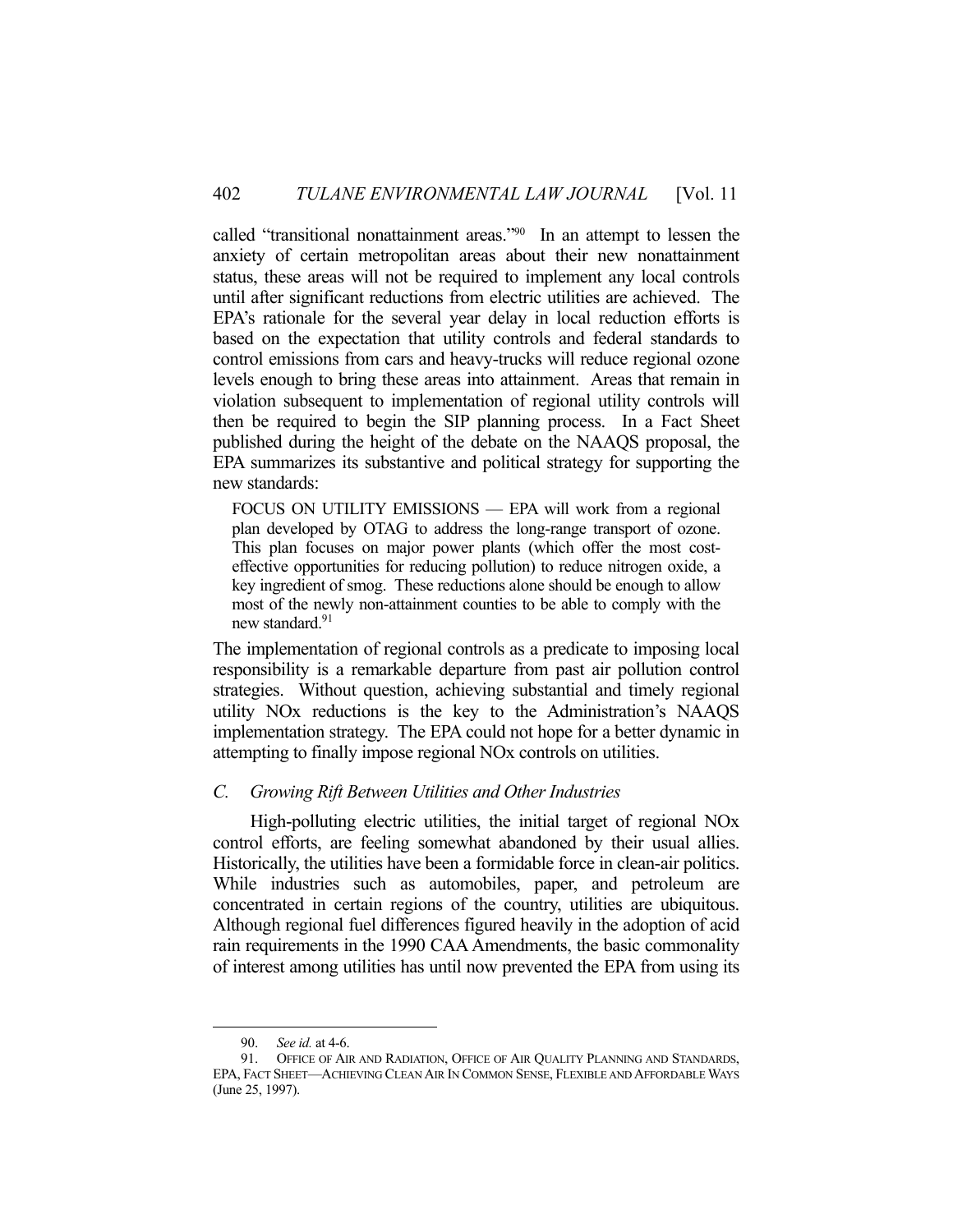discretionary authority to regulate utility NOx emissions. As a result, upwind utilities stand alone among industries in avoiding NOx controls.<sup>92</sup>

 Pollution control is ultimately a zero-sum game. Reductions not achieved from one industry must eventually be achieved by another. In contrast to utilities, most all other major sources of NOx emissions are already regulated to a high degree of stringency. New automobiles emit over 75 percent less NOx than emitted by vehicles prior to CAA controls. Additional NOx reductions from cars will take effect shortly and are estimated to cost roughly \$3,000 per ton of pollution removed.<sup>93</sup> NOx reductions from required reformulated gasoline (RFG) are estimated by the EPA to cost from \$2,600-\$3,500 per ton.<sup>94</sup> The American Petroleum Institute (API) argues that these controls will cost its members well over  $$10,000$  per ton.<sup>95</sup> To avoid these predicted costs, the API petitioned the EPA in December 1995, to eliminate the NOx reduction requirements in the second phase of the federal reformulated gasoline program.<sup>96</sup> In departure from historic practice, the API's petition is quite bold in asserting that the EPA should achieve the needed NOx reductions from utilities and leave gasoline alone. The API's argument headings read in pertinent part:

III. EPA's RFG NOx Rule is Not A Cost-Effective Strategy for Ozone Control.

B. The Cost-effectiveness of RFG NOx Reduction is Overstated

<sup>\* \* \*</sup> 

 <sup>92.</sup> Incredibly, even upwind utilities located in nonattainment areas have succeeded in avoiding controls through their states' submission of and the EPA approval of waivers under § 182(f) of the Act. These waivers seek to exempt their utilities from the basic NOx controls required of all utilities located in areas that violate the ozone standard. The Act requires the EPA to grant the request if states demonstrate using modeling that reducing NOx would not contribute to local attainment of the ozone standard. That the NOx emissions are effecting the formation of ozone downwind, the EPA has argued, is of no consequence under  $\S 182(f)$  and must be addressed under other sections of the Act. To date, the EPA has granted waiver requests for over 40 areas. *See* Dr. Paul Miller, Northeast States for Coordinated Air Use Management, *List of Areas with CAA §§ 182(f), 182(b)(1) NOx Waivers*, Internal NESCAUM Document (Oct. 10, 1996) (on file with author).

 <sup>93.</sup> The costs associated with the National Low Emission Vehicle (NLEV) program are estimated to be \$2,600-\$3,500 if weighed against the NOx benefits alone and \$1,200-\$3,400 if the costs are measured against the combined benefit of NOx and VOC reductions. OZONE TRANSPORT ASSESSMENT GROUP, MOBILE SOURCES COMMITTEE, MOBILE SOURCE ASSESSMENT: NOX AND VOC REDUCTION TECHNOLOGIES FOR APPLICATION BY THE OZONE TRANSPORT ASSESSMENT GROUP 8 (Apr. 11, 1996) [hereinafter OTAG MOBILE SOURCES ASSESSMENT].

 <sup>94.</sup> *See* Ozone Transport Rulemaking, *supra* note 1, at 60,348. The OTAG Control Technologies & Options Workgroup, Mobile Source Committee provides a higher estimate for gasoline reformulation predicting a cost of \$3,500-\$6,200 as compared to the EPA's estimate of \$3,400. OTAG MOBILE SOURCES ASSESSMENT, *supra* note 93, at 8.

 <sup>95.</sup> *See* Regulation of Fuel and Fuel Additives; Standards for Reformulated Gasoline, 61 Fed. Reg. 35,960, 35,962 (1996) (codified at 40 C.F.R. pt. 80).

 <sup>96.</sup> *See id.* at 35,961.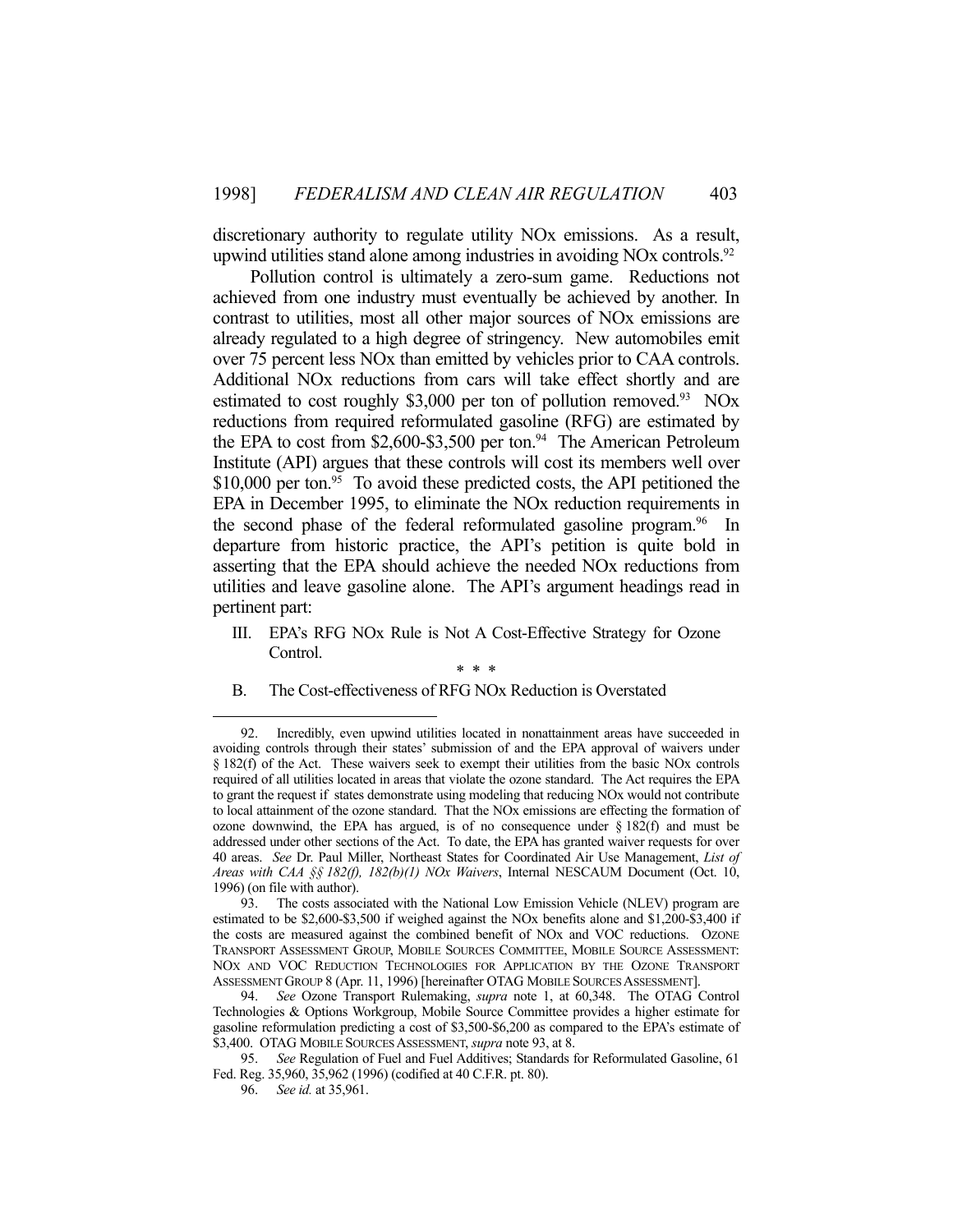## C. The Relative Cost-Effectiveness of Major Stationary Source NOx Control Strategies is Understated.<sup>97</sup>

The API's assertion that the EPA has underestimated the emission control costs for their members is commonplace. Their corollary assertion that the EPA has *underestimated* the control costs for large stationary sources is not. Although the EPA surely appreciated the API's suggestion for stringent utility controls, the Agency nevertheless rejected API's petition, reasserting their own estimate that the NOx controls in Phase II RFG would cost less than \$5,000 per ton which the Agency deems to be adequately cost effective.98

 In contrast, substantial NOx reductions (55 percent) can be achieved from electric utilities for under \$500 per ton and the 85 percent reductions proposed by the EPA can be achieved for under  $$1,700$  per ton.<sup>99</sup> These figures are conservative. Many anticipate the actual costs of these controls will be less than \$1,000 per ton, once control technologies are optimized and a regional trading program is implemented. Concerns over their own fiscal "bottom lines" and basic equity has led other industries to break the code of silence and quietly work to support the control of NOx pollution from utilities. Although denied from the outset, it was commonly understood that the primary goal of the OTAG was to build the case for utility controls. Had all the industrial interests joined together and abandoned the process, the OTAG effort would have been substantially weakened if not scuttled altogether. One of the main reasons other industries stayed in the process was to prevent the utilities from once again escaping regulation.100 This persistence and the greater cost effectiveness of utility controls seems to have paid off. In the proposed action under Section 110, the EPA proposes to reduce total state NOx emissions by 35 percent on average. The EPA proposes that states fulfill this cumulative NOx reduction obligation by achieving on average a 13 percent additional reduction in NOx emissions from on-highway vehicles, a 14 percent additional reduction from non-road sources (construction and agricultural equipment, trains, lawnmowers, etc.), a 33 percent additional

 <sup>97.</sup> *See* David Deal, *American Petroleum Institute Petition For Reconsideration and Rulemaking on NOx Reduction Portion of the Reformulated Gasoline Rule 59 FR 7716 (February 16, 1994) 40 C.F.R. Part 80* (Dec. 8, 1995).

*Id.* at 26.

 <sup>99.</sup> *See* Ozone Transport Rulemaking, *supra* note 1, at 60,348.

 <sup>100.</sup> On several occasions, the API and individual oil companies threatened to pull out of the process due to fears that it would result in additional regulatory requirements for gasoline. A key argument that kept them involved until the end was that their departure would enable the utilities to do the same.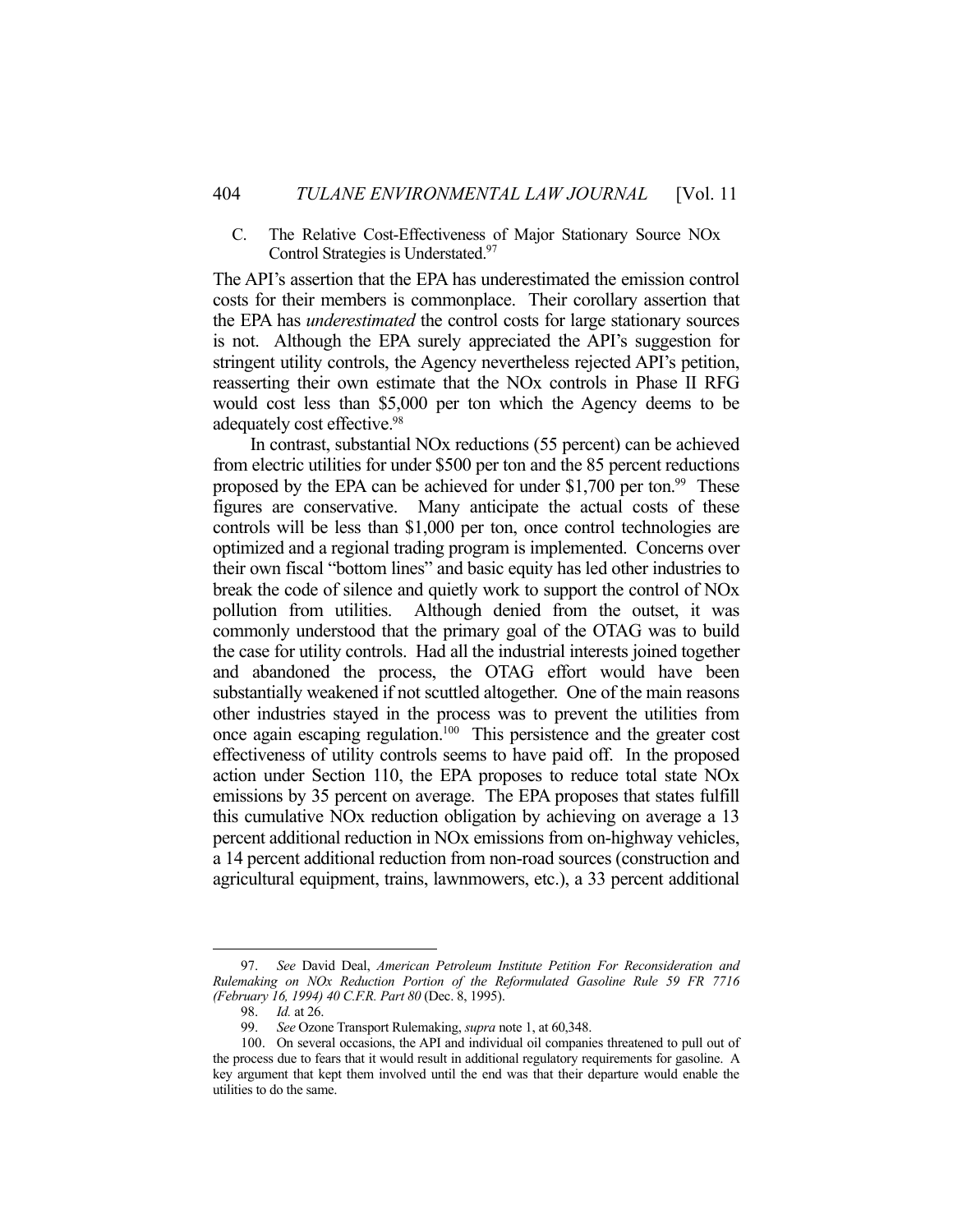reduction from non-utility stationary sources, and a 69 percent additional reduction from electric generating utilities.<sup>101</sup>

## *D. Competition Between Electric Utilities*

 Surprisingly, the utility industry itself has been a major force behind the movement toward stricter controls upon electric utilities. This is attributable in large part by the competitive transformation taking place in the utility industry. In an effort to increase efficiency and lower the costs of power production, the Federal Energy Regulatory Commission (FERC) has required that utility systems forego their geographic monopolies by making their power transmission lines accessible to all power producers. Removing the barriers to sell power from one utility system to another is intended to lower the cost of electricity by allowing facilities that produce power less expensively to out-compete their more expensive rivals. One factor affecting the cost of power production is environmental controls. Northeast utilities that have already reduced their NOx emissions substantially have begun to fear their freely polluting, low-cost competitors far more than their local environmental regulators. As a result, several major northeast utilities have joined with the northeast states and environmentalists in pressing for strict utility controls. The information and credibility these new partners brought to the discussion concerning the feasibility and cost of stringent controls was critical in giving the EPA the confidence to disregard the assertions of impossibility, unbearable costs, and job loss proffered by other utility and coal representatives.

 The combination of the EPA's unusual mandate to address regional NOx emissions and the growing isolation of high polluting utilities suggests that the table is set for the EPA to take affirmative final action under Section 110 and Section 126. The last critical issue to examine is how the Courts are likely to respond when these decisions are challenged.

## VII. LEGAL ANALYSIS: LOWER BURDENS AND DEFERENTIAL COURTS

 As previously indicated, the 1990 CAA Amendments substantially improved the tools provided to the EPA and the states to address longrange air pollution transport. It is clear from the debate that some in Congress fully understood the inadequacy of local controls and sought to empower the EPA to regulate pollution sources on a regional basis,

 <sup>101.</sup> *See* Ozone Transport Rulemaking, *supra* note 1, at 60,353 Table III-6, 60,355 Table III-7, 60,358 Table III-8, 60,360-61 Table III-9, 60,361 Table III-10.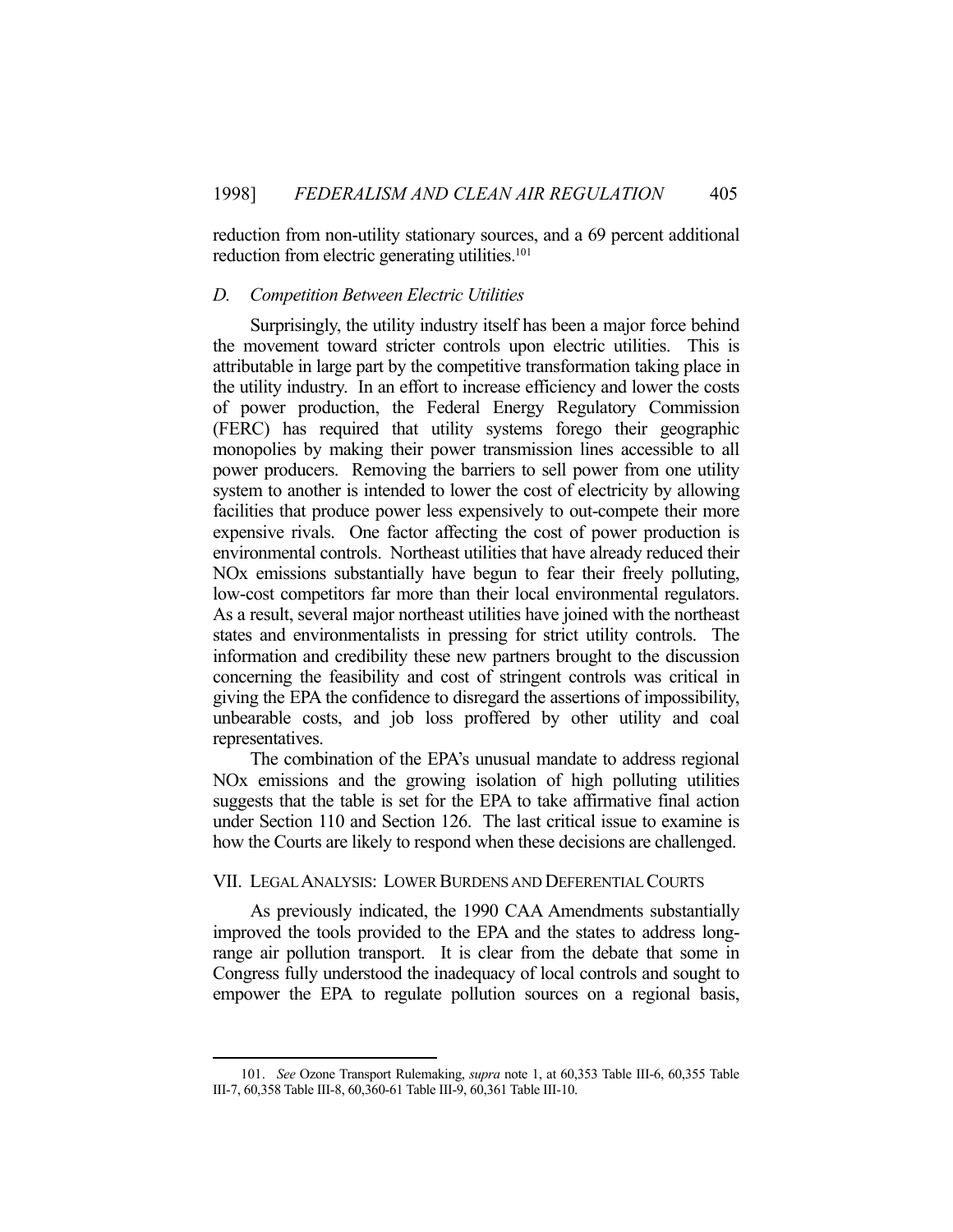regardless of local attainment status.102 One expression of this understanding was the creation of the Northeast Ozone Transport Region (OTR)103 and Ozone Transport Commission (OTC).104

 Under Section 184, Congress joined together the twelve states between Maine and D.C. in an ozone control region.<sup>105</sup> Early congressional efforts to enlarge the region to include Ohio and West Virginia were political non-starters. Within the OTR, the 1990 CAA Amendments impose a set of pollution control measures including basic VOC and NOx controls on stationary sources, vehicle I/M, and controls on evaporative emissions from refueling at gas stations. Under Section 176A, Congress empowered the lead environmental officials from each of the twelve states and the District of Columbia to petition the EPA by majority vote to impose additional measures throughout the region.<sup>106</sup> The OTC has adopted one formal petition that the EPA approved to impose stricter pollution standards on passenger cars.<sup>107</sup> In addition, the OTC states signed a memorandum of understanding committing to achieve up to a 65 percent reduction in utility NOx emissions by 1999 and 75 percent by 2003.<sup>108</sup> These efforts have succeeded in substantially reducing the NOx emissions from the involved states. However, the make-up of the OTC is missing one critical component—the Midwest.

 While the 1990 CAA Amendments gives the EPA the discretionary authority to enlarge the northeast OTR or create additional transport regions, the Agency has yet to exercise either of these options. It must be noted that adding recalcitrant states to the procedurally cumbersome Commission could have the unintended effect of interrupting, rather than expanding, the implementation of controls. Moreover, since the OTC model is only effective when a majority of states are committed to

 <sup>102.</sup> The Senate Report on the 1990 Bill reads, "[b]ecause ozone is not a local phenomenon but is formed and transported over hundreds of miles and several days, localized control strategies will not be effective in reducing ozone levels." It continues, "[t]he transport problem in the northeast, and perhaps other regions as well, is serious enough that additional efforts must be made on an interstate basis to control emissions, including emissions from attainment areas." S. REP NO. 228, 101st CONG., 1ST SESS. 31, 111 (1989), *reprinted in* 1990 U.S.C.C.A.N. 3385, 3399, 3434.

 <sup>103.</sup> *See* CAA § 184, 42 U.S.C. § 7511*c* (1994).

 <sup>104.</sup> *See* CAA §§ 176A, 184, 42 U.S.C. §§ 7506*a*, 7511*c*.

 <sup>105.</sup> *See* CAA § 184, 42 U.S.C. § 7511*c*.

 <sup>106.</sup> *See* CAA § 176, 42 U.S.C. § 7506*a*.

 <sup>107.</sup> *See* Final Rule on Ozone Transport Commission; Low Emission Vehicle Program for the Northeast Ozone Transport Region, 60 Fed. Reg. 4712, 4713 (1995) (codified at 40 C.F.R. pts. 51, 52, and 85).

 <sup>108.</sup> Memorandum of Understanding Among the States of the Ozone Transport Commission on Development of a Regional Strategy Concerning the Control of Stationary Source Nitrogen Oxide Emissions 2 (Sept. 27, 1994) (on file with author).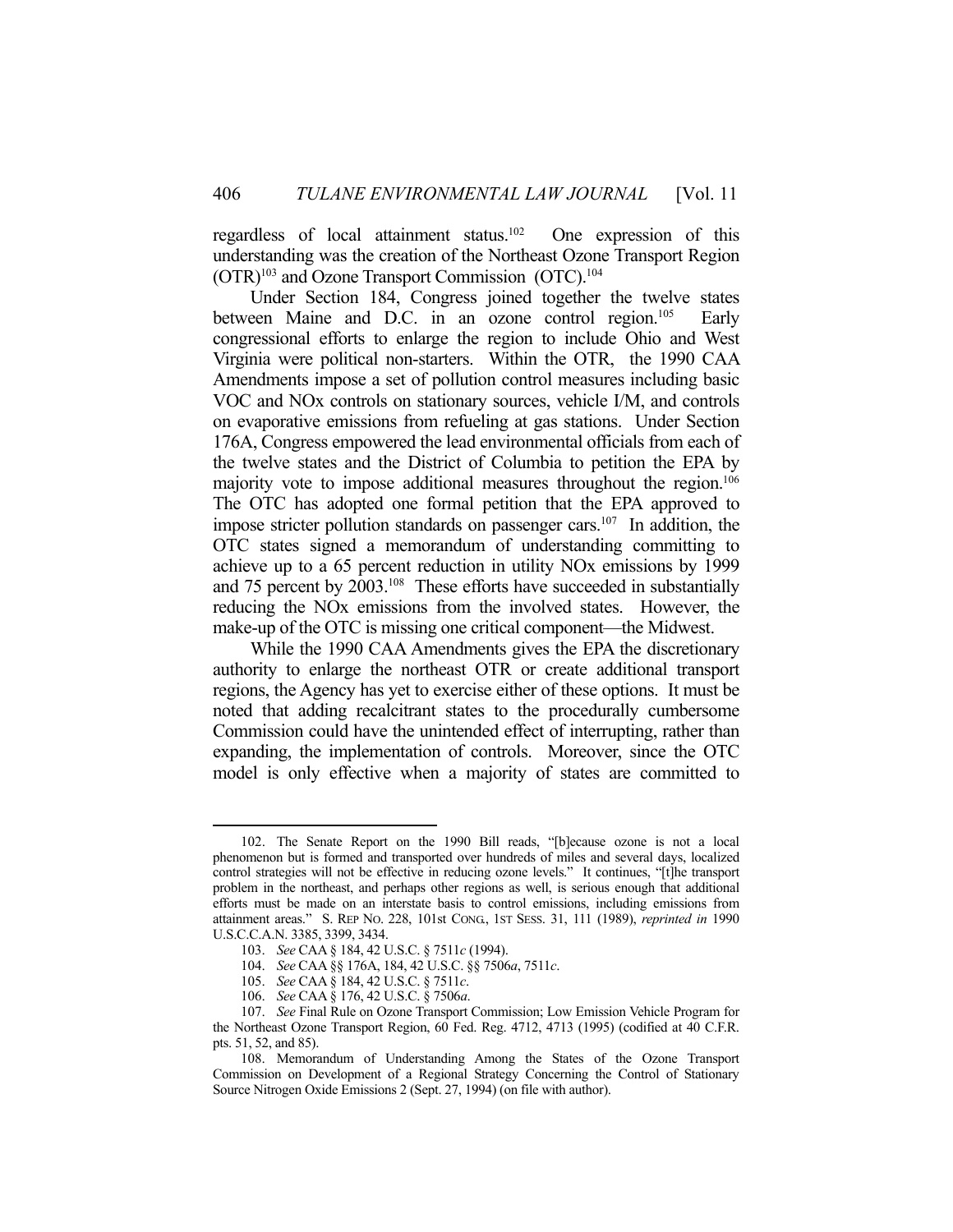additional action, creating a new transport region among a group of upwind states would be of little use.<sup>109</sup>

 More important to the EPA's ability to control upwind sources are the improvements Congress made to Section 110 and Section 126. In the 1990 CAA Amendments, Congress broadened the scope of Section 110 to include "all sources or emissions activities." Previously, Section 110 only applied to stationary sources. Section 110 was also amended to reduce the showing that must be made in order to empower the EPA to take action against an upwind state. Previously, a party was required to demonstrate that interstate air pollution prevented its attainment or maintenance of a NAAQS. The 1990 CAA Amendments deleted this language in favor of the "significant contribution" standard. However, the ultimate importance of this change is debatable since many courts' rulings on the EPA's past rejection of Section 110 decisions under the old standard, have applied a version of the significant contribution test.<sup>110</sup>

 Section 126 was amended to ease the requirement that an affected state identify the exact major source responsible for the violation of the state's NAAQS. Under the amended language of the Act, a petitioning state must identify a "group of stationary sources," and these sources need to be "major" sources. The relevant changes are presented below:

## Section 110

 $(a)(2)$  Each implementation plan submitted by a State shall  $\dots$ 

(D) contain adequate provisions—

(i) prohibiting, *consistent with the provisions of this title, any* [stationary] *source or other type of emissions activity* within the State from emitting any air pollutant in amounts which will-

 (I) *contribute significantly to nonattainment in*, *or interfere with maintenance* by, any other State with respect to any such national primary or secondary ambient air quality standard . . . .<sup>111</sup>

#### Section 126

(b) Any State or political subdivision may petition the Administrator for a finding that any major source emits *or group of stationary sources* . . . would emit any air pollutant in violation of the prohibition of section  $[110](a)(2)(D)(ii)$ ...<sup>112</sup>

 <sup>109.</sup> It should be noted that the northern eight states included in the OTC, between Maine and New Jersey, had been working together through a voluntary regional organization for over twenty years before the OTC was created. The presence of this block of regionally pro-active states helped set an active agenda for the OTC.

 <sup>110.</sup> *See, e.g.*, Air Pollution Control District of Jefferson County, Ky. v. EPA, 739 F.2d 1071, 1093 (6th Cir. 1984); New York v. EPA, 852 F.2d 574 (D.C. Cir. 1988).

 <sup>111.</sup> CAA § 110(a)(2)(D)(i)(I), 42 U.S.C. § 7410(a)(2)(D)(i)(I).

 <sup>112.</sup> CAA § 126(b), 42 U.S.C. § 7426(b).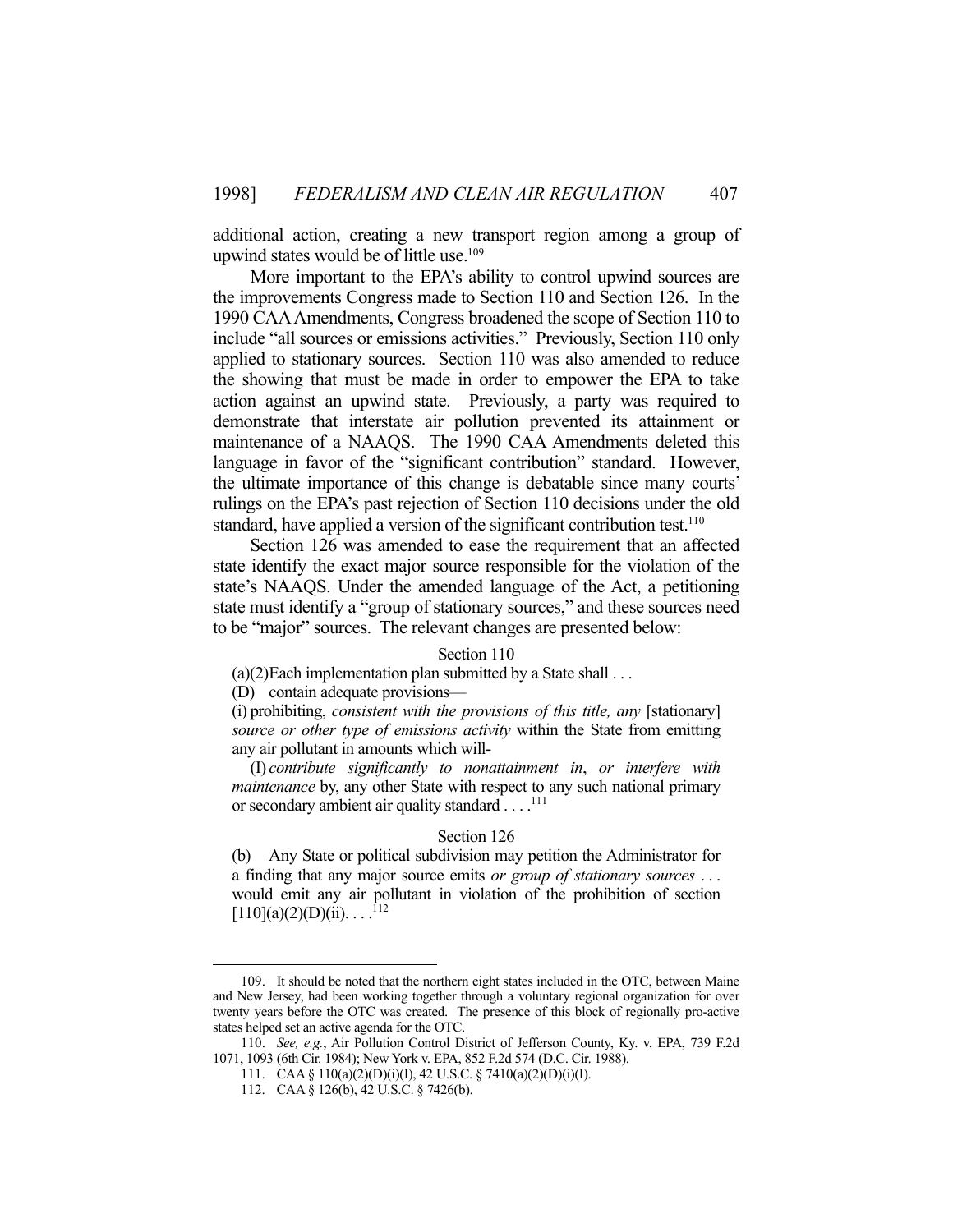Taken together these revisions alter the burden under Section 126 from a showing that a single smokestack is the "but for cause" of a downwind state's nonattainment to a showing that a group of sources across several states are cumulatively contributing significantly to a downwind state's nonattainment problem.

 The numerous factors described above suggest that the EPA is likely to finalize a strong regulation under Section 110. In addition, the similarity of purpose, analytical basis and desired remedy in the Section 126 petitions argues that they too will receive an affirmative finding. The petitioning states and the EPA have reached an agreement on the timing of action under Section 126 which will enable the EPA to coordinate the two rulemakings.<sup>113</sup> The ultimate test of these measures' success will occur in the courts. Sadly, we have no precedent of the EPA ever defending an affirmative determination under Section 110 or Section 126. In addition, neither the EPA or the Courts have ruled on any petitions since Congress revised Section 126 and Section 110 in the 1990 CAA Amendments. Still, prior Section 126 decisions by the EPA and the Courts provide useful guidance.

## *A. Causation + Equity = Significant Contribution Test*

 In general, the EPA has eschewed a "bright line" test in favor of an "application of factors" approach. In *Air Pollution Control District of*  Jefferson County Kentucky v. EPA,<sup>114</sup> the EPA set forth three basic criteria that must be established to approve the state's petition: (1) the petition must seek relief for nonattainment areas; (2) it must demonstrate that achievement of the NAAQS is being prevented by the named out-of-state sources; and (3) it must indicate that sources within the petitioning state are adequately controlled.<sup>115</sup> The first criteria is straightforward.<sup>116</sup> The second two criteria, "causation" and "equity," have been the focus of

 <sup>113.</sup> The parties have agreed to a schedule that requires the EPA to enter a proposed ruling on the petitions in the Federal Register by September 30, 1998. *See* Findings of Significant Contribution and Rulemaking on Section 126 Petitions for Purposes of Reducing Interstate Ozone Transport, 63 Fed. Reg. 24,058, 24,076 (1998). Final technical determinations and remedies must be published by April 30, 1999. *See id*. Under all situations, the three year compliance deadline under § 126 will be triggered by May 1, 2000, for all approved petitions. *See id.* This schedule will ensure that all necessary controls are in place by the 2003 ozone season. Under the schedule the EPA has proposed under  $\S$  110, states must comply with the reduction requirements and submit a revised SIP by November 30, 1999. *See id.* Here too, all necessary utility controls are proposed to be in place by the 2003 ozone season. The EPA has asserted its intention to harmonize its actions under § 110 and § 126. *See id.* at 24,059.

 <sup>114. 739</sup> F.2d 1071 (6th Cir 1984).

 <sup>115.</sup> *See id.* at 1078 n.7.

 <sup>116.</sup> Vermont, which presently attains the ozone standard has filed an ozone petition asserting that upwind emissions are interfering with its ability to maintain said standards.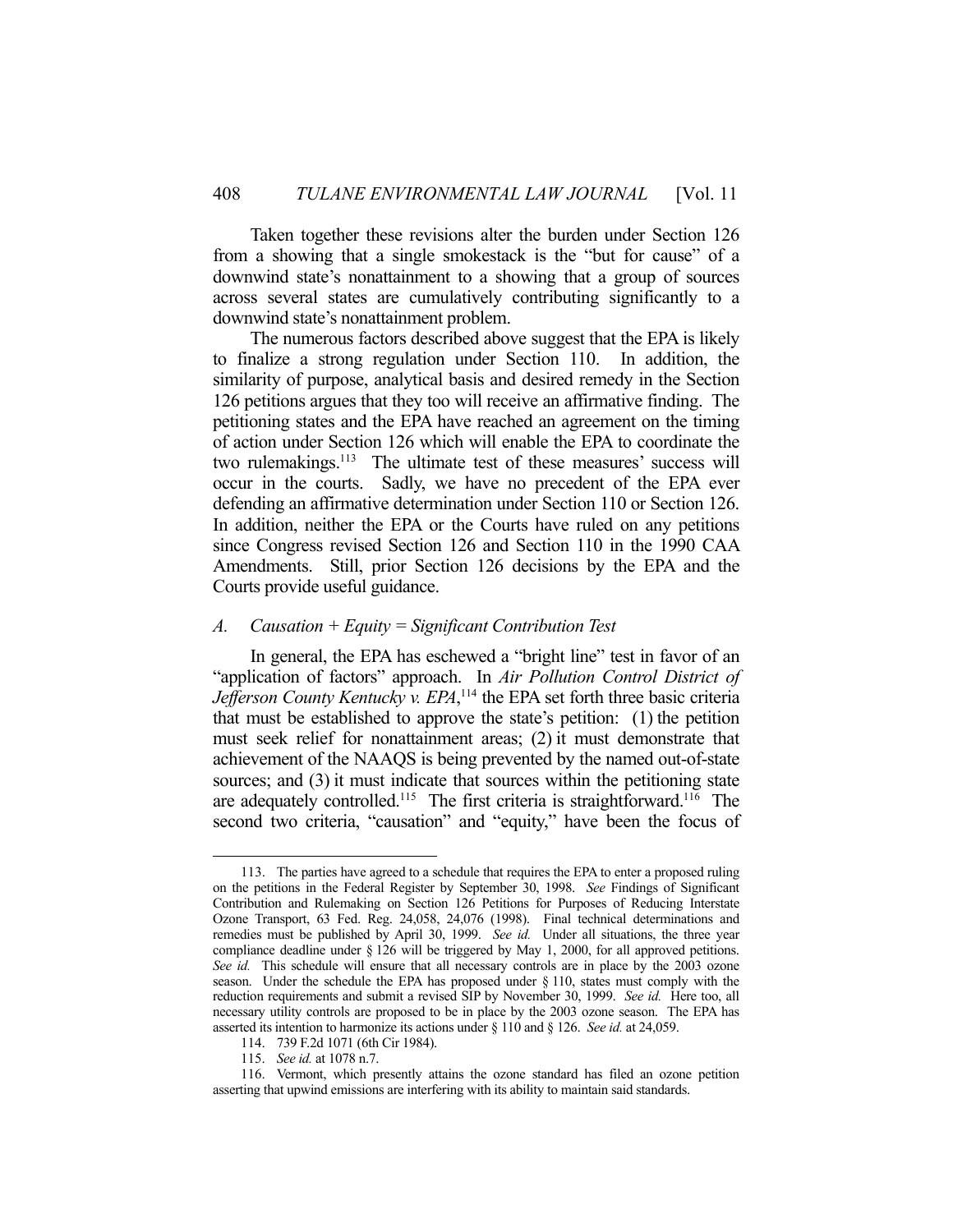decisions by both the EPA and the courts. Taken together these factors have evolved to form the significant contribution test.

 While no friend of petitions between 1977 and 1990, concern over the equitable purpose behind Section 126 led the EPA to stray from a strict interpretation of the "prevent attainment" standard. The Agency argued that:

[T]he legislative history of Section 126 suggests that a strict literal interpretation of the term "prevent" is not intended. Because a state is usually able to set tighter emissions limits on its own sources to offset the effects of interstate air pollution, a literal interpretation of the term "prevent" would rarely allow relief under Section  $126$ <sup>117</sup>

 While upholding the EPA's petition denials, courts have generally agreed that a literal interpretation of the prevent standard violates the balance of equities Section 126 is supposed to protect.<sup>118</sup> The appropriate rejection of a "but for" causation standard, however, did little to answer the question of how much pollution is too much. The "substantial contribution" standard evolved through a series of cases in response to this question.

 In *Connecticut v. EPA*, the Second Circuit ruled that it would not overturn an EPA finding if the EPA concluded that the effect of interstate air pollution on the moving state was "truly minimal."119 The interstate emissions were shown to contribute less than 1.5 percent to the nonattainment problem.120 The court upheld the EPA's denial. In 1984, the Sixth Circuit upheld the EPA's denial stating that the agency properly determined a three percent contribution was not a "substantial contribution."<sup>121</sup> In a subsequent 1984 petition rejection, the EPA reiterated the lack of a bright line test stating, "[t]he size of the out-of-State contribution is important but not necessarily decisive. It is important, however, that the petitioning States make a strong empirical case that the

 <sup>117.</sup> Interstate Pollution Abatement; Final Determination, 47 Fed. Reg. 6624, 6626 (1982) (codified at 40 C.F.R. pt. 52).

 <sup>118.</sup> In *Air Pollution Control Dist. v. EPA*, the Sixth Circuit upheld the EPA's view that reading "prevent" to translate into a "but for" test would "allow only the most extreme instances of interstate pollution to come under scrutiny." 739 F.2d at 1090. In *Connecticut v. EPA*, 696 F.2d 147 (2d Cir. 1982), the Second Circuit found that a "literal reading of the word 'prevent'" would unreasonably require the petitioner to demonstrate that it is "impossible . . . to maintain the standards . . . even by imposing stricter control measures upon its own pollution sources." *Id.* at 156.

 <sup>119. 696</sup> F.2d 147, 165 (2d Cir. 1982).

 <sup>120.</sup> *Id.*

 <sup>121.</sup> *Air Pollution Control Dist.*, 739 F.2d at 1093-94. It is worth noting that the court determined that the source in question, the Gallagher power plant, contributed 34.5% to the primary SO2 standard (24-hour average) and 47% to the secondary SO2 standard (3-hour concentration) in areas of Kentucky that were in attainment, but both the EPA and the court held these impacts to be outside the scope of § 126. *See id.* at 1078, 1093-94.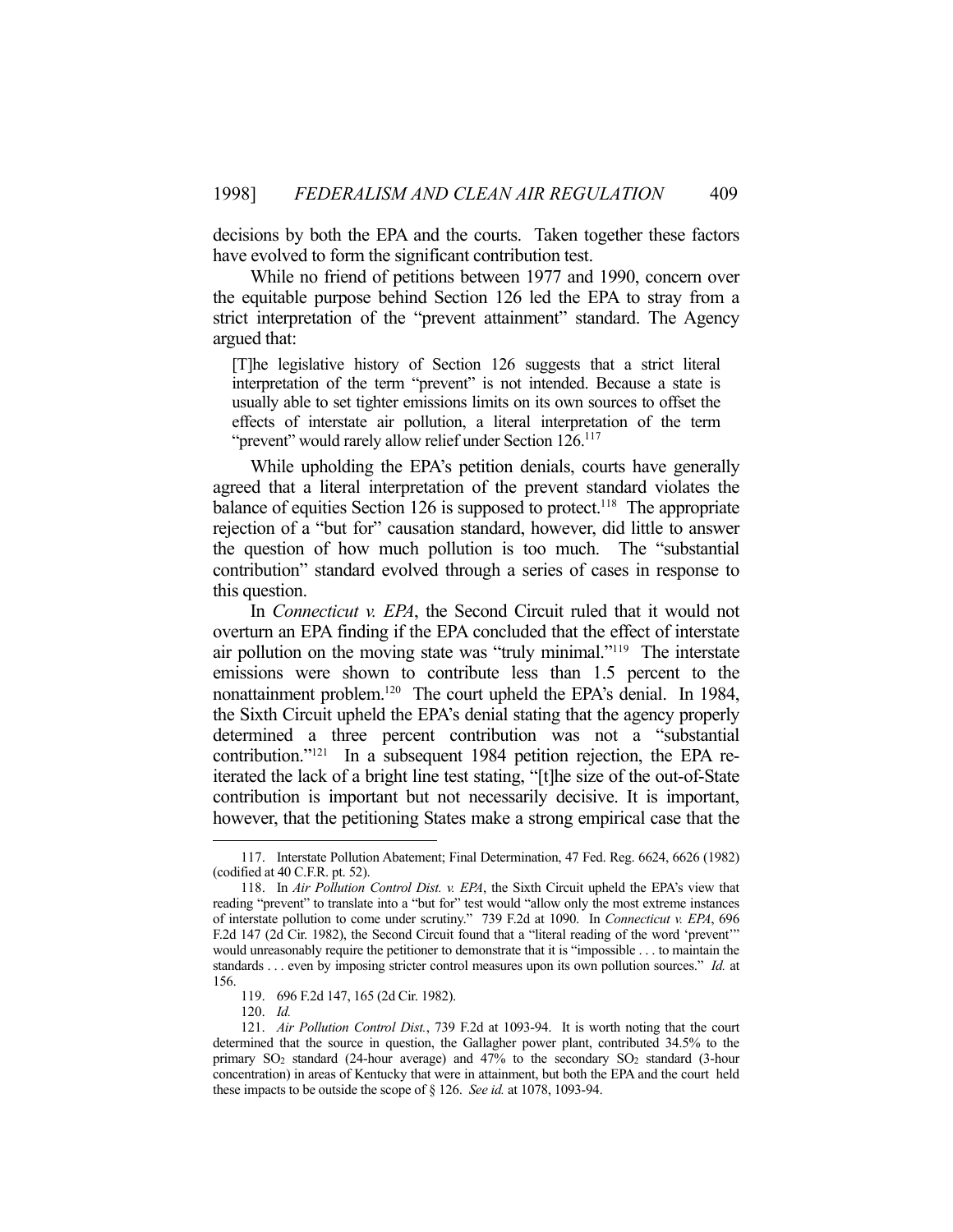amounts in question do inhibit significantly their efforts to meet the standards or increments in question."<sup>122</sup>

 When seeking to show a court that upwind sources are significantly inhibiting downwind attainment efforts, the petitioning area must demonstrate that it is working effectively to limit its own contribution to its air quality problems. Courts place great weight on this "clean hands" requirement for one basic reason. Judges do not understand the first thing about air pollution, but they do know a lot about fairness. Differences between levels of control are a strong measure of fairness. These relative differences also provide necessary context for a court to assess the significance of the requested relief.<sup>123</sup>

 Though necessary, even gross inequity in the absence of an adequate technical demonstration has been inadequate to achieve desired relief. In *Air Pollution Control District v. EPA*, Kentucky, the plaintiff, demonstrated that it had agreed with Indiana to require sources in two neighboring counties to meet the same sulfur dioxide  $(SO<sub>2</sub>)$  standard.<sup>124</sup> The Kentucky facility spent \$138 million to meet the standard.<sup>125</sup> However, Indiana adopted regulations that exempted the Gallagher facility, thus allowing the facility to avoid any financial outlay for  $SO<sub>2</sub>$ controls.126 While compelling, this demonstration of clear inequity did not convince the court to overlook the fact that the vast majority of offending emissions from the Gallagher facility were affecting attainment areas in Kentucky, and thus beyond the scope of the requested relief.127

 While successful demonstration of inequity is of itself not determinative, failure by the petitioning state to portray adequate in-state reductions can be. In *Connecticut v. EPA*, Connecticut's attempt to prevent New York from relaxing emission standards at a nearby powerplant were significantly undermined because Connecticut too had permitted additional SO2 emissions through an emissions trading program.128

 <sup>122.</sup> Interstate Pollution Abatement; Proposed Determination, 49 Fed. Reg. 34,851, 34,859 (1984) (proposed determination under CAA § 126, Sept. 4, 1984).

 <sup>123.</sup> If sources in a downwind area have achieved an 80% reduction and sources in an upwind area are uncontrolled, a 10% downwind impact will be understood to be more significant than if the upwind areas have themselves achieved a 10% reduction. In the former case, failure to provide relief would require a 90% reduction which could force some facilities to shut down. In the later case, a slight improvement in control equipment may be all that is required.

 <sup>124.</sup> Air Pollution Control Dist. of Jefferson County, Ky. v. EPA, 739 F.2d 1071, 1082 (6th Cir. 1984).

 <sup>125.</sup> *See id.* at 1077.

 <sup>126.</sup> *See id.* at 1076.

 <sup>127.</sup> *See id.* at 1093-94.

 <sup>128.</sup> Connecticut v. EPA, 696 F.2d 147, 156 (2d Cir. 1982).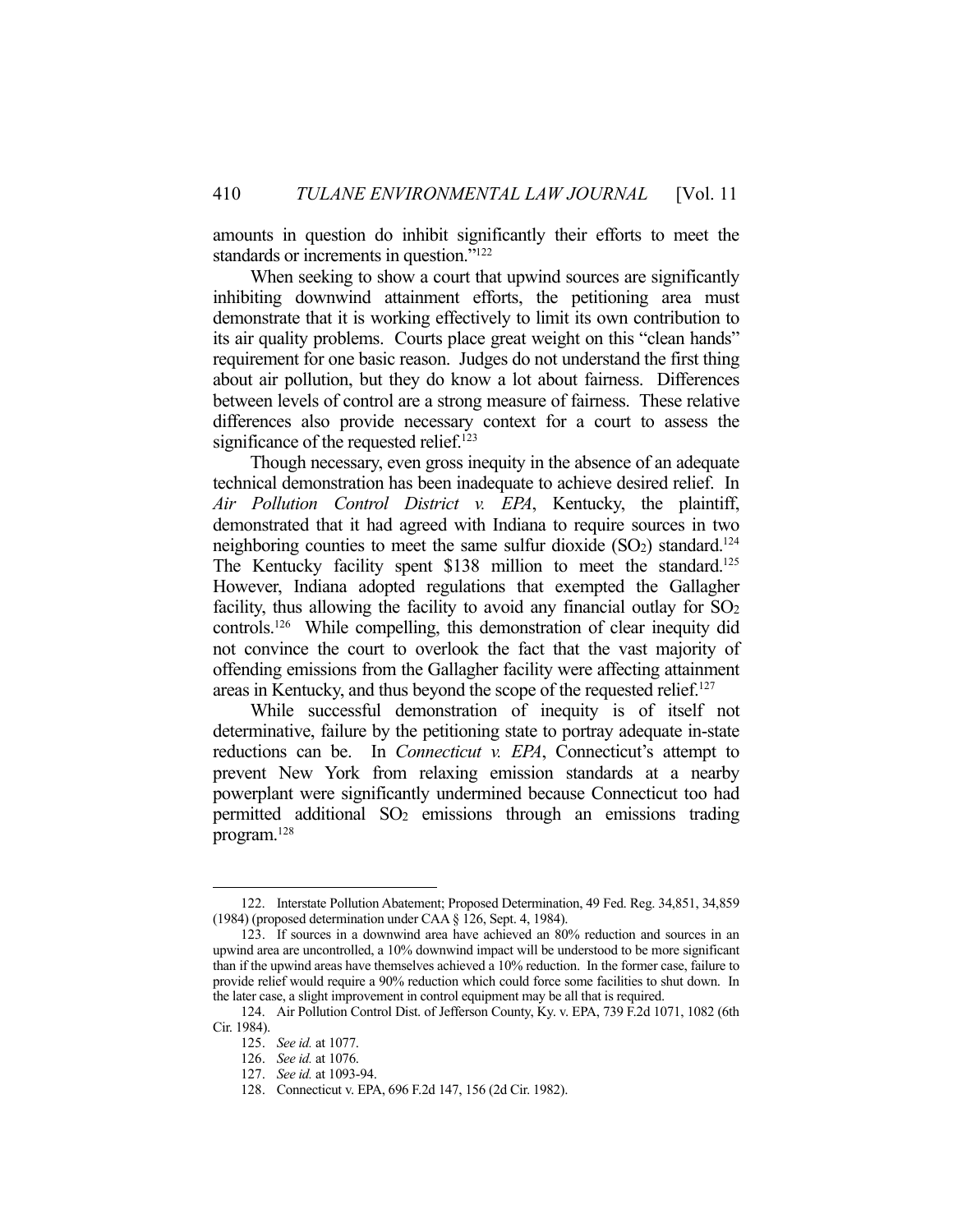In considering the impact of these prior decisions on the petitions presently before the EPA, several distinguishing factors should be kept in mind. First, although these prior decisions introduced the concept of "significant contribution," they were decided before Congress enlarged the duty of upwind states to prevent transport under Section 110 and relaxed the standard downwind states must meet under Section 126.

 Second, the prior decisions generally involved petitions seeking relief from SO2 emissions. Substantial differences exist between the efforts that have been undertaken to reduce ozone and the efforts that had been undertaken at the time of prior petitions to reduce SO<sub>2</sub>. Compared to ozone precursors which are emitted by literally millions of sources, the vast majority of  $SO<sub>2</sub>$  emissions can be traced to a few hundred coalburning utilities. The greater difficulty and expense involved in achieving NOx emissions relative to  $SO<sub>2</sub>$  emissions supports setting a lower threshold for significance in the petitions at hand. While a three percent SO2 contribution from a single power plant in Indiana may have been deemed insignificant to nonattainment in Kentucky, achieving a three percent reduction in overall NOx emissions in the Northeast requires tremendous effort and expense.

 The EPA acknowledged this fact in its approval of a petition from the Ozone Transport Commission requiring all northeast states to adopt tailpipe emission standards based on the standards adopted in California.129 To approve the petition the EPA had to determine that the reductions were necessary for attainment in the region. In the early years of implementation, the proposed program was going to achieve less than a one percent reduction in overall ozone precursor emissions. The EPA nevertheless determined that the measure was necessary for attainment, noting that all emission reductions that could be achieved through the application of reasonable and practicable control measures should be considered necessary even though the independent benefits attributable to individual measures could be quite small.<sup>130</sup>

 Last, prior petitions suffered from a lack of generally acceptable analytical tools. For example, in *New York v. EPA*, the EPA's decision not to evaluate the impact of emissions beyond fifty kilometers from the plant in question was held not to be arbitrary since the modeling tool used by the Agency was not accurate at greater distances.<sup>131</sup> The EPA was

 <sup>129.</sup> *See* Supplemental Notice of Proposed Rulemaking on Ozone Transport Commission; Emission Vehicle Program for the Northeast Ozone Transport Region, 59 Fed. Reg. 48,664, 48,682-84 (1994) (codified at 40 C.F.R. pt. 85) (Supplemental Notice of Proposed Rulemaking, Sept. 22, 1994).

 <sup>130.</sup> *Id.*

 <sup>131.</sup> New York v. EPA, 710 F.2d 1200,1204 (6th Cir 1983).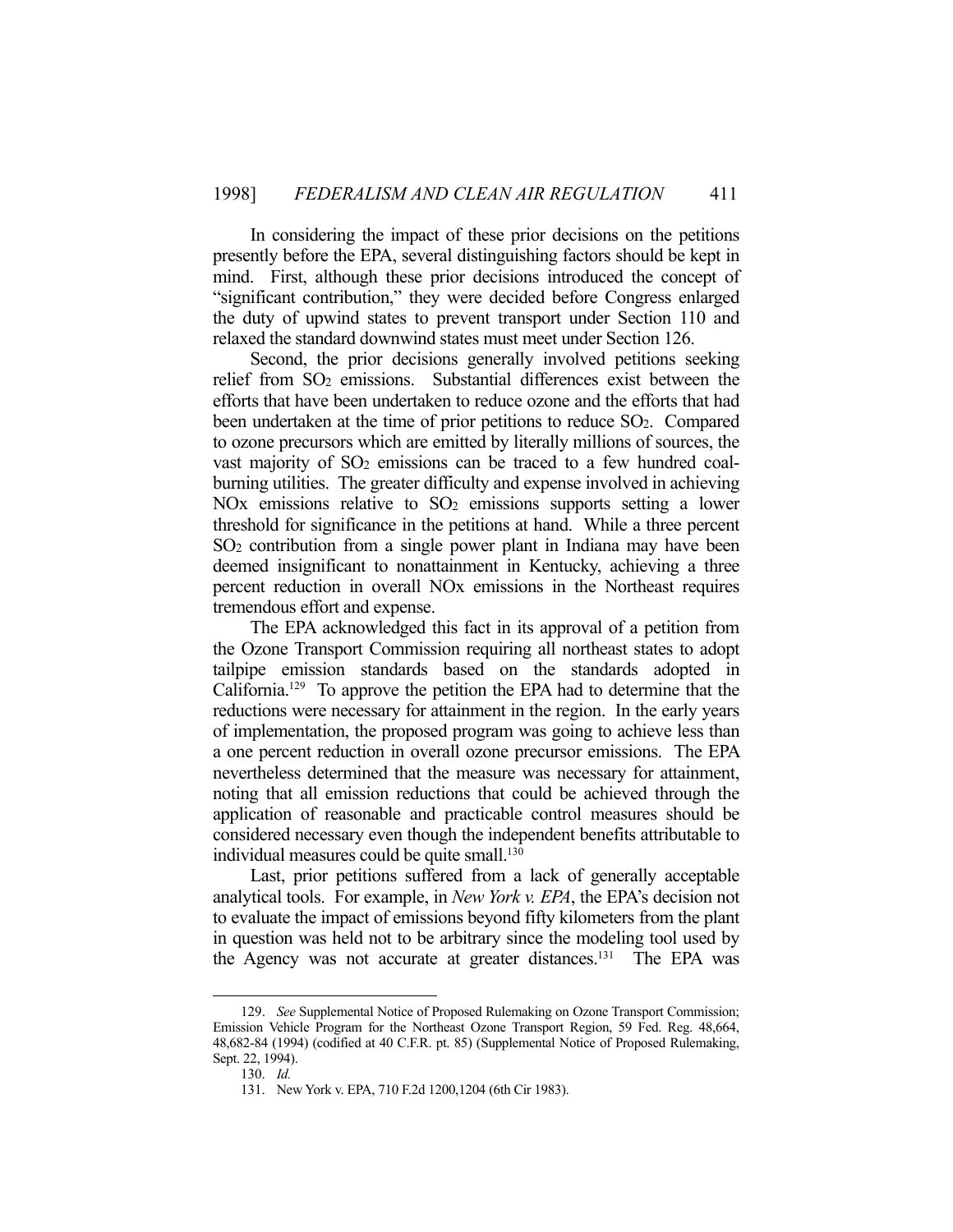similarly excused by the Court from considering the effects of emissions on downwind states in *Connecticut Fund for the Environment, Inc. v. EPA* because it lacked the analytical tools to accurately predict such effects.132

 Nevertheless, courts generally welcome the opportunity to reconsider past decisions and precedents on the basis of improved scientific understanding. In 1974, the Fifth Circuit wrote, "[d]ecisions which are not arbitrary and capricious in the light of existing knowledge may become so by the dint of scientific advances. By its use of estimations and sparse data, the EPA creates a continuing responsibility to develop, review and apply updated and more sophisticated information."133 Through a host of regional pollution assessment initiatives culminating with the OTAG process, the EPA brings a vastly improved arsenal of scientific knowledge to the determinations at hand.

 In its Section 110 proposal, the EPA stresses the differences between the action at hand and the past petitions it has denied. The proposal reads, "differences in the key factors between the earlier decisions [under Section 126] and today's proposal means that those earlier decisions are not determinative for today's proposed action."134 Specific factors identified by the EPA are differences in pollutants, emission inventories, and the number of emitters in the upwind and downwind areas.

 In sum, the lower burdens posed in the 1990 CAA Amendments and improvements in the technical demonstrations of ozone transport bolsters the EPA's ability to promulgate and enforce affirmative findings under Section 110 and Section 126.

## *B. Deference to Agency Judgment*

 The single most important factor in having a court find in favor of a petitioning state is having the EPA on its side. To date, no court has ever overturned an EPA decision under Section 126 or Section 110. Courts are at their "most deferential" when reviewing decisions within an agency's area of expertise.<sup>135</sup> Without question, the technical tools, air pollution models, and interpretations of scientific evidence involved in rendering a finding under Section 110 and Section 126 fall within the EPA's area of expertise.<sup>136</sup>

 Upon reviewing the EPA and the courts' application of the significant contribution test, one commentator writes:

 <sup>132.</sup> Connecticut Fund for the Envt., Inc. v. EPA, 696 F.2d 169, 177 (2d Cir 1982).

 <sup>133.</sup> Texas v. EPA, 499 F.2d 289, 301 n.16 (5th Cir. 1974).

 <sup>134.</sup> Ozone Transport Rulemaking, *supra* note 1, at 60,326.

 <sup>135.</sup> Baltimore Gas & Elec. Co. v. NRDC, 462 U.S. 87,103 (1983).

 <sup>136.</sup> New York v. EPA, 852 F.2d at 580.